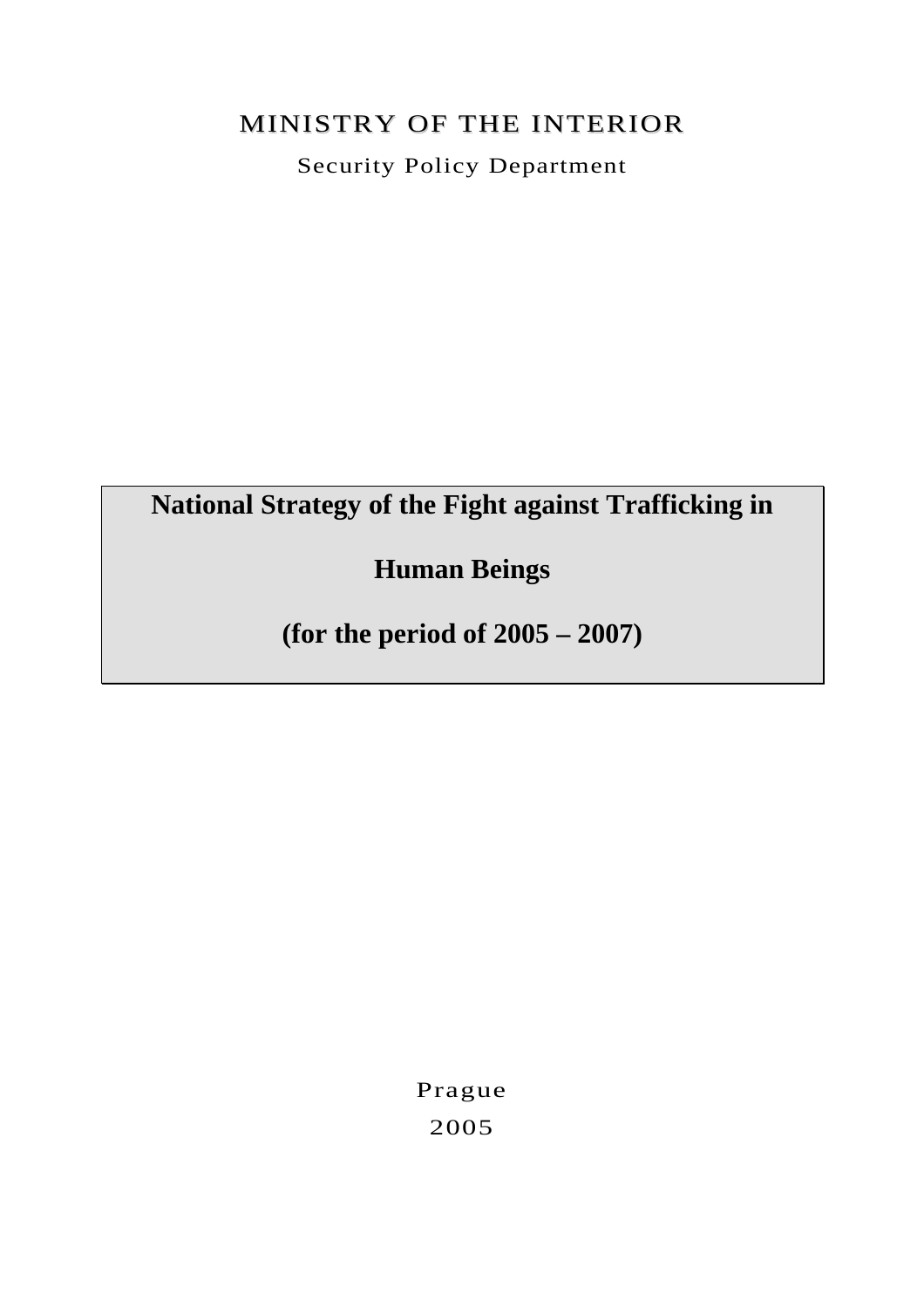# GOVERNMENT OF THE CZECH REPUBLIC



# **RESOLUTION**

### OF THE GOVERNMENT OF THE CZECH REPUBLIC no. 957 of 20 July 2005

concerning the National Strategy of the Fight against Trafficking in Human Beings (for the period of 2005 - 2007)

The Government

 I. t a k e s n o t e of the National Strategy of the Fight against Trafficking in Human Beings (for the period 2005 - 2007), contained in the part III of the document ref. no. 1159/05;

 II. a p p r o v e s the Schedule of Measures for executing the National Strategy of the Fight against Trafficking in Human Beings (for the period 2005 - 2007), contained in the Annex to this Resolution;

III. i m p o s e s u p o n

 1. the Deputy Prime Minister and Minister of Labour and Social Affairs, the Deputy Prime Minister and Minister of Justice, the Minister of the Interior, the Minister of Foreign Affairs and the Minister of Education, Youth and Sports the duty of fulfilling the tasks stated in the part II of this Resolution,

 2. the Minister of the Interior the duty of submitting to the Government by 30 June 2007 the evaluation of the National Strategy of the Fight against Trafficking in Human Beings and its update for the next period.

To be executed by:

the Deputy Prime Minister and the Minister of Labour and Social Affairs, the Deputy Prime Minister and the Minister of Justice, the Minister of the Interior, the Minister of Foreign Affairs, the Minister of Education, Youth and Sports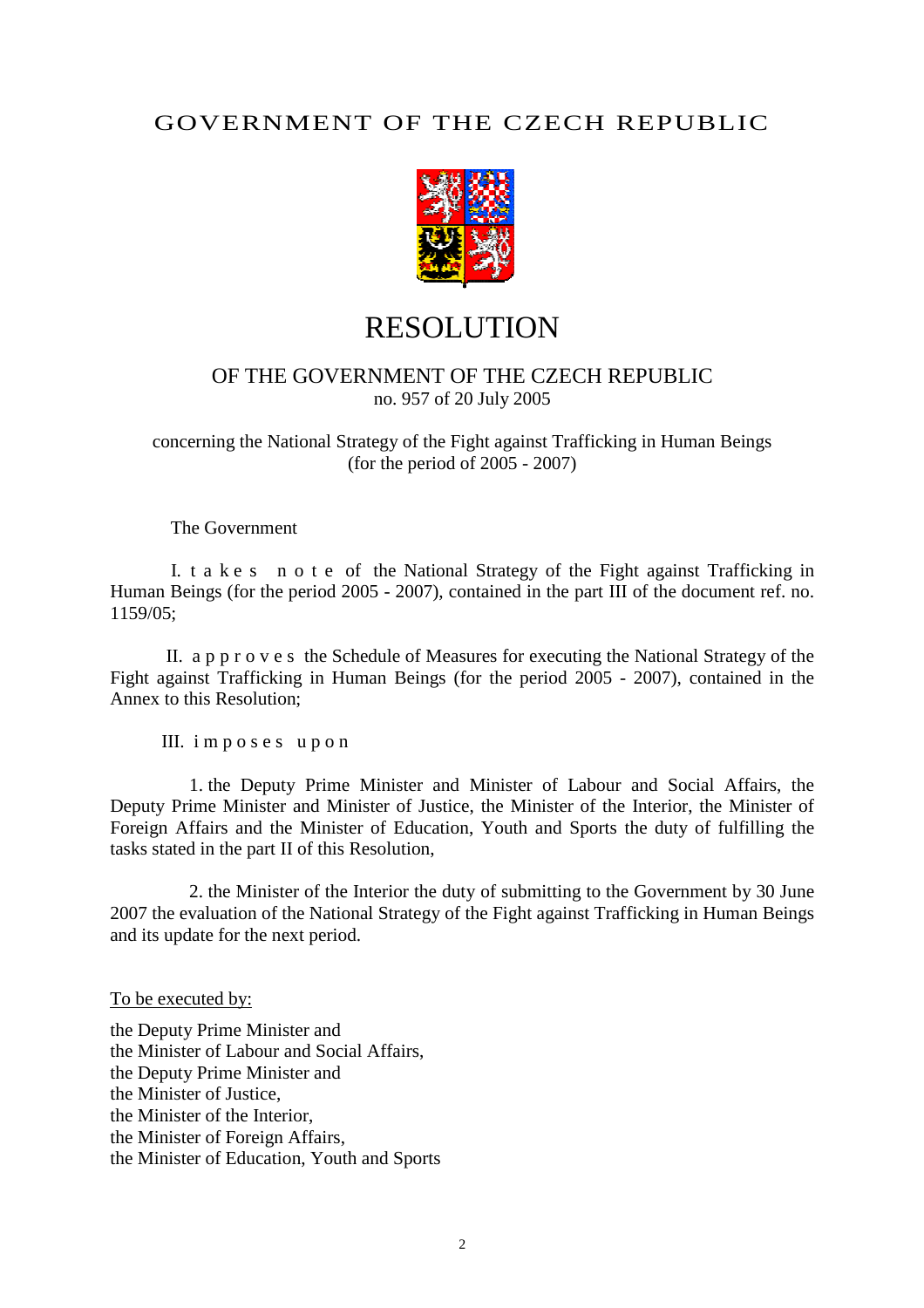# Prime Minister Ing. Jiří P a r o u b e k **GOVERNMENT OF THE CZECH REPUBLIC**

### A n n e x

 to the Resolution of the Government no. 957 of 20 July 2005

# **The Schedule of Measures for executing the National Strategy of the Fight against**

# **Trafficking in Human Beings**

# **(for the period of 2005 - 2007)**

|                | <b>Measure</b>                                                                                                                                                                                                                                                                                   | <b>Responsi</b><br>ble           | <b>Deadline</b>                  |
|----------------|--------------------------------------------------------------------------------------------------------------------------------------------------------------------------------------------------------------------------------------------------------------------------------------------------|----------------------------------|----------------------------------|
| $\mathbf{1}$   | Develop internal acts of the Ministry of the Interior for<br>the operation of the national coordinating mechanism in<br>the area of support and protection of the victims of<br>trafficking in human beings in the new internal regulation<br>act of the Police Presidium of the Czech Republic. | MI                               | 30/10/<br>2005                   |
| 2              | Update the "Police Performance Manual for Trafficking<br>in Human Beings" and ensure its printed and electronic<br>distribution within the Police of the Czech Republic.                                                                                                                         | MI                               | 30/04/<br>2007                   |
| $\overline{3}$ | Innovate the curriculum of the police education<br>programmes (preliminary, ongoing and specialising) in<br>accordance with the new internal operational acts of the<br>Ministry of the Interior.                                                                                                | MI                               | 31/12/<br>2005                   |
| $\overline{4}$ | Increase the number of the systematised posts in the<br>Human Trafficking Department of the Organised Crime<br>Unit of the Criminal Police and Investigation Service<br>Office of the Police of the Czech Republic.                                                                              | MI                               | 30/11/<br>2005                   |
| 5              | Organise round tables with the participation of the parties<br>involved in the Programme of Support and Protection of<br>the Victims of Trafficking in Human Beings in the<br>regions of the Czech Republic according to the current<br>need.                                                    | MI                               | Ongoing<br>RD:<br>30/06/<br>2006 |
| 6.             | Implement a system of long-term education of state<br>prosecutors and judges in the area of human trafficking,<br>with the emphasis on the need to impose adequate<br>punishments and the cooperation with non-governmental<br>organisations.                                                    | MJ                               | 31/12/<br>2006                   |
| 7.             | Initiate preventative-informational campaigns in relation<br>to human trafficking focused on the endangered<br>population and the public.                                                                                                                                                        | MI                               | Ongoing<br>RD:<br>31/05/<br>2006 |
| 8.             | Continue in the preventive influencing the endangered<br>population by means of producing leaflets and their<br>distribution in the relevant institutions of the state and                                                                                                                       | MI<br><b>MLSA</b><br><b>MEYS</b> | Ongoing<br>RD:<br>31/12/         |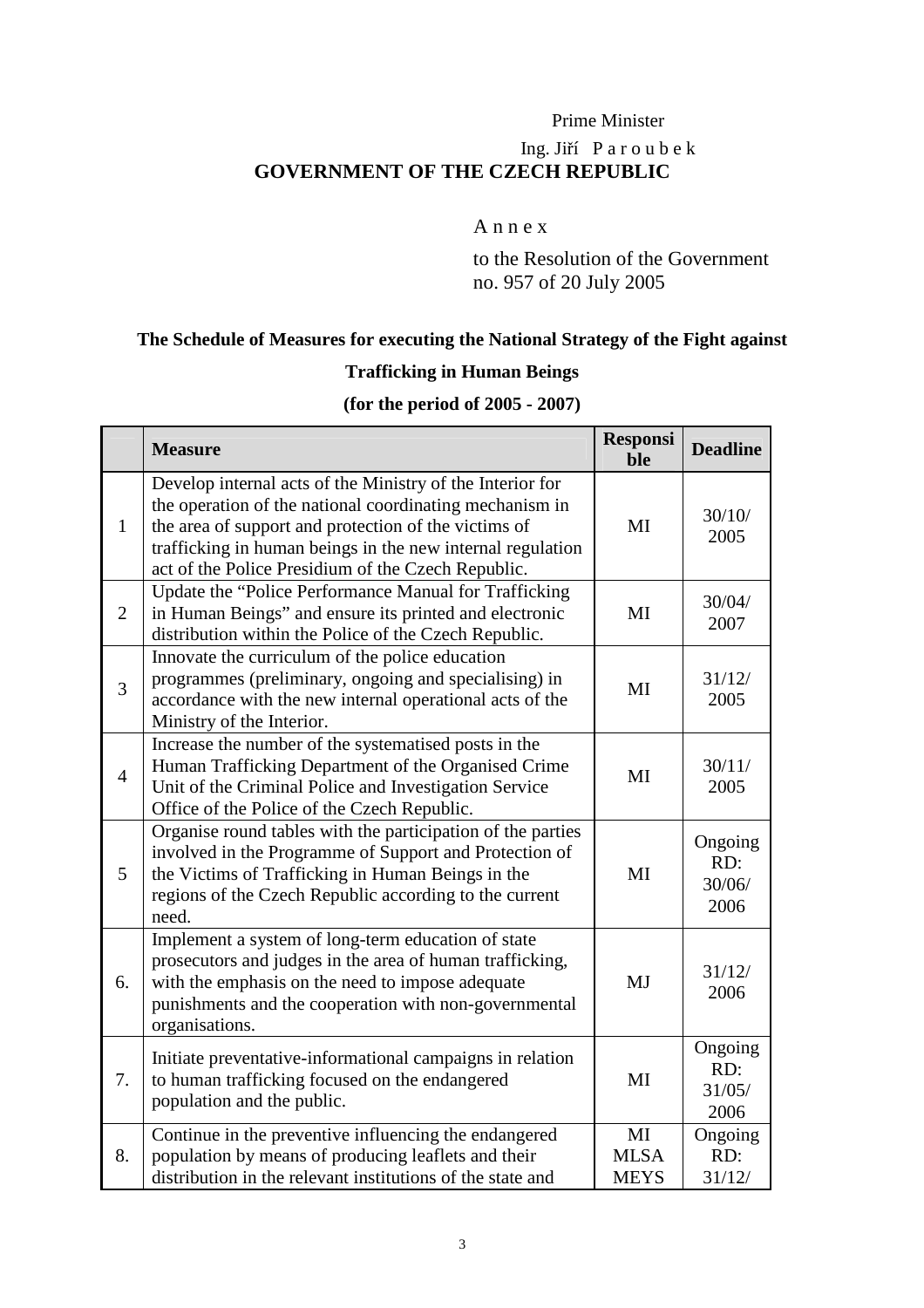|     | local administration (employment offices, social sections<br>of local administration bodies, secondary schools,<br>training schools, Foreign Police Department of the Police<br>of the Czech Republic, embassies of foreign countries in<br>the Czech Republic etc.) |                    | 2005                             |
|-----|----------------------------------------------------------------------------------------------------------------------------------------------------------------------------------------------------------------------------------------------------------------------|--------------------|----------------------------------|
| 9.  | Carry out the pilot project of the information campaign in<br>relation to human trafficking directed at its demand side.                                                                                                                                             | MI                 | 31/12/<br>2005                   |
| 10. | Include in the projects of the Foreign Development<br>Assistance aimed at the migration also the element of<br>human trafficking.                                                                                                                                    | MI<br><b>MFA</b>   | Ongoing<br>RD:<br>30/06/<br>2006 |
| 11. | Initiate an active involvement of the Czech Republic in<br>the international projects of human trafficking prevention<br>in the source countries.                                                                                                                    | MI                 | Ongoing<br>RD:<br>30/06/<br>2006 |
| 12. | Ensure an ongoing sociological research of the human<br>trafficking environment in the Czech Republic.                                                                                                                                                               | MI                 | 28/02/<br>2007                   |
| 13. | Ensure on an ongoing basis sufficient distribution of<br>information materials for the victims in the offices of the<br>Police of the Czech Republic and employment offices.                                                                                         | MI,<br><b>MLSA</b> | Ongoing<br>RD:<br>30/06/<br>2006 |
| 14. | Include the human trafficking themes in the educational<br>systems of the employees of the social sections of local<br>administration bodies and employment offices.                                                                                                 | MI,<br><b>MLSA</b> | 31/01/<br>2006                   |
| 15. | Assess yearly the Programme of Support and Protection<br>of the Victims of Trafficking in Human Beings and<br>propose relevant amendments.                                                                                                                           | MI                 | Ongoing<br>RD:<br>31/01/<br>2006 |
| 16. | Ensure the execution of the study on motivating and<br>demotivating factors on the basis of which the victims of<br>human trafficking decide to join or not to join the<br>Programme of Support and Protection of the Victims of<br>Trafficking in Human Beings.     | MI                 | 30/06/<br>2006                   |
| 17. | Increase the capacity of the Programme of Support and<br>Protection of the Victims of Trafficking in Human<br>Beings.                                                                                                                                                | MI                 | Ongoing<br>RD:<br>30/06/<br>2006 |
| 18. | Develop an analysis of the system of financial coverage<br>of the Programme of Support and Protection of the<br>Victims of Trafficking in Human Beings and propose<br>relevant measures.                                                                             | MI                 | 30/05/<br>2006                   |
| 19. | Analyse the possibilities of protection of the relatives of<br>the victims of human trafficking - the foreigners in the<br>Czech Republic and propose relevant measures.                                                                                             | MI                 | 28/02/<br>2006                   |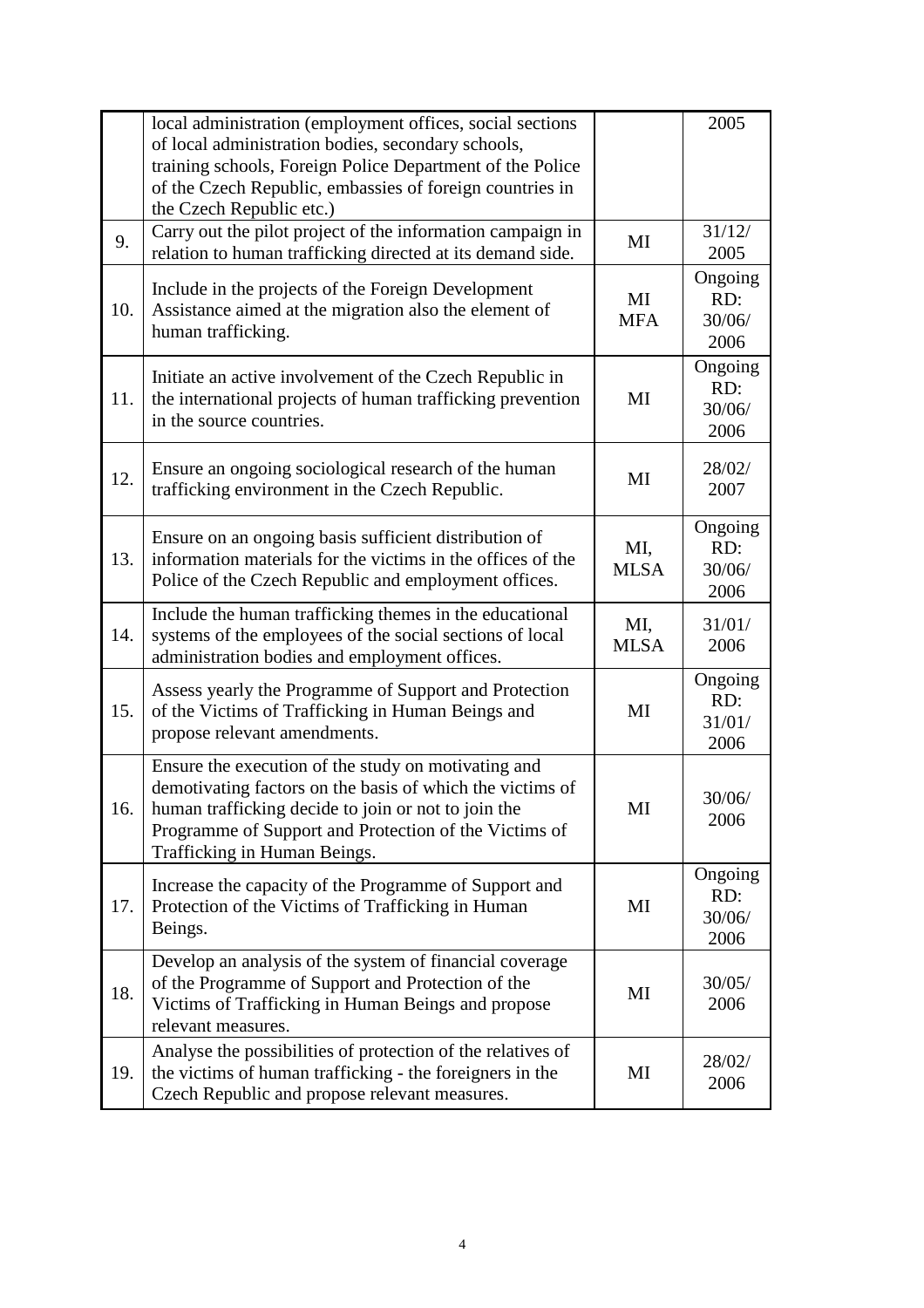| 20. | Use the results of the research of the environment of<br>labour exploitation of migrants and human trafficking for<br>a proposal of an action aimed at eliminating the activities<br>of organised crime operating in the sphere of illegal<br>employment. | MLSA,<br>MI | 31/12/<br>2006 |
|-----|-----------------------------------------------------------------------------------------------------------------------------------------------------------------------------------------------------------------------------------------------------------|-------------|----------------|
|-----|-----------------------------------------------------------------------------------------------------------------------------------------------------------------------------------------------------------------------------------------------------------|-------------|----------------|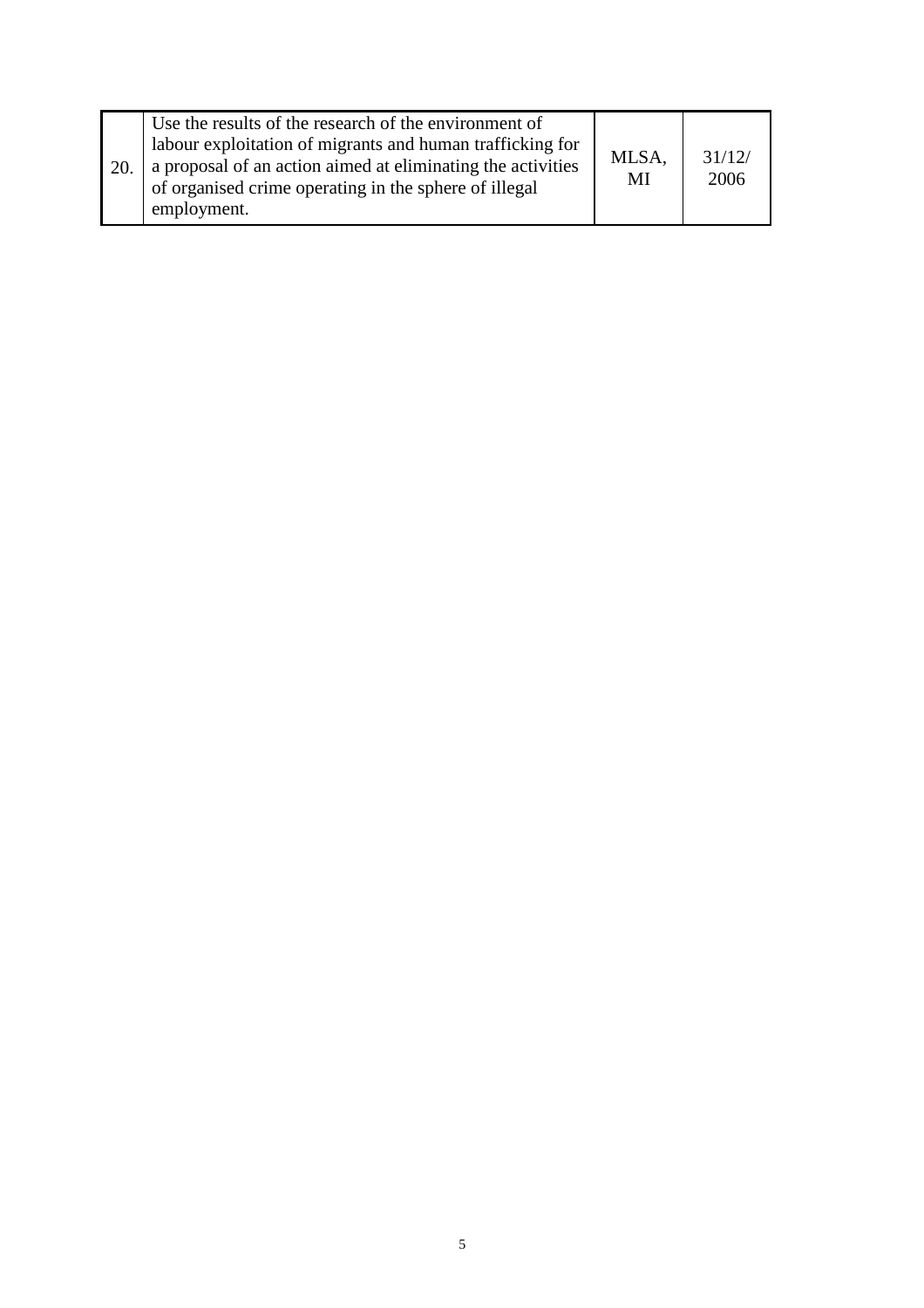#### **1. Introduction**

 The Government of the Czech Republic approved by its resolution no. 849 of 3 September 2003 the *National Strategy of the Fight against Trafficking in Human Beings for the Purpose of Sexual Exploitation in the Czech Republic* (hereinafter *National Strategy*). In order to execute the *National Strategy* an Action Plan of Tasks (an annex to the Government resolution) was drawn up directing its measures at the sphere of prevention and informing the potential victims and at the sphere of sanctions, but primarily at improving the position of the victims of the trafficking in women. A model of care for these victims was designed including systematic coordination of activities of individual departments and non-governmental organisations which took into account the protection of and assistance to the victims and also interests of the bodies responsible for penal proceedings. Simultaneously, the Government charged the Ministry of the Interior to assess and update the *National Strategy* after two years.

 After two years the measures can be judged as having been proposed effectively, adequately and fully in accordance with the modern approach to this issue in the world. With the *National Strategy* a solid base for a complex course of operation against human trafficking has been established. A fundamental shift has been observed in enforcing relevant legislation, many activities have been launched in the sphere of education and increasing knowledge about human trafficking among policemen, state prosecutors, judges and medicine doctors, and also among employees of other state institutions, many preventive activities have been aimed at the population endangered by human trafficking and the general public, and last but not least the *Programme of Support and Protection of the Victims of Trafficking in Human Beings* has been practised with an important cooperation of the non-governmental sector. The issue of human trafficking has been included among the priorities of the Strategy of Crime Prevention for the years 2004 - 2007 (approved by the Government resolution no. 393/2004).

 The Ministry of the Interior is responsible for performing a role of "national reporter", consisting in analytical and conceptual activity, i.e. coordinating activities in the fight against human trafficking and submitting reports including proposals of new measures. The Ministry of the Interior is also responsible for coordinating the *Programme of Support and Protection of the Victims of Trafficking in Human Beings.*

 Despite all these measures the problem of human trafficking cannot be in any case thought of as "solved". Although the fight against human trafficking has been declared a priority and the National Strategy entailed clearly defined tasks, it must be stated that not all of them have been fulfilled with proper emphasis, which has been evidenced by insufficient releasing of predominantly financial resources for fulfilling relevant tasks.

 The *National Strategy* has addressed only one type of human trafficking - for the purpose of sexual exploitation. This approach arose from the then definition of human trafficking in the criminal legislation (only human trafficking for the purpose of sexual intercourse was considered human trafficking in the Penal Code) and from rather limited knowledge about other forms of human trafficking not only in the Czech Republic but in most European countries.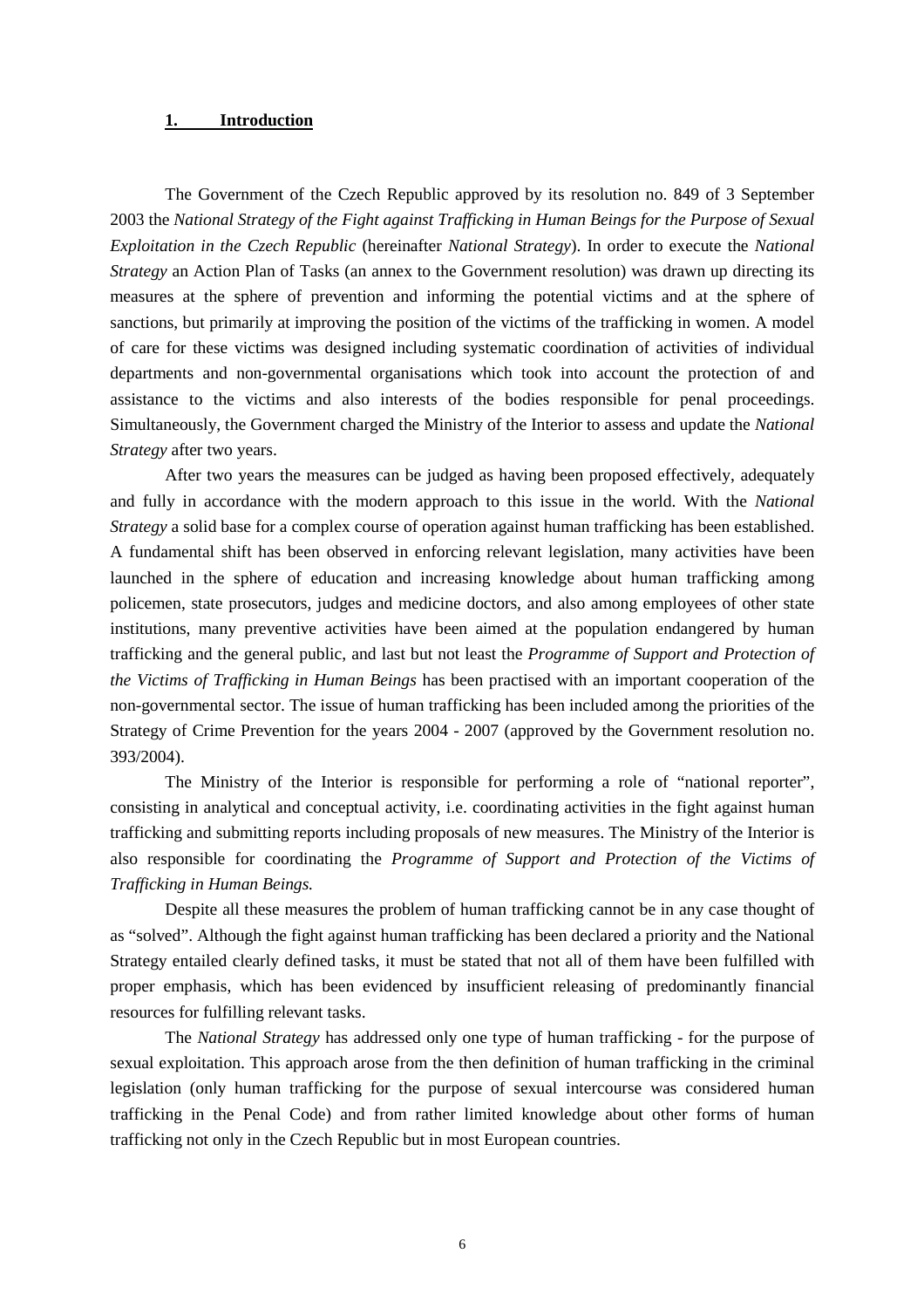The National Strategy of the Fight against Trafficking in Human Beings for the period of 2005 - 2007 contains the sum of all available information about the situation in the sphere of human trafficking in the Czech Republic and provides a survey of the measures taken in the past two years. Furthermore, on the basis of evaluation of tasks the National Strategy specifies measures aimed at combating human trafficking, and in consequence of broadening the legislative definition of human trafficking, which took place in 2004, and on the basis of research performed in the sphere of other forms of human trafficking and review of the situation, it extends the circles of the measures to these new spheres. The proposed measures are entirely in accordance with the recommendations of the international organisations and the approach of the European Union towards human trafficking.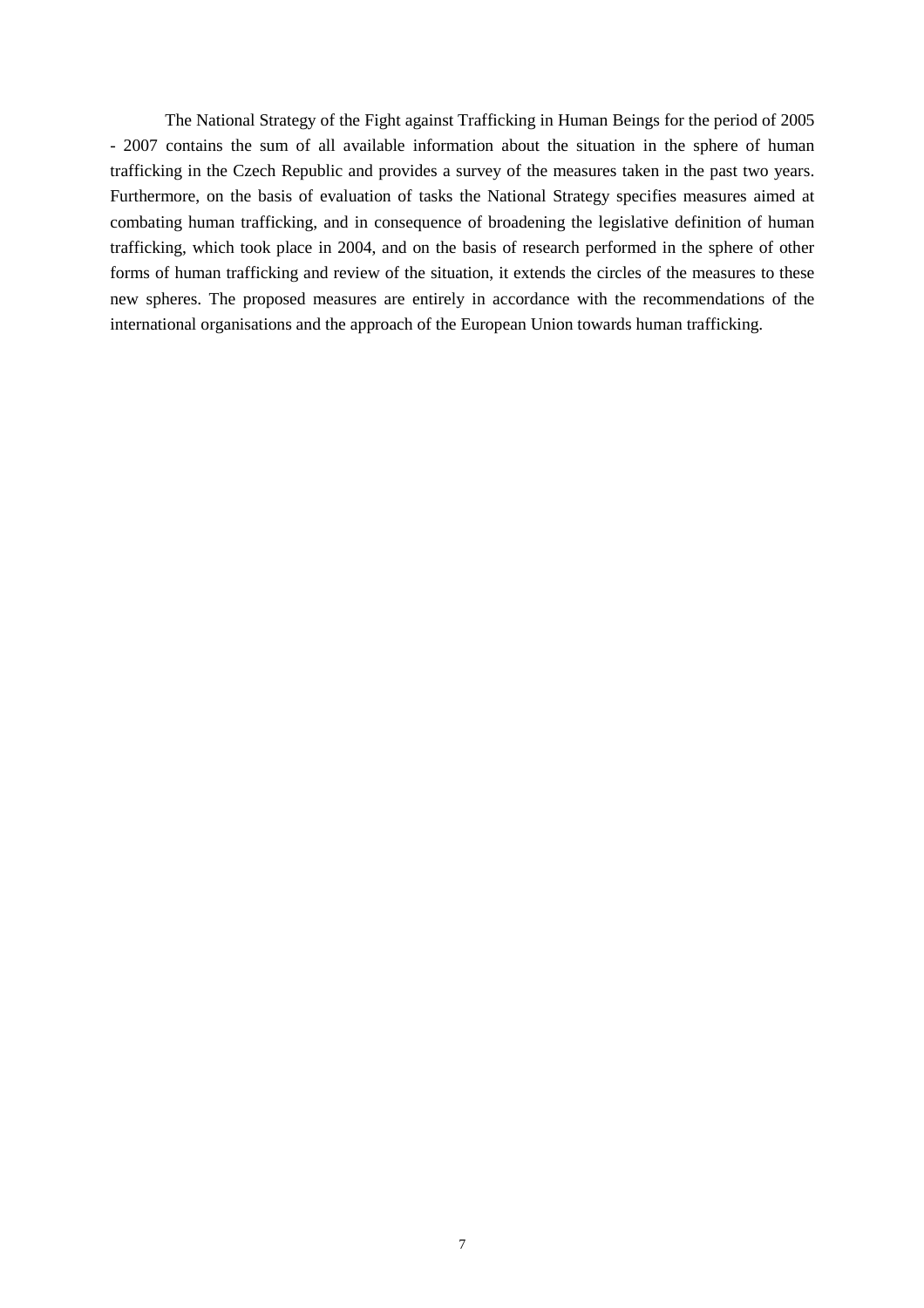#### **2. Review of the situation in human trafficking in the Czech Republic<sup>1</sup>**

Trafficking in human beings, which can also be called modern slavery, is a worldwide phenomenon. Its occurrence is related predominantly to the instability of the international economic relationships, poverty, tolerance to infringement of human rights and political instability in the countries of origin, insufficient awareness of the public and the victims and insufficient legal knowledge, the shift of the society's system of values, excessive concentration on the principles of market behaviour and the myth of an easy and tranquil life in richer countries, the high demand for cheap, venal sex and for cheap labour in the target countries, and often the various form of gender or race discrimination.

It is not easy to express statistically the exact scope of this problem, and therefore the estimates of the number of victims vary significantly. Various international studies<sup>2</sup> indicate that 700,000 - 2,000,000 persons are traded annually around the world, while 300,000 - 500,000 persons are traded annually within Europe. It is estimated that the global annual proceeds from human trafficking are  $\epsilon$ 8,500 - 12,000 million. According to the latest International Labour Organisation (ILO) study there are 12.3 million victims of forced labour in the whole world, while 2.4 million of them are simultaneously victims of human trafficking for this purpose; the annual proceeds of the offenders are estimated to be \$31,600 million.

It is evident even from these rough estimates that it is one of the most profitable forms of international organised crime which generates profits for its organisers comparable with the profits from illegal drug or weapon trade. In comparison with the said forms of criminal activity there is a much smaller risk of detecting and sanctioning of the offenders, since they abuse of the helpless situation in which their victims often find themselves, mainly due to the illegal residence in a foreign country. Human trafficking also entails a severe violation of human rights of the victim. In the fight against human trafficking it does not suffice to sanction the offender criminally, it is also necessary to create conditions for the assistance to the victims and for their reintroduction into society, and mainly to work preventively. Due to the fact that organised crime with an international element is involved here, it is necessary to create and use possibilities of international cooperation.

The offenders from the organised criminal structures seek to transfer the proceeds from this criminal activity to legal forms of business (money laundering) and consequently establish and legalise their position, which poses a significant security risk for democratic society in general. Other alarming social threats, stemming from human trafficking, are destabilisation of the democratic situation and labour market in the source countries with the irreparable depletion of human resources, public health threats and disintegration of social links.

The generally accepted definition of human trafficking can be found in the Protocol to Prevent, Suppress and Punish Trafficking in Persons, Especially in Women and Children, supplementing the United Nations Convention Against Transnational Organised Crime: "Trafficking

<sup>&</sup>lt;sup>1</sup> This Article is based particularly on data and statistics of the Police of the Czech Republic and the Ministry of Justice and on researches mentioned in Article 3.3.

 $2^2$  For instance, the International Organization for Migration, the US Department of State, the Europol. The significant dispersion in data is caused, among others, by differences in methodology and statistical observation in various parts of the world. The international estimates also include only transborder trade in human beings and do not cover domestic traffickingg.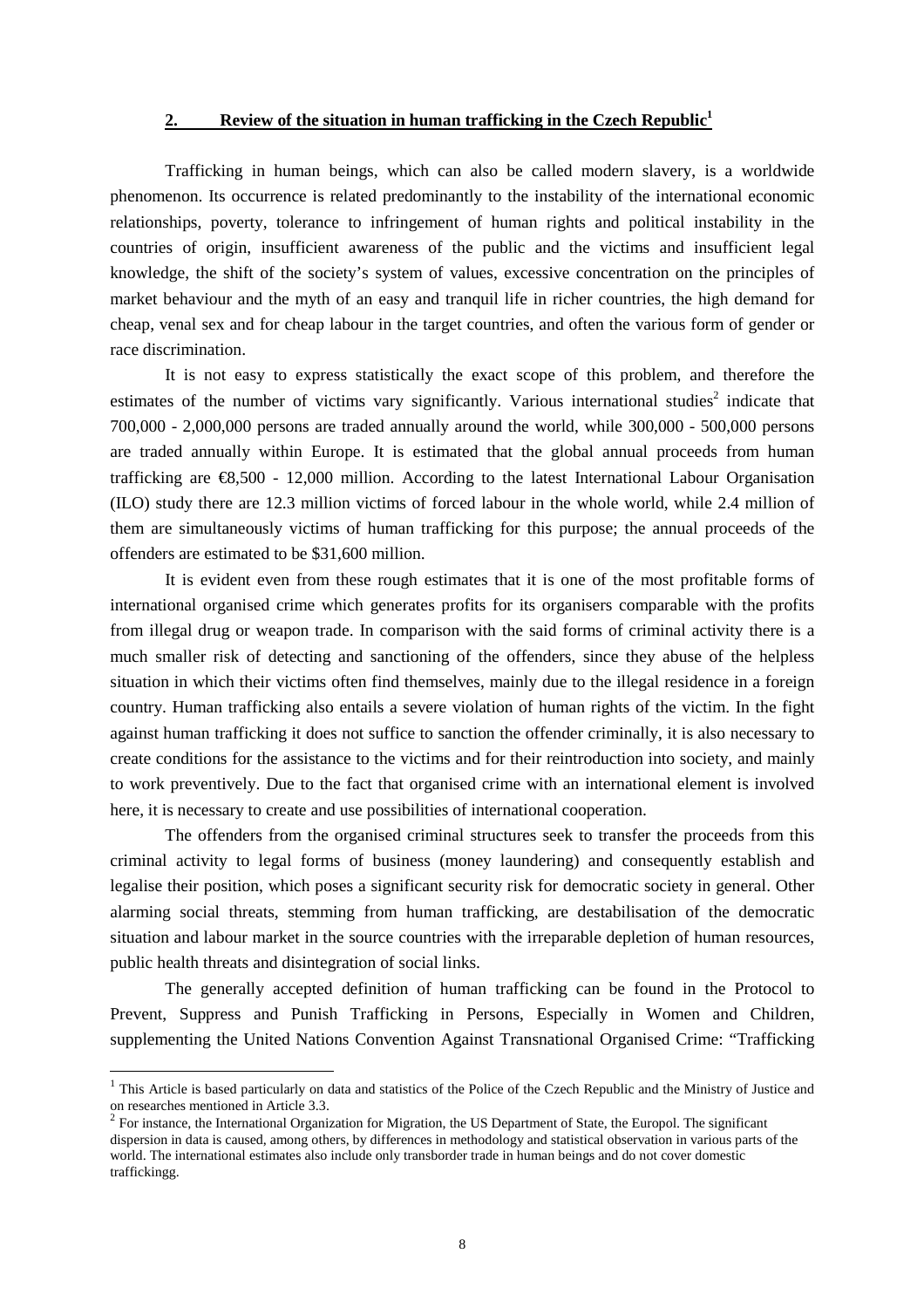in persons shall mean the recruitment, transportation, transfer, harbouring or receipt of persons, by means of the threat or use of force or other forms of coercion, of abduction, of fraud, of deception, of the abuse of power or of a position of vulnerability or of the giving or receiving of payments or benefits to achieve the consent of a person having control over another person, for the purpose of exploitation. Exploitation shall include, at a minimum, the exploitation of the prostitution of others or other forms of sexual exploitation, forced labour or services, slavery or practices similar to slavery, servitude or the removal of organs".

The increase in human trafficking in the Czech Republic was observed in connection with the specific migration situation after the fall of the iron curtain in the early 1990s when especially women from the Eastern Europe became the main commodity in western European markets; thus Czech Republic was affected as well. During 1990s there was a decrease in the share of the Czech Republic as a source country for human trafficking and the Czech Republic gradually became -- thanks to its economic standards and vicinity to Germany and Austria -- an attractive target country.

#### **2.1. Human Trafficking for the Purpose of Sexual Exploitation**

Human trafficking for the purpose of sexual exploitation and organising prostitution involves activities of predominantly Russian-speaking and Bulgarian groups of organised crime which operate in the whole Czech Republic, mainly in northern and western Bohemia (close to the German border), in southern Moravia (close to the Austrian border) and in Prague. There is an increase in the number of Vietnamese and Chinese offenders, Czech nationals of Roma origin participate significantly in the domestic trade.

Although there obviously are "small scale activities", performed by groups of individuals, much larger role is ascribed to internationally linked criminal networks. Domestic criminal groups cooperate with the foreign organised crime. The traffickers use an extensive range of frauds and coercion which includes various forms of threat, blackmailing, restriction of personal freedom, physical, sexual or emotional abuse, seizure of travelling documents and money. In some cases the victims can be lured by a respectable looking firm/agency (for example by a travel agency or hiring agency) which is, however, only a disguise for criminal activity.

Recently, the Police of the Czech Republic has observed an increase in the number of girls and women coming from eastern European countries (predominantly Ukraine, Moldova, Bulgaria, Russia, Byelorussia, Lithuania and Romania) as well as from Asian countries (Vietnam, China) who are forced to prostitution within the Czech Republic, or are transported via the Czech Republic to western Europe. Generally, these victims can be characterised as having very low readiness to cooperate with the Police of the Czech Republic. There is primarily distrust to the institution of the police which these women bring from the countries of their origin and which is fuelled by the menaces of the offenders. Even if the victims of human trafficking come to trust the Czech police that it is able to ensure their safety, they are still reasonably concerned about the safety of their relatives in the countries of their origin. In most cases criminal organisations recruit women in their homes and have a perfect understanding of their familial background. Besides, the menace of physical harm inflicted to the victims´ relatives is one of the mostly used forms of verbal coercion which the traffickers exert on the traded women. Direct physical violence as a coercive measure is far less likely to occur than it did in the mid-1990s. These women stay in the Czech Republic with a visa for a stay not exceeding 90 days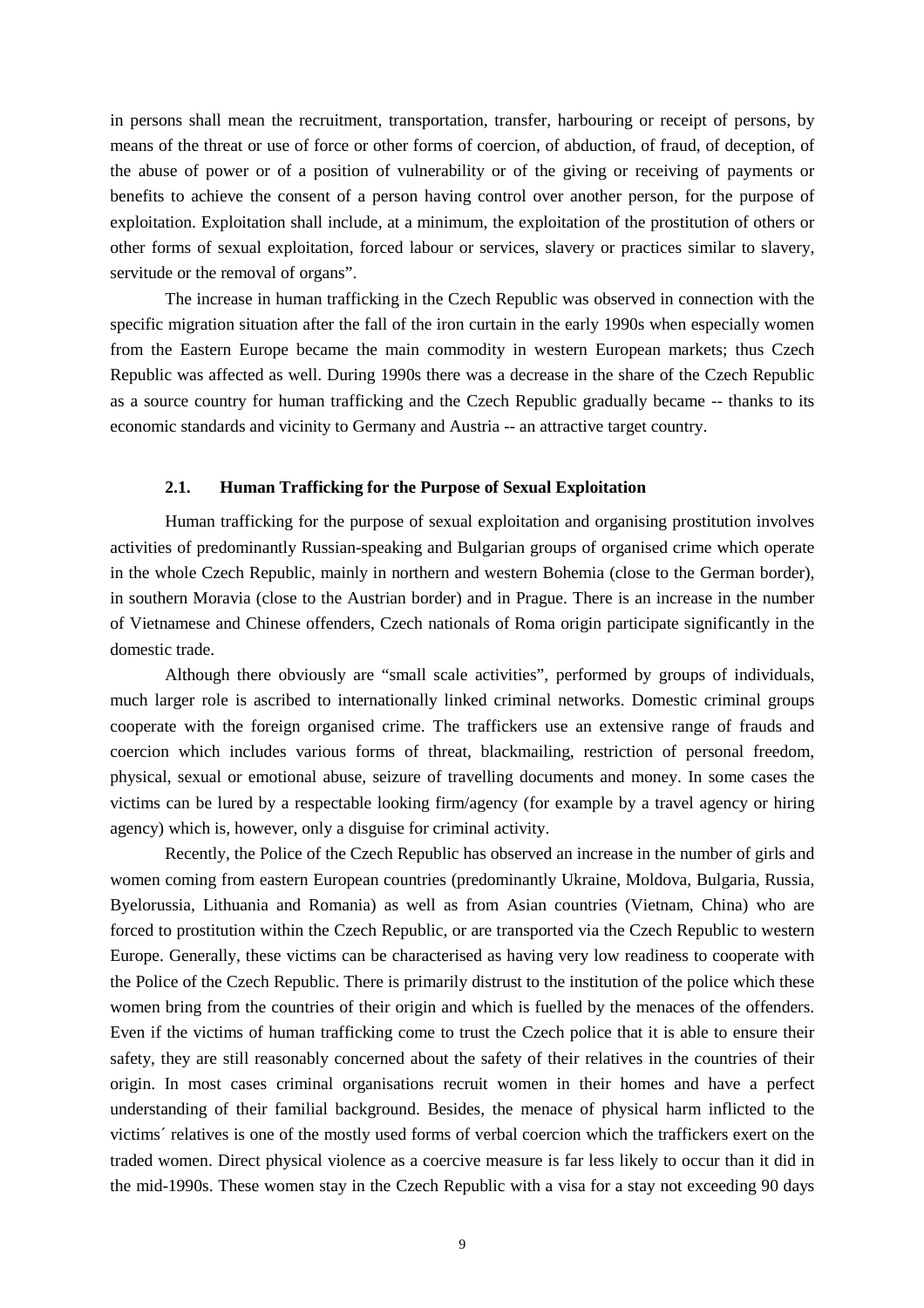(the so-called "tourist visa"), a long term visa (mostly issued on the basis of fictitious data and documents, such as invitation), or illegally.

 As for the export of women from the Czech Republic, according to the findings of the Police of the Czech Republic they are traded mainly to the countries of the EU and also to Japan, Mexico etc. In these cases the Police of the Czech Republic most frequently discovers direct physical violence which the traded women face in the target countries. This group of women is most ready to cooperate with the police authorities and provide necessary information leading to detection of the offenders of this form of criminal activity.<sup>3</sup> The most common source of the Czech victims of human trafficking are regions with major unemployment rate and cities with developed tourism and increased supply and demand of all kinds of sexual services. The riskiest localities are mentioned to be the border regions of northern and western Bohemia, northern Moravia, Prague and Brno.

 The methods of recruiting Czech women can be divided into informal and formal. The informal contacts between the trafficked person and recruiters are most often executed via friends, common acquaintances, often also via a relative of the victim. The formal methods are related to contacts via agencies (job, marriage, travel) or via advertisements placed by a single person or directly by owners of facilities providing sexual services. The common pretext is of offering a well-paid and attractive job, such as the post of bartenders, dancers, hostesses, and companions, however, the recruiters often fix their attention on women who had, voluntarily or involuntarily, offered sexual services in the past. The potential victims of human trafficking are sought out among persons dissatisfied with their incomes, faced with difficult situations and women who work as prostitutes.

 Human trafficking is not only an international issue, but also takes places within the Czech Republic (i.e. without crossing the border). On one hand, domestic human trafficking involves "rotation" of victims between regions and night clubs, which occurs due to the development of demand for sexual services of particular victims in a given locality or club, in case of "troubles" with the victim or due to an increased interest of the Police of the Czech Republic in a given criminal society. The other method of domestic human trafficking is recruitment of girls in regions with lower social and economic standards and their transfer and subsequent forcing to prostitution in those regions where prostitution is in higher demand.

 One of the few quantitative information sources on the basis of which it is possible to describe human trafficking, are criminal and judicial statistics. However, due to strong latency of human trafficking these statistics of detected offences or convicted offenders cannot be considered as data on the basis of which it would be possible to review objectively the quantitative development of human trafficking in a medium-term perspective. Rather, these data evidence achievements of the Police of the Czech Republic in detecting and investigating this criminal activity in a given period.

**Number of offences detected by the Police of the Czech Republic of human trafficking for the purpose of sexual intercourse pursuant to Section 246 of the Penal Code (originally trafficking in**   $w<sub>omen</sub>$ <sup>4</sup>

 $3$  It is also true that police cooperation between the Czech Republic and target (European) countries is on a better level of quality than is the case of cooperation with the source countries (from the viewpoint of the Czech Republic).

<sup>&</sup>lt;sup>4</sup> From the beginning of 2005, human trafficking has been classified under the new Section 232a of the Penal Code. In the first half of 2005, the Police of the Czech Republic identified 7 offences of human trafficking, solved 5 cases and examined and prosecuted 10 persons.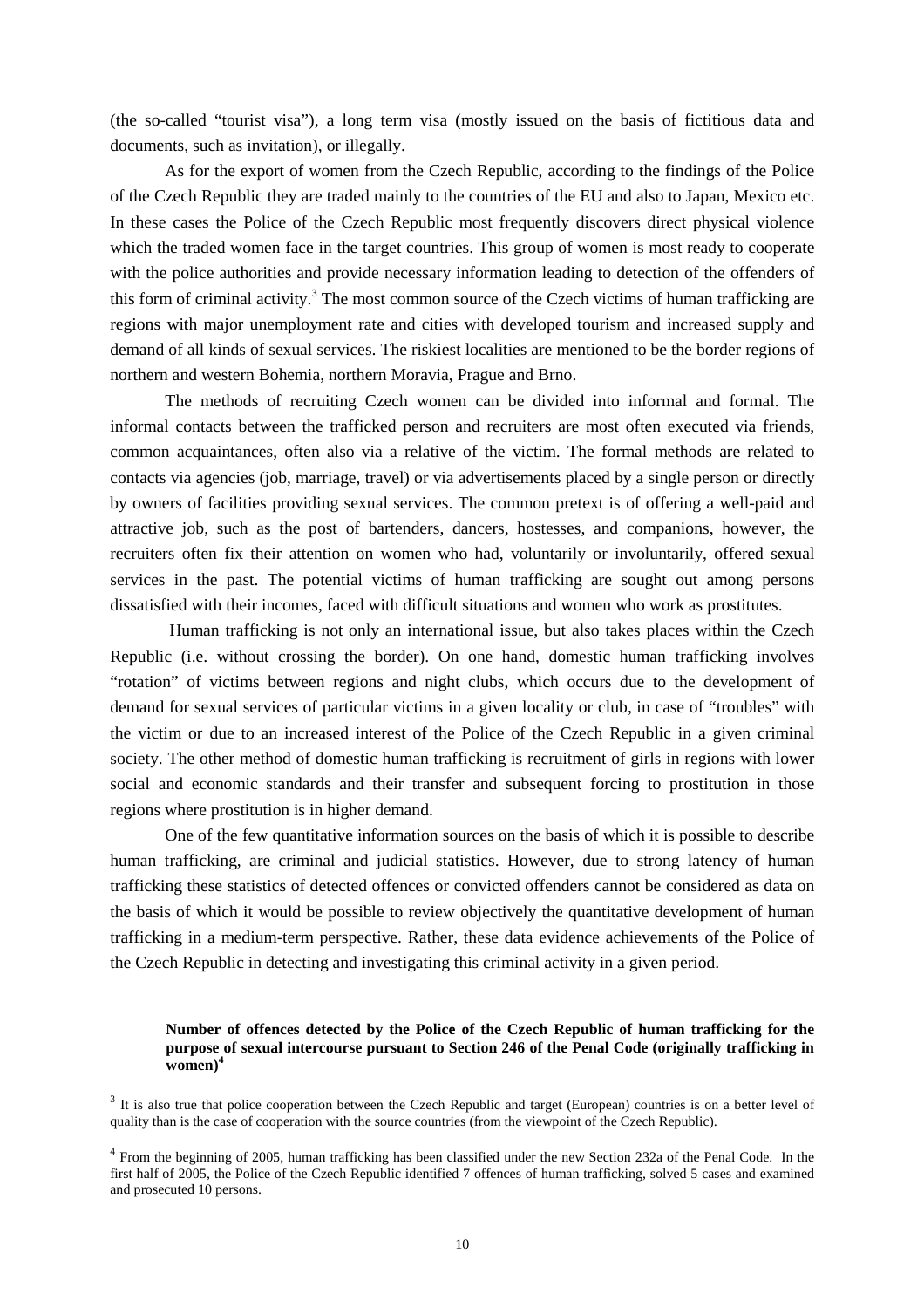| Year                                                         | 1998. |  | 1999 2000 2001 2002 2003 2004 |     |     |
|--------------------------------------------------------------|-------|--|-------------------------------|-----|-----|
| Detected offences                                            | 34    |  | 23 13 27 15 10                |     |     |
| Solved offences                                              | 34    |  | 22 13 25 10 9                 |     |     |
| Number of investigated and prosecuted persons 49 38 21 26 12 |       |  |                               | -19 | -30 |

**Number of victims registered by the Police of the Czech Republic of offences of human trafficking for the purpose of sexual intercourse pursuant to Section 246 of the Penal Code<sup>5</sup>**

| Year                        | 2003 | 2004 |
|-----------------------------|------|------|
| victims – women             | 2    | 3    |
| $victims - men$             | 1    | 0    |
| victims - groups            | 8    | 10   |
| number of persons in groups | 50   | 69   |
| total                       | 53   | 72   |

 $\overline{a}$ 

#### **Examples of successful police interventions dealing with human trafficking**

On 6 December 2003 under the operation ESPANA the Police of the Czech Republic arrested seven persons suspected of human trafficking. The group was organised by a 45-year-old man, and there were other five men (one of them committed suicide during the criminal activity) and one 28-year-old woman involved. This organised group of six suspected Czech nationals and one foreigner operated not only in the Czech Republic, but also in Spain, mainly in Barcelona. Its criminal activity consisted in that the members of the group lured and transported girls from the Czech Republic to Austria, Germany and Spain under the pretence of a promised income earned by dancing and singing in night clubs. The true purpose of recruiting the girls was planned forced prostitution. Upon arrival in the target country the suspects informed the girls that they would work in night clubs as prostitutes and would hand over a significant part of their earnings. Some girls were forced into prostitution by physical threats and under psychological pressure, and they were blackmailed. In total 25 lured girls were abducted abroad and were also used for shooting pornographical films and photographs. The principal organiser collected all the funds earned by prostitution and by shooting pornographical materials. Afterwards he divided the funds among his companions. In the past this man was already prosecuted for crimes against property and crimes of violence. The Police of the Czech Republic documented the group's activities in the period from 1998 to the arrest. The members of the organised group were accused of crimes of human trafficking for the purpose of sexual intercourse, blackmail and deprivation of personal liberty in complicity.

On 3 March 2004 the Police of the Czech Republic detained in Dolní Dvořiště after a six-month surveillance six persons (including one woman) suspected of organising transports of girls to Austria for the purpose of prostitution in pensions. Four of the suspects were Czech nationals, two were foreigners. Five men and one woman are suspected of procuring and soliciting prostitution, human trafficking for the purpose of sexual intercourse, blackmail in eight cases, one of the men is suspected of three rapes. The members of this group transported at least 20 girls to Austria. Some of the suspects were already sentenced for similar criminal activities in the past.

On 14 May 2004 the Police of the Czech Republic arrested a group of six persons - Vietnamese nationals (three men and three women) suspected of crimes of human trafficking for the purpose of sexual intercourse, procuring and soliciting prostitution, and corrupting the morals of youth. The suspects lured girls from Vietnam to the Czech Republic under the pretence of a lucrative income. For example, they promised them posts of hairdressers and even secured them residence permits. However, upon arrival they forced them into prostitution telling them that they must pay \$8,000 (CZK 216,000) for securing the permits and covering travelling expenses. The traded women did not have any means of living, and therefore were forced to perform prostitution. The girls had to work in night clubs in Cheb, Prague and Brno, and had to deliver earned money to their panders. The Police of the Czech Republic discovered that the group abused of 15 Vietnamese women, one of which was not 18 years old.

 $<sup>5</sup>$  The police statistics file victims either individually, or as groups of victims (in a larger case, for example); consequently the</sup> number of victims in these groups is shown.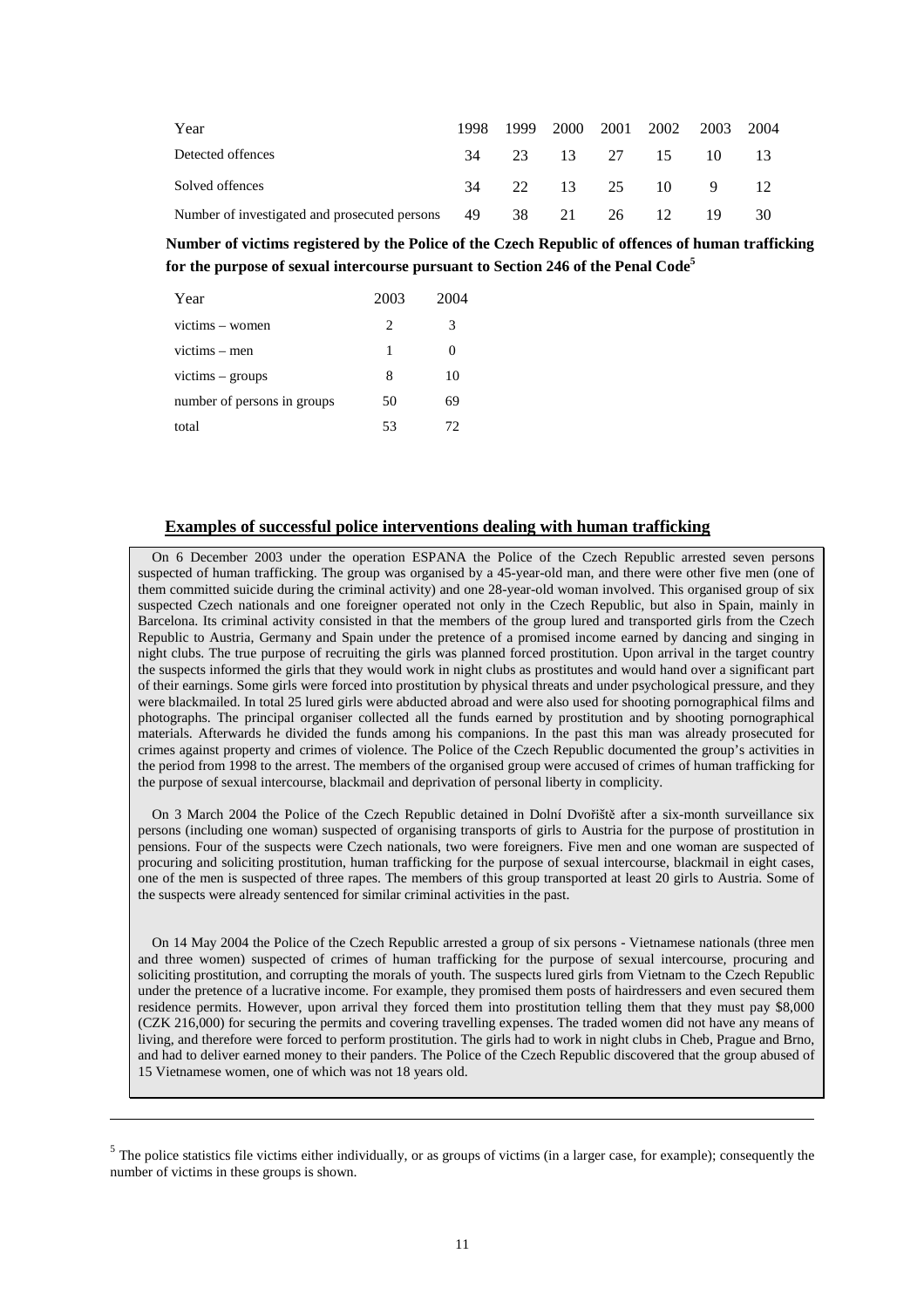On 28 May 2004 under the operation BÁBO the Police of the Czech Republic arrested eight persons suspected of organising prostitution in the Dubí and Teplice regions. Some of the girls (who came mainly from the countries of the former Yugoslavia, the countries of the former Soviet Union and the Czech Republic) were forced by violence into prostitution. The activities of the offenders, who also come from the countries of the former Yugoslavia, the countries of the former Soviet Union and the Czech Republic, were monitored by the police for approximately a year and a half. The offenders´ profits during the period of surveillance were of millions of Czech crowns. The intervention took place in three hotels, a restaurant and flats in the Teplice region. The offenders were notified of accusations of procuring and soliciting prostitution, human trafficking for the purpose of sexual intercourse and engaging in criminal conspiracy.

 On 22 June 2004 on the basis of investigation of findings delivered by the Slovak police the Police of the Czech Republic arrested a group of ten offenders suspected of human trafficking. The offenders covered their activities by the operation of the Prague branch of a Slovak modelling agency, recruited women as models and companions, but during the entry procedure persuaded them to perform prostitution for clients all over the world. The internet pages of the agency then showed photographs of the girls along with specifications of sexual practices which the girl was willing to perform, and of the price. The agency´s dealers negotiated an order, the managers chose and prepared the requested woman who was delivered by a driver to the client in a Czech hotel or to the airport from where she travelled around Europe and to the whole world (mainly to Austria, Germany, Italy, Egypt, United Arab Emirates etc.). The client paid a portion of the price to the agency's account in Slovakia and the rest to the woman or the agency's driver. The prices were set according to the length of the sexual services, the minimum length being six hours, maximum one week (the price for one week being approximately  $\epsilon$ 9,000), while the girls kept approximately 30% of the price. The Police of the Czech Republic documented that the Czech branch of the agency earned CZK 99 million for the sale of 70 girls from 31 July 2002 to the arrest of the offenders. Ten suspects were accused of engaging in criminal conspiracy and human trafficking for the purpose of sexual intercourse. On the same day the Slovak police arrested other 15 persons for the same crimes.

On 24 September 2004 the detention of suspected offenders terminated the operation TET. The Police of the Czech Republic surveilled from March 2003 a group of Asians operating within the whole Czech Republic, linked to traffickers in Vietnam. There girls intended for work in the Central and Western Europe were recruited. The girls, whom the gang provided with tourist visas, paid for the journey \$5,000 - 7,000. Immediately upon arrival in the Czech Republic they were contacted by the Asians living in our country. They transported them to relevant clubs all over the Czech Republic run exclusively by the Vietnamese. The girls learned from the owners of the clubs that they owed them the same amount which they had already paid in Vietnam. They had to earn the money by prostitution, and the trafficker was informed by the club owner of the number of clients and the earnings. Until the girls earned enough to pay their fictitious debt, they were not free. The club owners often entered into agreements with them specifying much bigger amounts of money (up to \$14,000). The rates for 30 minutes spent with a client in the club were of CZK 1,300 - 1,800. During the period of surveillance the police managed to document about 50 cases of traded girls, but their number could have been higher. 13 offenders were arrested (including four women). The offenders were notified of accusations of procuring and soliciting prostitution, human trafficking for the purpose of sexual intercourse and engaging in criminal conspiracy. The Police of the Czech Republic estimated on the basis of collected findings that the profits of the organised group exceeded CZK 5 million. The investigation also involved social workers who took care for the children of the arrested offenders during the police intervention, one of them being 8 months old.

On 8 November 2004 under the operation KARNEVAL offenders suspected of trafficking in women were arrested in the Rozvadov and Broumov regions. They were surveilled by the Police of the Czech Republic from January 2004. The organised group of Czechs was suspected of recruiting and transporting girls to erotic clubs Octávia, Mephisto, and Gabriele. In these clubs the girls had to earn money by prostitution for the erotic clubs' owners. They were also transported to the clubs from abroad. Ten persons were arrested including the main organisers. All the ten persons were accused of engaging in criminal conspiracy, procuring and soliciting prostitution and human trafficking for the purpose of sexual intercourse, prohibited acquisition and possession of firearms and corrupting the morals of youth. In two cases girls under 18 years of age were employed in the clubs. The police performed nine searches of premises at which materials evidencing the said criminal activities and one unlawfully possessed firearm were found. The Financial Police secured personal and real property. Vehicles, real properties, antiques, valuable pictures and other property of the accused were secured so that possible criminal forfeiture could be performed in the future.

# **Number of convicted persons and sentences for human trafficking for the purpose of sexual intercourse pursuant to Section 246 of the Penal Code (originally trafficking in women)<sup>6</sup>**

 $6$  The results of the criminal statistics in a given year are not directly comparable with the statistics made by the department of justice which is the party responsible for the statistics of state prosecutors´ offices and courts. The reason for this is the interval, sometimes of several years, between conclusions of a concrete criminal action in the individual phases of penal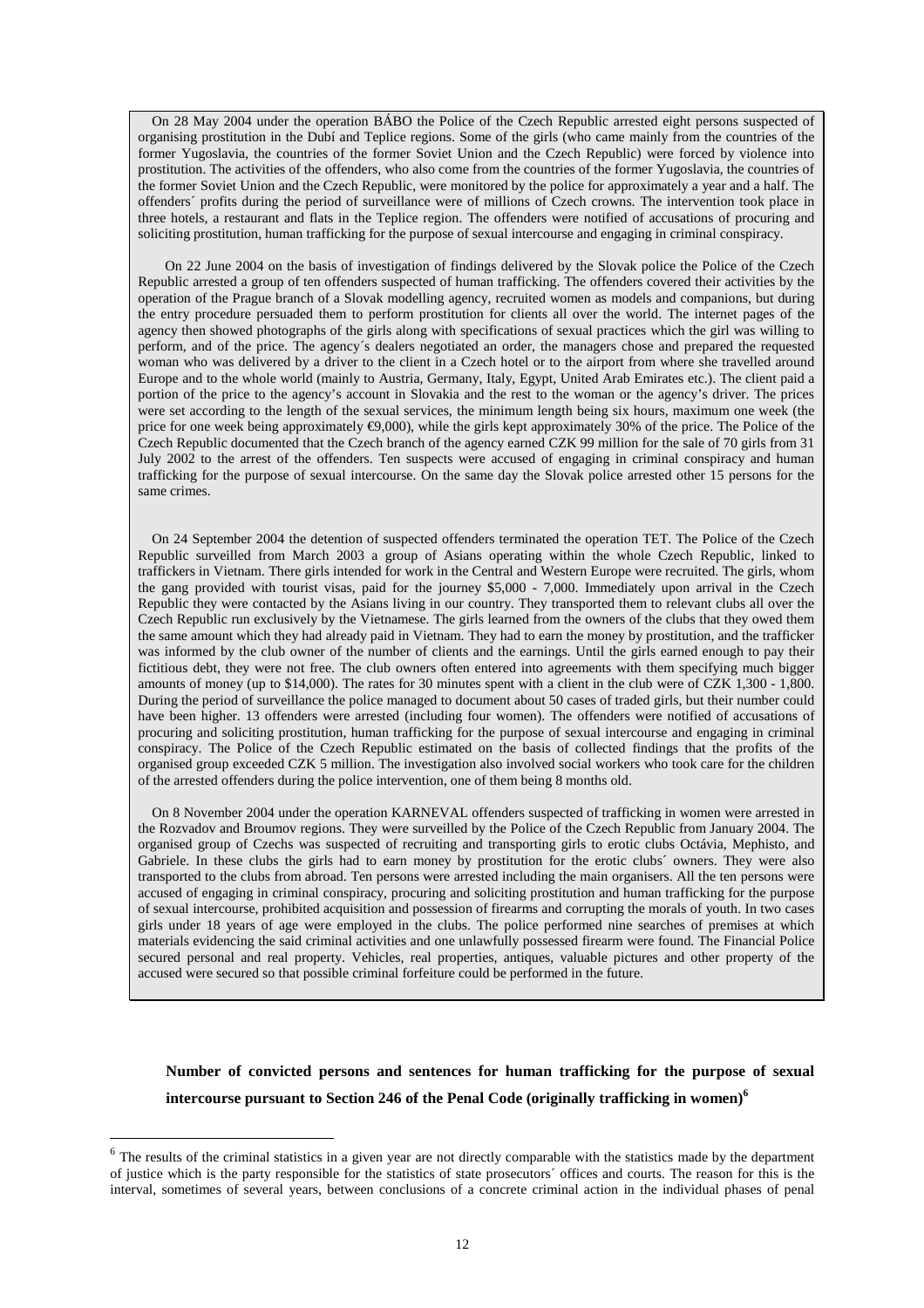| Year                                                                                           | 1998        |  | 1999 2000 2001 2002 | 2003 | 2004 |
|------------------------------------------------------------------------------------------------|-------------|--|---------------------|------|------|
| Number of convicted persons                                                                    | $5^{\circ}$ |  | 25 16 15 20 5 12    |      |      |
| Sentence of imprisonment of $1 - 5$ years $3\qquad 17\qquad 6\qquad 7\qquad 5\qquad 1\qquad 3$ |             |  |                     |      |      |
| Conditional sentence                                                                           |             |  | 2 8 10 8 15 4       |      |      |

 The Czech Republic is often criticised by international institutions for the small number of persons convicted for trafficking in human beings and for the high share of conditional sentences which do not correspond to the gravity of this criminal activity.<sup>7</sup> The average length of legal proceedings from the idea to the day of the sentence coming into force with crimes prosecuted pursuant to Section 246 of the Penal Code was 1,556 days in 2004, while the average length of prosecution of all the other crimes was 275 days, which evidences the extraordinary difficulty and complexity of cases of human trafficking.

However, it is evident that the quantitative occurrence of human trafficking is in fact much higher. The difficult detectability of human trafficking and exploitation of victims is its key characteristics. In the Czech Republic plenty of cases of sexual exploitation occur out of sight of the public, as a part of the street or domestic prostitution. Even though the Police of the Czech Republic and other authorities are actively monitoring the prostitution scene, human trafficking and its victims are hard to detect. Detection of other forms of exploitation related to labour exploitation or illegal migration is even harder.

#### **2.2. Other forms of trafficking in human beings**

 In connection with the change of the legislative definition of human trafficking other forms of exploitation, apart from sexual, came into focus. In the Czech Republic the relatively most common form is trafficking in human being for the purpose of forced labour<sup>8</sup>, and to a much lesser extent human trafficking for the purpose of domestic labour (service), forced marriage and forced beggary or criminal activity.<sup>9</sup>

 One the few exact sources of information about this sphere are two researches performed currently in 2005. However, even these two researches wrestled in practice with a definition of the term "trafficking in human beings", and describe predominantly the sphere of labour exploitation of foreigners in the Czech Republic, which, nevertheless, are related to the issue of human trafficking for the purpose of forced labour. Human trafficking for the purpose of forced labour is an extreme form of labour exploitation of foreigners. Some economic migrants are forced to suffer certain forms of rough treatment by their employers. It can include verbal or physical violence or breach of the contract

proceedings. The police statistics detect the cases at the beginning of the criminal proceeding, the court statistics, on the other hand, at its end. The other reason is the fact that the criminal statistics file also crimes with unknown offender.

 $7$  For more see 3.2.

 $8$  Forced labour is defined as "all work or service which is exacted from any person under the menace of any penalty and for which the said person has not offered himself voluntarily". (Definition according to the Forced Labour Convention of the International Labour Organisation).

<sup>&</sup>lt;sup>9</sup> What is meant is not forcing to a certain activity (i.e. exploitation), but "only" trafficking in human beings for the purpose of exploitation.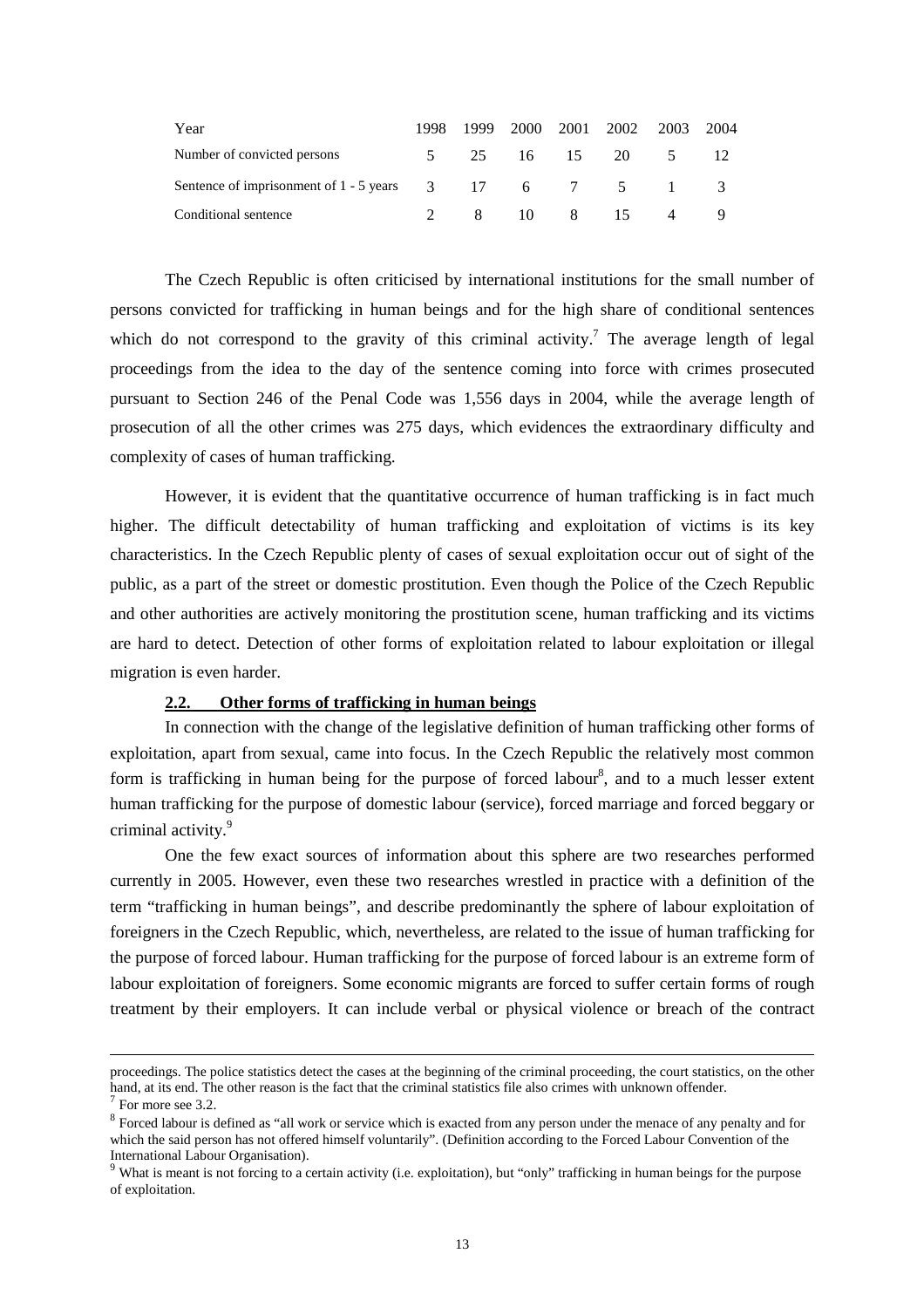governing their labour relationship. A typical situation is deferring wages or refusal to provide due time for rest. Still smaller group of people feels to be abused in such a way that could be termed slavery or forced labour.

In accordance with the definition, the mere abuse of the situation or the dominant position at work becomes forced labour or slavery if the employer resorts to verbal or physical violence or a threat of certain intensity for the purpose of keeping their employee at work. Forced labour also occurs if the employer leads on purpose their employee to believe that they cannot leave work without suffering damage or facing threat of physical punishment. Retaining travelling or other personal documents of the employee is a method of physical threat or restraint which can also be a sign of forced labour.

Labour exploitation of foreigners is not a marginal problem; on the contrary, it is a phenomenon which is common in the migration reality of the Czech Republic. A group of intermediaries secures work for clients in exchange for payment and provides contacts with Czech employers. Intermediation involves various forms of obligations. Procuring work is a temporally and spatially conditioned phenomenon which highly correlates with illegal work. It is an internally diversified and complex phenomenon, influenced ethnically.

 This phenomenon is fuelled by the demand of Czech employers for migrants´ labour, predominantly in the areas of unskilled, manual, monotonous, physically demanding and poorly paid work. The Czechs are not interested in such work; jobs usually found in building industry, services, agriculture and textile industry.

Work for the migrants is not a mere means of income, but has a much broader existential dimension. It involves earning living not only for the migrant but often also for their whole family in their country of origin. It makes possible mere subsistence; the goal is not to reach an above-standard level of living. The Czech Republic has become a target country for migration. It offers many activities, the foremost of them being the work. Migrants want to settle in the Czech Republic for a long time, often permanently, and live a normal life. Their stay is either temporary, or permanent.

Providing work is evolving, and it involves a process of the so-called "internal selection". It excludes intermediaries who are not reliable and do not provide quality services. It marginalises fraudulent intermediaries who do not pay wages and disappear. Intermediaries are interested in permanent profits, not those which will not be repeated. Requirements for ensuring necessary services are rising. The institution professionalizes into ethnic, internally trustworthy companies.

The assessment of willingness is not unambiguous. Many clients consider themselves free. Forced labour, if it occurs, is rather an exceptional excess (restriction of movement). However, the relationship between the intermediary and their client is very unequal, as are the profits stemming from it.

It is generally true that legal environment excludes migrants by its methods and practices, does not offer them possibilities of residence or living as compared with the world of illegality which reacts promptly and quickly, does not pose obstacles and offers complex service systems. In some cases, perceived negatively by the migrants, the legal environment discredits itself by corrupt conduct.

Demand for work and the needs of economy point at the necessity of larger and more accessible legal possibilities of providing work to foreigners in the Czech Republic, for example by government-established or accredited agencies, and simultaneously setting obvious and intelligible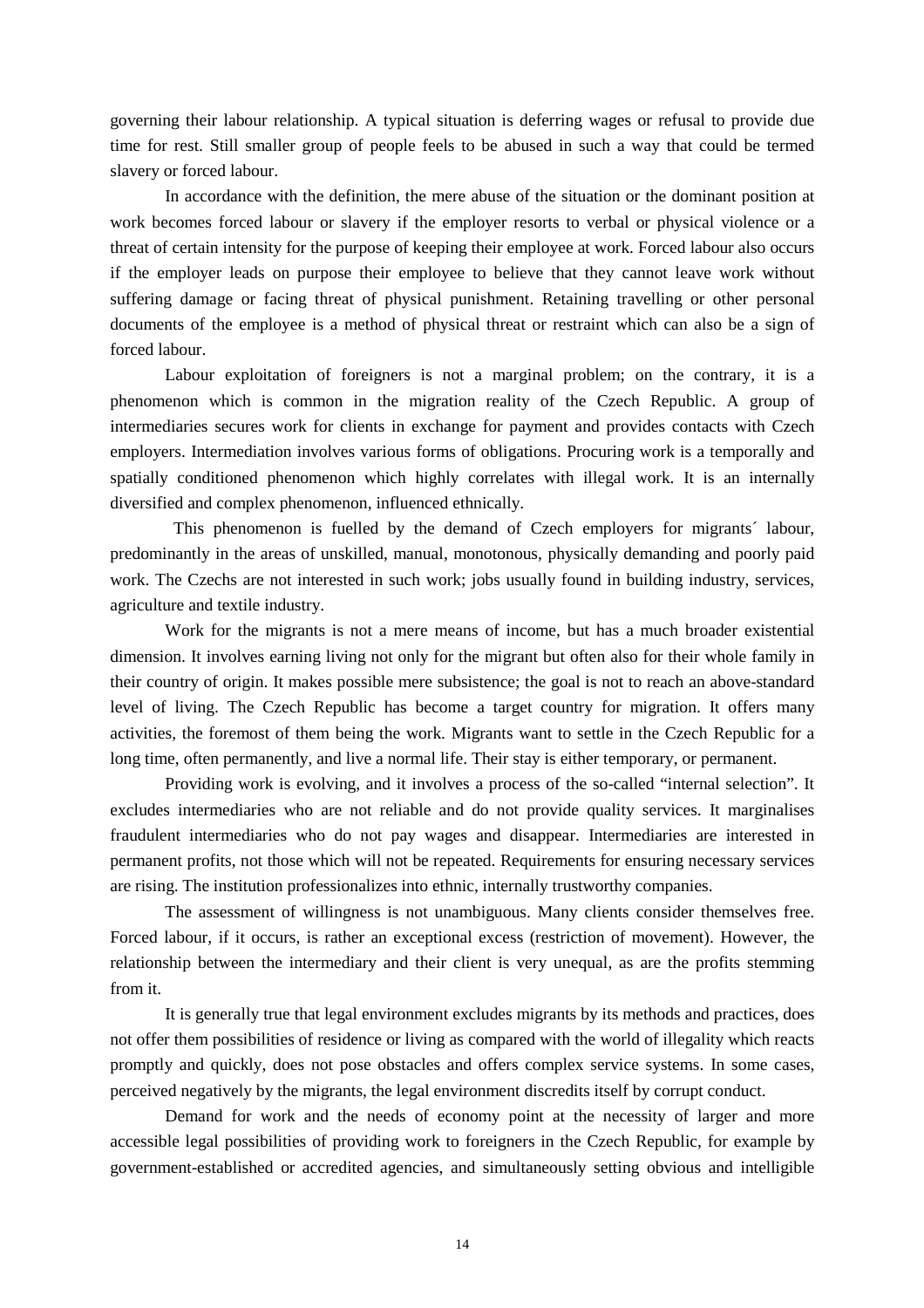rules which would enable all parties involved to have profits and also include tighter sanctions for violation of said rules and effective methods of their exacting.

Generally, risks are linked to the criminal environment. Labour migration is not a real source of criminality, but rather potential. The risks are to be found in the non-existent integration of migrants, coming of the so-called second generation without status, furthermore there are risks of medical nature, mainly of mental illnesses, deviant behaviour, the loss of assistance related to the fall into illegality, the existence outside the traditional and standard value system, formation of radical tendencies etc. It is necessary to pay attention to the situation in the criminal environment and watch current trends.

 It becomes evident that the intention to arrive for work is separated from the intention to commit crimes. Migrants come as people who only want to work and live normally. They withdraw from the criminal sphere, because after falling into illegality they can easily become a risk and easily exploitable group. Working migrants heed their reputation. Badly done work, unreliability, alcoholism, and conflict pose threat not only to them, but also to other participants. The main risk can be found in the interim when the migrants face highly stressful situations (for example without means of living). Then there is a risk that they will resort to illegal practices. The profits from clientelism, of employing foreigners staying illegally in the country, are a source of tax frauds, and the profits from these activities can be used for further criminal activity.

The issues of illegal adoptions, forced criminal activity, trafficking in human organs or forced marriages were noted only marginally, in part because the research did not primarily focus on them. Therefore, it cannot be concluded that some forms of said transactions do not occur in the Czech Republic, however, their occurrence is rather sporadic.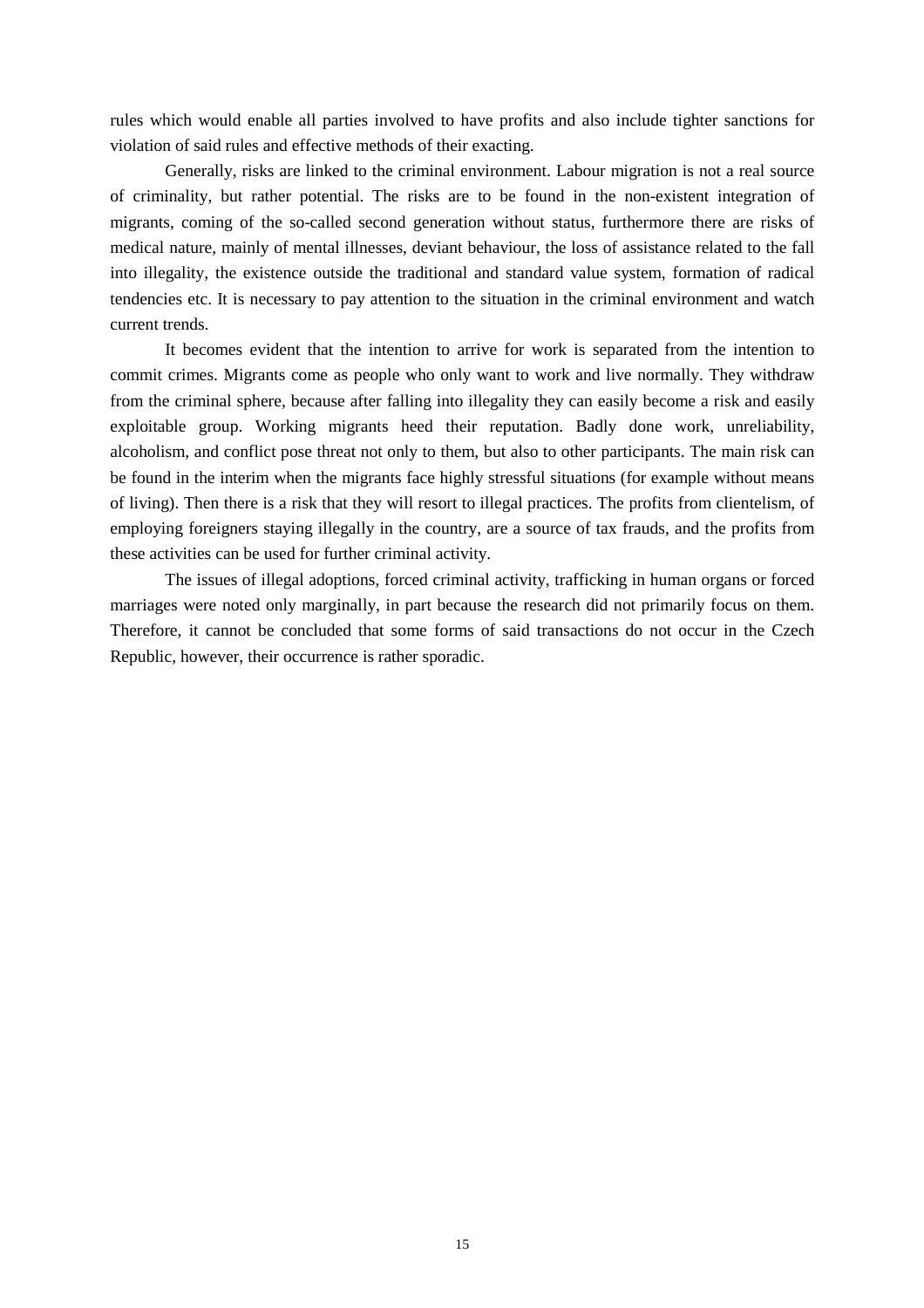#### **3. Measures against Trafficking in Human Beings**

#### **3.1. Legislative Measures**

Undoubtedly, the most significant change at the national level has been passing the new legislative regulation of trafficking in human beings implemented by the amendment of the Penal Code, by Act 537/2004 Coll. With the effectiveness from 22 October 2004 a new provision of Section  $232$  (a) on trafficking in human beings<sup>10</sup> has been included into the Penal Code, which replaced Section 246, repealed by the amendment, on trafficking in human beings with the purpose of sexual intercourse.

The amendment significantly broadened the original regulation of the repealed Section 246. It did so in accordance with the United Nations Convention Against Transnational Organised Crime and its supplementary Protocol to Prevent, Suppress and Punish Trafficking in Persons, Especially in Women and Children (hereinafter "Protocol"). Simultaneously, the existing Section 216 (a) on trafficking in children has been amended by omitting trafficking in children for the purpose of abuse of children labour, since the facts of this crime have been newly included in the said Section 232 (a, 1).

The significance of this new regulation can be seen in three main aspects:

• compared with the regulation implemented by Section 246, under which only trafficking in human beings for the purpose of sexual intercourse was punishable, the provision of Section 232 (a) goes much further and deems punishable, in case of meeting all the conditions set by the law, trafficking in human beings for the purpose of sexual intercourse, other forms of sexual exploitation, slavery, servitude, forced labour and other forms of exploitation

10 "Section 232a

 $\overline{a}$ 

#### **Trafficking in Human Beings**

- 1) Whoever induces, engages, hires, lures, transports, hides, detains or delivers a person under 18 years of age to be used
	- a) for sexual intercourse or other forms of sexual molestation or exploitation,
	- b) for slavery or servitude, or
	- c) for forced labour or other forms of exploitation, shall be punished to imprisonment for two to ten years.
- 2) In the same manner will be punished whoever by means of the use of force, threat of force, deception or abuse of his mistake, stress or dependence induces, engages, hires, lures, transports, hides, detains or delivers another to be used
	- a) for sexual intercourse or other forms of sexual molestation or exploitation,
	- b) for slavery or servitude, or
	- c) for forced labour or other forms of exploitation.
- 3) Offender shall be punished by imprisonment of five to twelve years,
	- a) if he commits the crime stated in Article 1 or 2 as a member of an organised group,
	- b) if he exposes another by such act to danger of an aggravated bodily harm or death,
	- c) if he commits such act with the intent of obtaining a substantial gain, or
	- d) if he commits such act with the intent of using another for prostitution.
- 4) Offender shall be punished by imprisonment of eight to fifteen years,
	- a) if he causes by the crime stated in Article 1 or 2 an aggravated bodily harm, death or another particularly grave consequence,
	- b) if he commits such act with the intent of obtaining a gain of large scope, or

if he commits such act in connection with an organised group operating in more countries."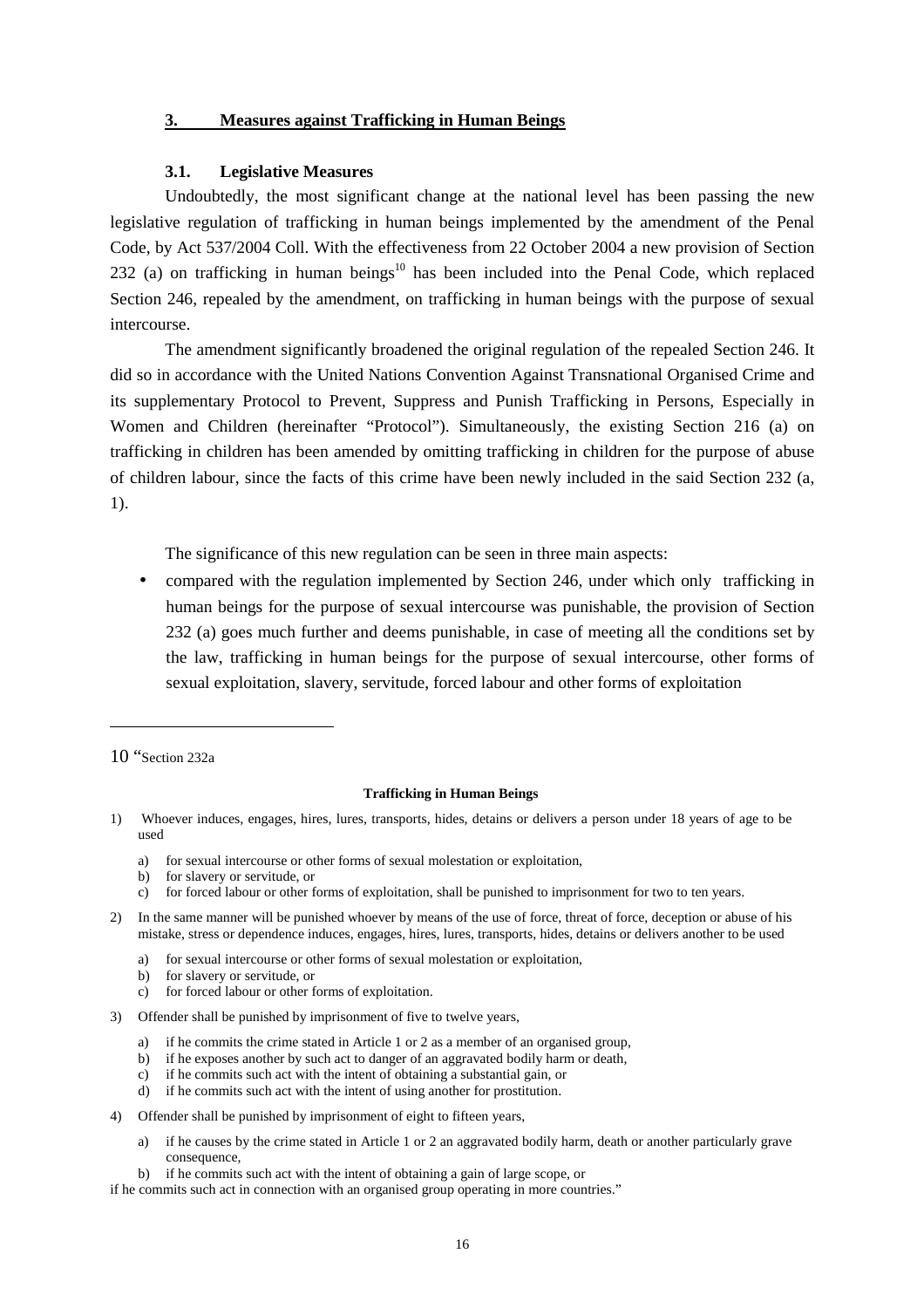- the newly implemented facts of the crime rigorously distinguish between trafficking in persons under 18 years of age (children), which is deemed punishable in any case, even if the offender did not resort to means for attaining their goal mentioned in Article 2 (violence, threat, deception), and trafficking in persons above 18 years of age, in which case the possibility of punishment of the offender is linked to the condition of resorting to violence, threat of violence, deception etc., i.e. the condition of causing some form of duress or existence of other conditions which prevent this person from making a free decision. Stating these special conditions influencing individual free decision making and the individual approval of certain conduct stems from the generally accepted theory of expressing free will consent which shall be given freely, voluntarily and solemnly, shall not be obtained by deception and shall not be given under duress and under conspicuously disadvantageous conditions
- the third significant change is repealing the condition of trafficking in human beings across the state border and introducing punitiveness of domestic trafficking in human beings.

At the same time it must be remembered that qualified facts of the crime of trafficking in human beings pursuant to Section 232 (a, 3, 4) appeared in the enumeration of crimes mentioned in Section 62 (1) of the Penal Code among the special cases of conditional release. If the offender was sentenced for a crime pursuant to Section 232 (a, 3, 4), they can be released only after serving two thirds of their term of imprisonment.

The said enumeration mentioned in Section 62 is also referred to in Section 41 (2). According to this provision the crimes judged pursuant to Section 232a (3, 4) are counted among the so-called extremely serious crimes. This new qualification is significant in view of many other provisions, as is, for example, Section 7 of the Penal Code - preparation of a crime (i.e. even the preparation of this crime is punishable), or Section 41 (1) of the Penal Code - extremely dangerous recidivist. It is also an important change in terms of procedural course, for example pursuant to Section 71 (duration of custody), Section 71a, Section 88 (interception and recording of telecommunication operations), Section 158 (5) (call to account for conduct), Section 158e (use of agent) etc.

The passage of the new regulation is connected with the above mentioned new regulation of the crime of trafficking in children pursuant to Section 216a of the Penal Code. Out of acts accomplishing elements of Section 216a it was necessary to omit trafficking in children for another purpose than "adoption or another similar purpose", since otherwise the regulation coincided with Section 232a. It was also morally right to express legislatively the difference in the danger which the crime presents for society and in the offender's sanction for handing over a child for adoption or another similar purpose, and trafficking in children for the purpose of sexual exploitation, forced labour or other forms of exploitation.

 The above amendment to the Penal Code also introduced into the Czech legal order the European arrest warrant (Section 21[2]). This provision is based on European Union Council Framework Decision 2002/584/JHA on the European Arrest Warrant and the Surrender Procedures between Member States, and among others breaches the common principle of prohibition of extradition of citizens of the Czech Republic for criminal prosecution or serving a sentence to a foreign country stipulated under Section 21 (1) of the Penal Code. Therefore, on the basis of the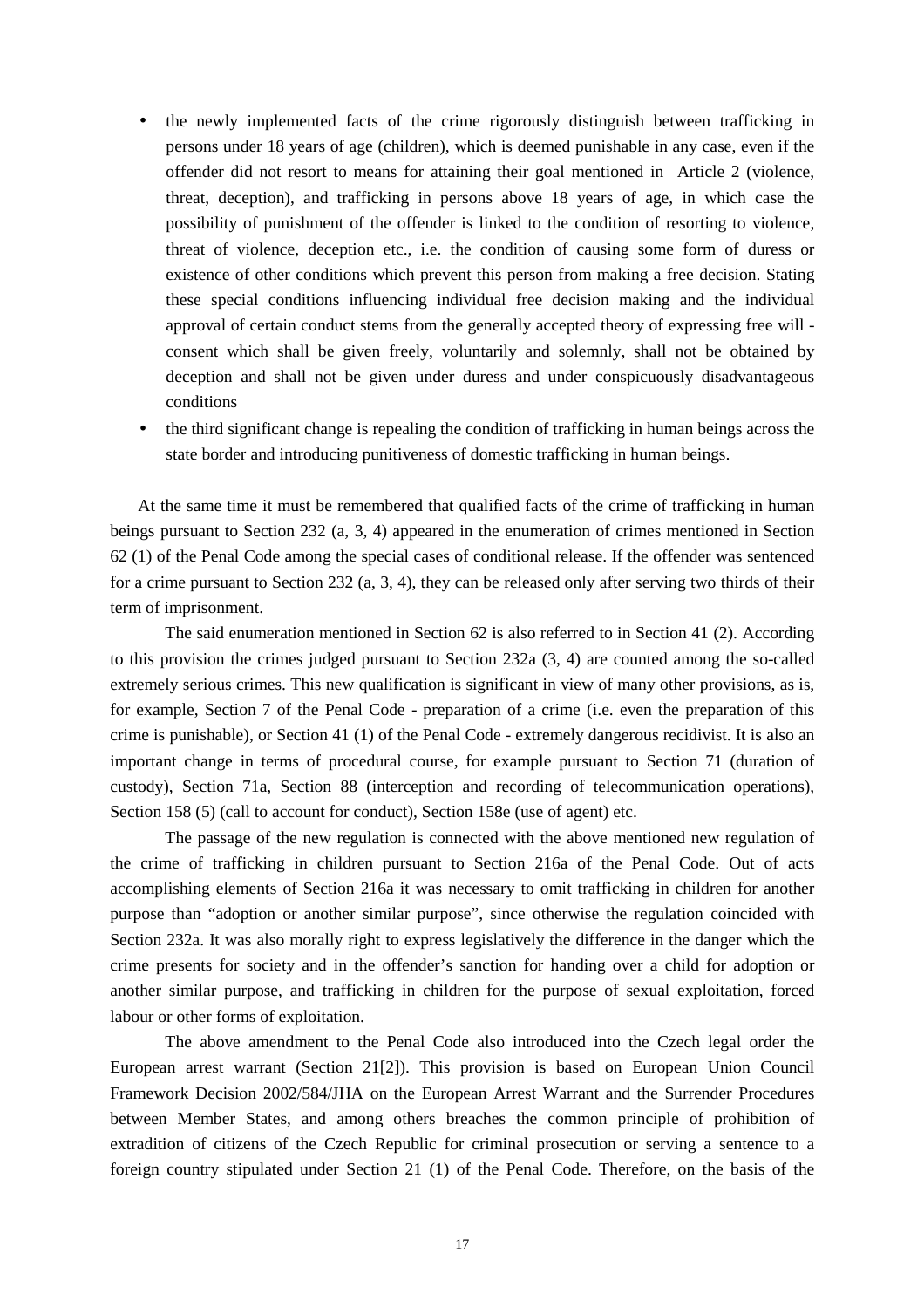European arrest warrant (hereinafter "EAW") a citizen of the Czech Republic can be extradited to another EU member state. EAW is a judicial decision issued by a member state of the European Union which requests arrest and extradition of the wanted person by another EU member state. It is applicable only to persons suspected of committing crimes or sentenced for crimes which carry a certain minimum penalty of the superior limit of the term of sentence. Furthermore, in case of comprehensively set out crimes, including trafficking in human beings, the principle of bilateral punitivness is breached if the crimes carry in the requesting country a maximum sentence of at least three years. It means that to surrender a person it is sufficient for the crime to be punishable by the law of the requesting country, and it is not necessary for it to be punishable also by the law of the requested country.

 Similar changes will occur in the amendment of trafficking in human beings in Section 146 of the re-enacted Penal Code.

 At the same time it must be noticed that elements of trafficking in human beings have been in a sense "narrowed". Trafficking in human beings for the purpose of sexual intercourse pursuant to Section 246 of the Penal Code qualifies an act involving voluntary provision of sexual intercourse with the element of crossing the state border; however, pursuant to Section 232a of the Penal Code the use of some form of coercion enumerated in the law must be proved. The correct application of the provision of Section 232a is in some cases complicated by hitherto absent practice, judicial decisions and legal interpretation of this provision.

 Effective from 1 January 2004 is the Act 218/2003 Coll., on responsibility of youth for unlawful acts and on justice in terms of youth and on amendments to some laws which has introduced into the Penal Code the new Section 217a - seducing to sexual intercourse. This crime is committed by whoever offers, promises or gives to a child a payment or another advantage or benefit for sexual intercourse, sexual self-abuse, exposure or other similar conduct for the purpose of sexual gratification. In short, newly introduced is the punitivness of commercial abuse of persons, mainly in the ages of 15 - 18 years, which had been absent from the law.<sup>11</sup>

 The other significant change, with immediate effect on victims of human trafficking, is a draft of a partial amendment to the Act no. 326/1999 Coll., on residence of foreigners in the Czech Republic and on amendments to some acts in wording of later regulations (hereinafter "act on residence of foreigners").<sup>12</sup> Compared with the current regulation, which offers the victims of human trafficking the possibility of obtaining visa for the purpose of toleration of residence pursuant to the provision of Section 33 (related to Section 32/2) by reason of existence of an obstacle independent of the person's will which prevents them from leaving the country, the amendment drafts a regulation more favourable to the victims of human trafficking. According to the current provision it is open for consideration of the Police of the Czech Republic whether it would consider as an obstacle for leaving the country also, for example, the current penal proceedings against offender of trafficking in human beings in which the victim of trafficking acts as the damaged party or a witness.

<sup>&</sup>lt;sup>11</sup> Before the said act became effective, i.e. until the end of 2003, the so-called "voluntary prostitution" of persons in the age of 15 - 18 years without the participation of a third party was not punished.

<sup>&</sup>lt;sup>12</sup> The bill is at present debated by the Chamber of Deputies of the Parliament of the Czech Republic.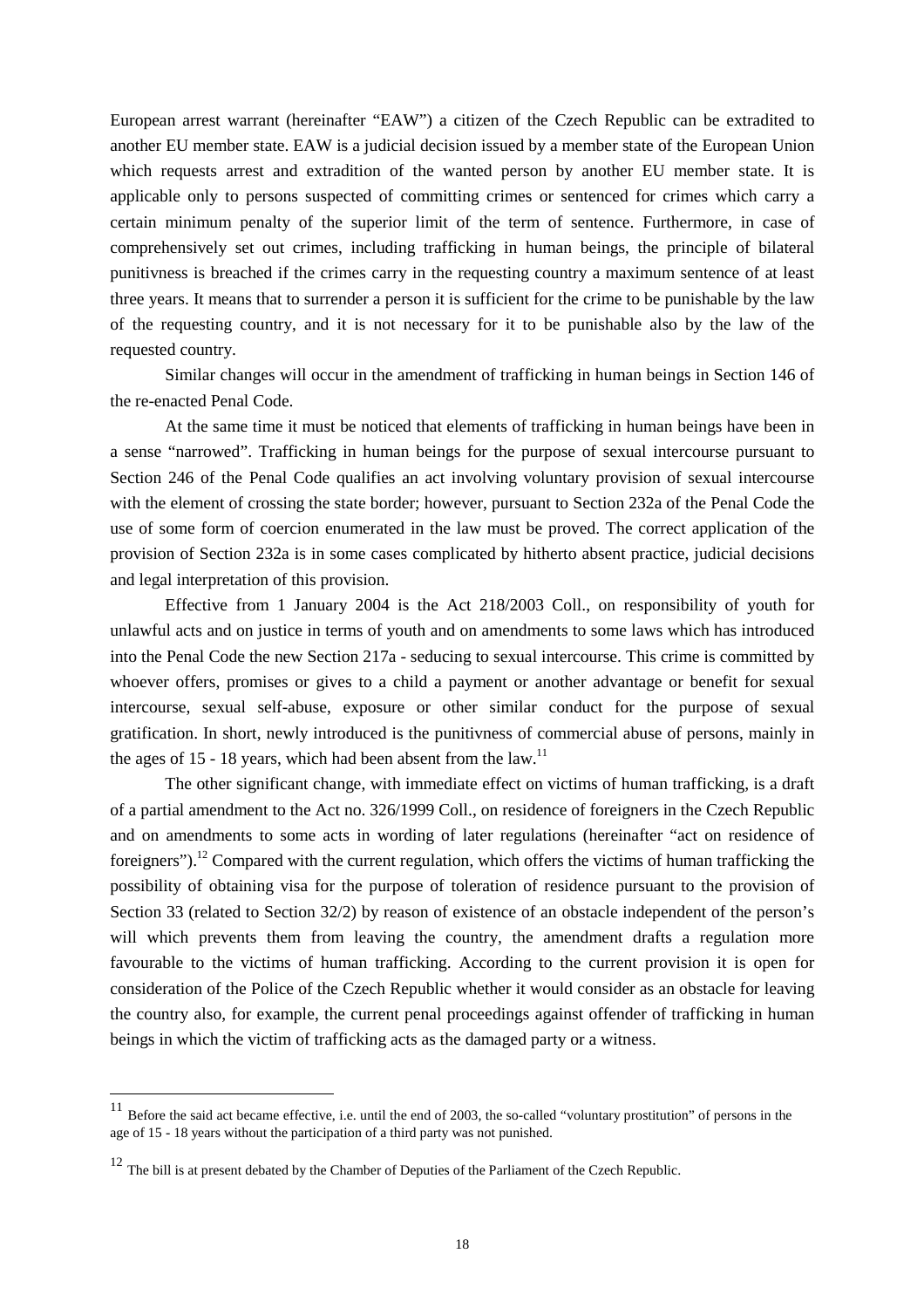According to the new draft wording of Section 33 (1c) the participation of the foreigner as a witness or damaged in the criminal proceeding would be an expressly stated reason for obtaining a visa for a stay exceeding 90 days for the purpose of toleration of residence in the country. According to the amendment the Police of the Czech Republic would be bound to grant a visa to the foreigner who is a witness or the damaged in penal proceedings and whose participation in the proceedings is necessary. The foreigner would have to prove the existence of such reason by a certificate. Therefore, the new regulation has codified the current practice when the Police of the Czech Republic found the penal proceedings under way as a justified obstacle for leaving the Czech Republic.

According to the present regulation visa validity is limited for the minimum necessary period of time, i.e. for the duration of the obstacle which, however, cannot exceed 365 days. But it can be extended repeatedly, and in practice the extension of visa validity of the victims of human trafficking does not pose any problems. Section 43 regulates the issuance of the so-called "long-term residence permit for the purpose of toleration of residence in the country" which is granted by the Police of the Czech Republic upon application of the foreigner who was granted a visa for the stay exceeding 90 days for the purpose of toleration of residence in the country, if the foreigner stays in the country longer than one year and the reason for which it was granted is still valid. After termination of the criminal proceeding it is possible, in cases worthy of special consideration, to grant on the basis of an application to such person the permanent residence permit on humanitarian grounds. This regulation is not affected by the draft amendment.

 The Ministry of the Interior prepares to submit to the Government another draft amendment of the Act on Residence of Foreigners<sup>13</sup> which reflects the Council Directive 2004/81/EC of 29 April 2004 on the residence permit issued to third-country nationals who are victims of trafficking in human beings or who have been the subject of an action to facilitate illegal immigration, who cooperate with the competent authorities (hereinafter "Directive"). At the same time this regulation should introduce into our legal order some institutes (as, for example, the obligatory one month deliberation period) which have been practically introduced by *Programme of Support and Protection of the Victims of Trafficking in Human Beings.*

This prepared amendment leaves unchanged Section 33 (1c), proposed by the previous amendment, which regulates visa for a stay exceeding 90 days for the purpose of toleration of residence in the country for persons who are witnesses or damaged parties in the penal proceedings and whose participation in the proceedings is necessary. Furthermore, it should, however, implement in accordance with the Directive, a new type of long-term stay called "Long-term stay for the purpose of protection in the territory of the Czech Republic". In the draft wording of Section 42e it will be stipulated that the permit for a long-term stay for the purpose of protection in the territory of the Czech Republic is issued by the Ministry of the Interior upon application of the foreigner who is either a probable victim of trafficking in human beings pursuant to Section 232a of the Penal Code and cooperates with the bodies responsible for penal proceedings, or is the person for whom illegal crossing of the state border pursuant to Section 171a of the Penal Code was organised and to whom it was enabled and whose testimony is substantial for detecting the offender or organised group involved in organising or enabling to cross illegally the state borders on condition that the foreigner cooperates

<sup>13</sup> The bill should be submitted to the Government by the end of June 2005.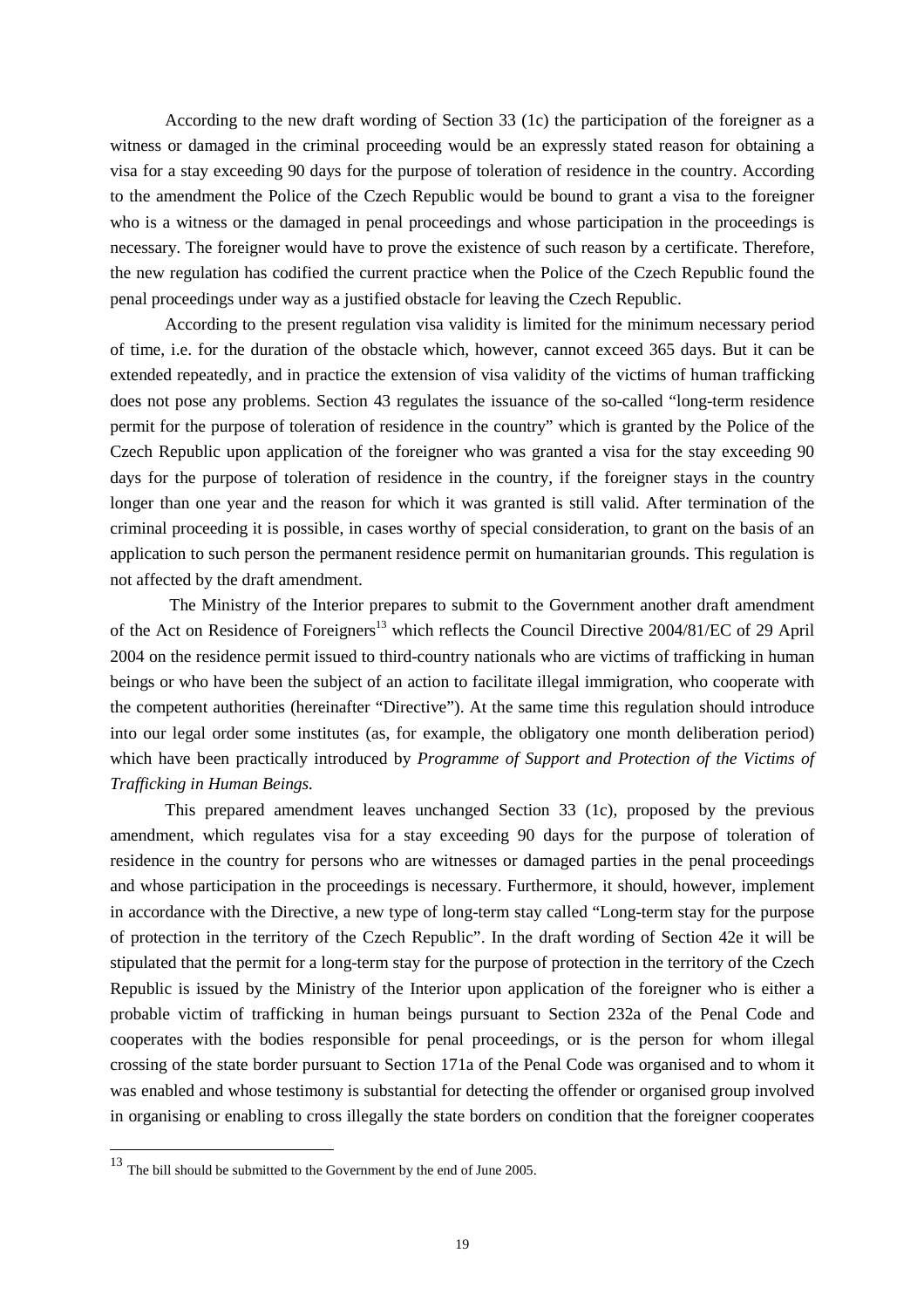with the bodies responsible for penal proceedings in the criminal prosecution of the offender suspected of committing this crime and does not cooperate with the party suspected of committing this crime. Such foreigner should be immediately instructed in a language which they can understand about their right to apply for the permit for a long-term stay for the purpose of protection in the territory of the Czech Republic and about the conditions of this stay. From the day of the instruction the foreigner should be given a period of one month for decision if they would cooperate with the bodies responsible for penal proceedings. During this period of time it should not be possible to extradite the foreigner or terminate their stay in the country by any other means. At the same time the duration of the term should not influence the administrative extradition proceedings or proceedings to determine their extradition according to the international agreement.

The application should be submitted to the Ministry of the Interior by the foreigner who presents a confirmation of meeting the conditions set for submitting this application issued by the bodies responsible for penal proceedings.

The draft Section 44 stipulates in the paragraph 5 that the Ministry of the Interior issues this confirmation valid for the period necessary for attaining the purpose of the stay, at least for the period of six months, and pursuant to the provision of Section 44a (1a) this validity can be extended repeatedly. Section 46c stipulates obligatory reasons for which the Ministry of the Interior annuls the permit for a long-term stay for the purpose of protection in the country which include the notice of bodies responsible for penal proceedings, which confirmed the reason for submitting the application, about the fact that the foreigner ceased to meet the conditions set for issuing this confirmation or the application of the foreigner. For this purpose the law stipulates the obligation of bodies responsible for penal proceedings to inform immediately the Ministry of the Interior of facts justifying the annulment of the permit. After annulling the permit the Ministry of the Interior sets a time limit for leaving the territory of the country and grants the order for departure.

Section 48a would stipulate that the Ministry of the Interior would, upon application of the foreigner submitted in the so-called deliberation period, of the foreigner who submitted an application for a long-term residence permit and of the foreigner to whom this permit would be issued, grant this foreigner a financial contribution up to the amount of the minimum wage. The amount of the granted contribution will depend on their property owned. It should also be stipulated that for the purpose of employment, independent business activity and for the purpose of study such foreigner is considered as foreigner with a long-term residence permit.

The provision of Section 68 regulating permanent residence stipulates that for the purpose of submitting an application for a long-term residence permit, the period for which it is necessary to stay in the Czech Republic without interruption includes also the length of stay in the country on the basis of a visa for a stay exceeding 90 days and on the basis of a long-term residence permit.

Another legislative change has been the passing the new Employment Act no. 435/2004 Coll. which repealed the Employment Act no. 1/1991 Coll. and the Act on Employment and the Powers of Bodies of the Czech Republic in the Sphere of Employment no. 9/1991 Coll. This Act became effective on 1 October 2004 and in its Section 97f stipulates that the conditions for issuing work permit for a foreigner do not have to be met in the case of a foreigner who was granted a visa for the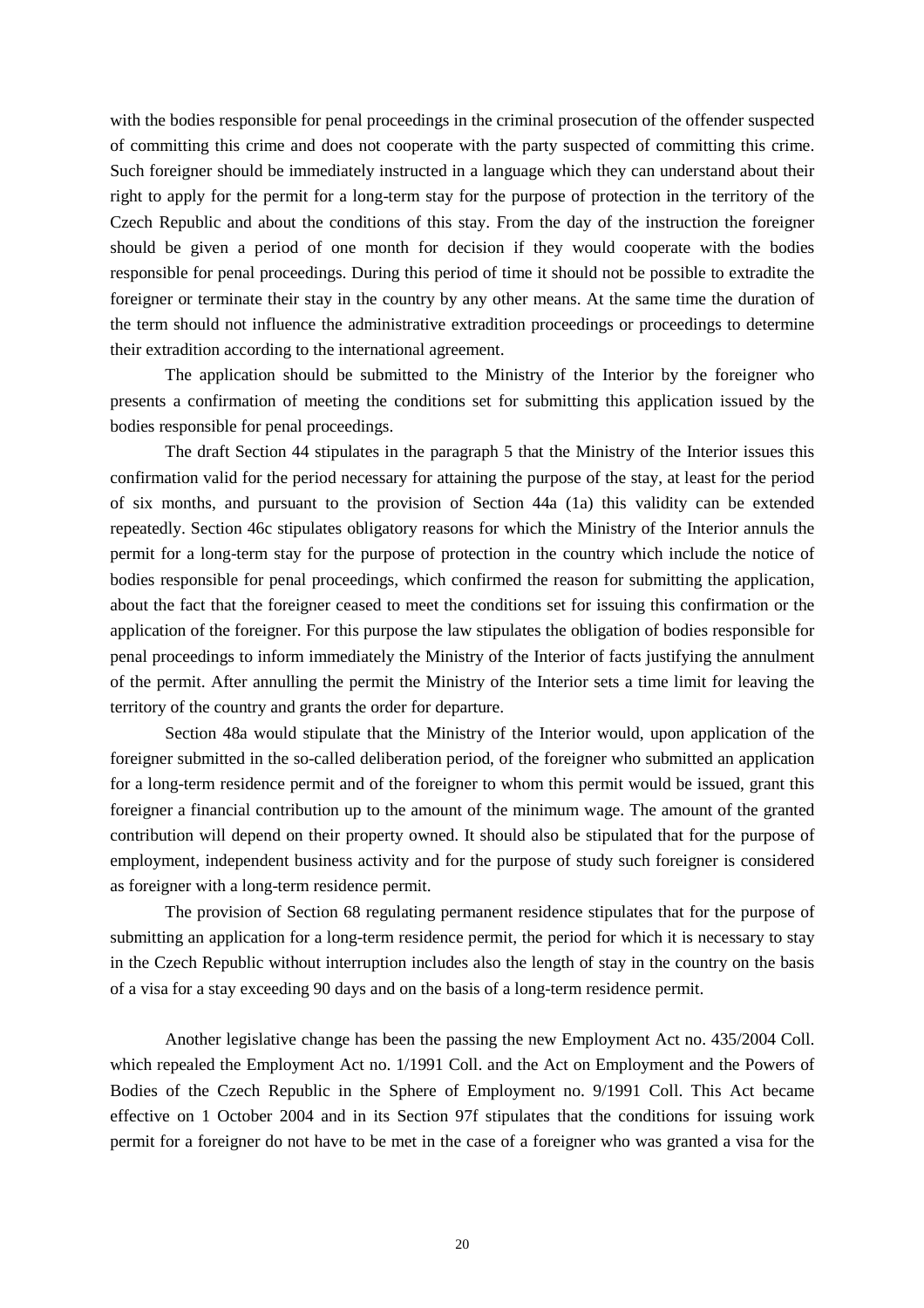purpose of toleration of residence or who was granted a long-term residence permit for the same purpose.

This regulation directly concerns the victims of human trafficking who, if they are included in the *Programme of Support and Protection of the Victims of Trafficking in Human Beings*, obtain a visa for the purpose of toleration of residence. The consequence of this provision is very positive since it enables the victims not to be dependent on the financial contribution of the *Programme of Support and Protection of the Victims of Trafficking in Human Beings* and enables them to be, at least partially, financially independent for the duration of the penal proceedings. The significance of this regulation grows in view of the fact that it has not been possible yet to enforce financial support or assistance within the system of the social security.

 Another sphere related to the issue of human trafficking is the sphere of the legal regulation of prostitution. Also for this reason the Ministry of the Interior prepared the Act on Regulation of Prostitution. The necessity of the regulation is based on the fact that prostitution is closely associated with many accompanying criminal phenomena which are perceived negatively by our society and as such threaten the inner safety of our country. Obviously, these are not only human trafficking and commercial sexual exploitation of children, but also other forms of organised crime, drug-related criminality, dangers of legalising profits from criminal activity etc.

Solving this issue is one of the priorities of the Ministry of the Interior which elaborated the concept of the bill on regulation of prostitution. It is based on two documents: "The Analysis of Prostitution-Related Issues and the Definition of the Prerequisites of their System Solution" (adopted by Government resolution no. 331 of 14 April 1999) and "The Proposal of Measures to Solve Prostitution-related Issues" (adopted by Government resolution No. 1145 of 15 November 2000). These documents contain an analysis of the current situation of the prostitution scene including an analysis of the legal instruments and the effectiveness of their use.

The concept chose the principle of special regulation, i.e. the approach which creates a certain legal framework within which prostitution will be permitted and simultaneously any other form of prostitution outside this narrow framework will be severely punished. At present it is necessary to respect the constitutional principle according to which everything not prohibited by law is permitted.

The Government adopted this concept by its resolution no. 387 of 28 April 2004 and at the same time imposed the First Deputy Prime Minister and the Minister of the Interior the duty to elaborate and submit a bill on regulation of prostitution in wording reduced to sections.<sup>14</sup> Due to the fact that the Czech Republic is bound by the Convention for the Suppression of the Traffic in Persons and of the Exploitation of the Prostitution of Others of 1951 which is contradicted by the concept, the resolution also contains the task to elaborate and submit to the Government by 30 September 2004 a draft denouncement of this Convention. By the resolution of the Senate of the Czech Republic the vote on the draft denouncement of this Convention has been deferred until the Senate receives the bill in wording reduced to sections. On 29 March 2005 also the Chamber of Deputies dismissed the proposal for its denouncement.

 $14$  The bill is at present debated by the Legislative Council of the Czech Government.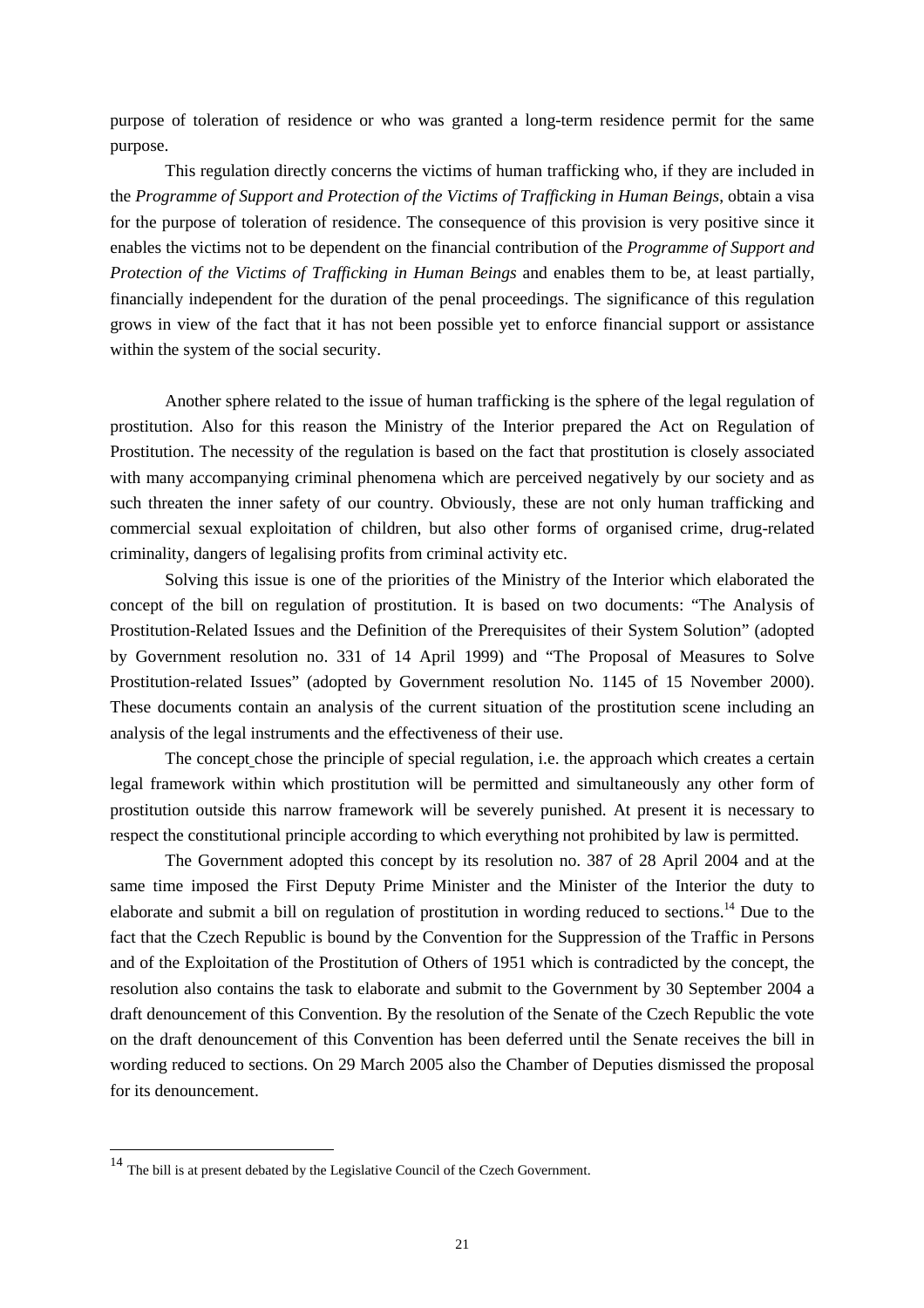The main intent of the bill is to provide prostitution with a certain legal framework and at the same time provide the relevant bodies with legal instruments for elimination of forced or illegal prostitution including trafficking in human beings. Therefore, the bill contains mainly a definition of prostitution and sets conditions under which it would be possible to perform prostitution. Prostitution should not be a trade but pursuant to the bill should be business carried on the basis of other than a trade licence according to special regulation (Section 2 [2c] of Act no. 513/1991 Coll. – the Commercial Code). Prostitution can be performed only by persons on the basis of special regulation, and simultaneously, the bill stipulates the obligatory regular medical examinations and the duty of their record by a medicine doctor in the certificate. The amendment also includes regulation of prostitution in the so-called facilities designated for performing prostitution, and is based on the fact that the said facility will be a trade carried out by legal entities or individuals. In the framework of independent powers of communities these will be granted an extensive right of discretion to permit such facility in their territory.

 The bill also includes the provision that as a part of the inspection the Police of the Czech Republic will be authorised to enter all the premises of the night clubs (at present this power is limited) and will be obliged to check for the presence of persons under the age of 18 years and request from the prostituting persons certificates entitling them to prostitution. Besides the Police of the Czech Republic, the statutory power to enter night clubs will be granted also to other supervisory bodies, as, for example, Tax Office, Trade Licence Office, Building Office. Erotic night clubs will be then under much more intense and effective supervision of the state and local administration bodies, and if the said bodies rigorously use their supervisory powers the possibility of forcible holding of prostitutes (victims of human trafficking) is almost minimal. The potential victim of human trafficking will also get in more frequent contact with the state administration, the Police of the Czech Republic or doctors who will be able to offer them help, and the victims will not find themselves in such isolation as they do at present.

 In the sphere of the international regulation of the issue of human trafficking the following significant activities have been registered.

 First of them is the adoption of the above mentioned Council Directive 2004/81/EC of 29 April 2004 on the residence permit issued to third-country nationals who are victims of trafficking in human beings or who have been the subject of an action to facilitate illegal immigration, who cooperate with the competent authorities. This Directive, addressing mainly regulation of residence of foreigners - victims of human trafficking or persons who were the subject of an action to facilitate illegal immigration - presupposes the implementation into the national legislations of the member states no later than 6 August 2006. In the Czech Republic it should be implemented by the above mentioned prepared amendment on the Act of Residence of Foreigners.

The Directive introduces residence permit for the victims of human trafficking, and if a member state decides to extend the application of relevant provisions also to the subjects of actions to facilitate illegal immigration, to these persons as well. The persons involved are always foreigners, nationals of third countries, to whom the offer of residence might present sufficient motivation to cooperate with bodies responsible for penal proceedings. These foreigners must always be informed about of the possibility of obtaining the permit and they must be granted adequate time for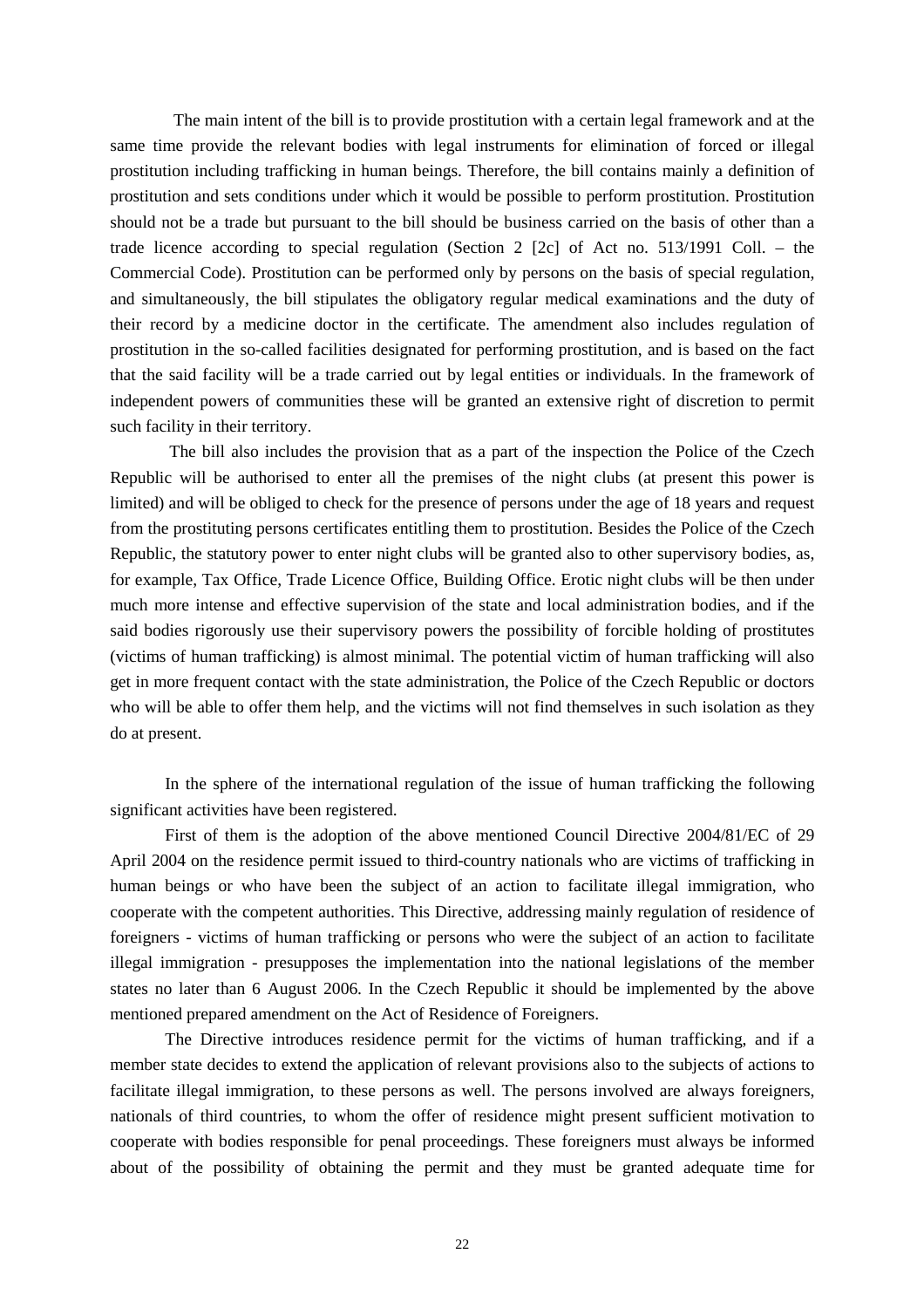consideration. The regulation should alleviate their difficult situation and help them to make a decision based on thorough weighing and knowledge of the matter. Furthermore, these persons should be granted assistance which would enable them to free themselves from the offenders and extricate themselves from high risk environment. Residence permit should be granted for a period of at least six months.

 Another significant activity in the international sphere is the activity of the Council of Europe which established ad hoc the Committee on Action against Trafficking in Human Beings - CAHTEH and this committee made a proposal of Convention on Action against Trafficking in Human Beings. The Convention was adopted at the Council of Europe Summit on 3 May 2005 and is open for signing. The Convention sets goals, particularly prevention against human trafficking, also with respect to the gender aspect of the issue, protection of the victim's human rights, a draft framework regulation of protection of and assistance to the victims and witnesses, effective detection and investigation, and support of the international cooperation. Furthermore, the Convention also codifies the responsibility of legal entities and the obligation of the state to punish the clients of the traded persons.

 The absent codification of criminal liability of legal entities in our legal order also presents an obstacle for signing the United Nations Convention Against Transnational Organised Crime and the two Protocols supplementing this Convention. They are the Protocol to Prevent, Suppress and Punish Trafficking in Persons, Especially in Women and Children, and the Protocol against the Smuggling of Migrants by Land, Air and Sea. The Czech Republic signed this convention already on 12 December 2000, the Protocols on 10 December 2002. However, the accession to the Protocols is linked to adopting legal regulations which would enable to fully meet obligations stemming from the Protocol, i.e. particularly to adopting the new Penal Code (recodification of the Penal Code) and other legal regulations which would solve the issue of responsibility of legal entities.

 The European Commission formed in 2003 the Expert Group on Trafficking in Human Beings with representation of experts from many non-governmental organisations, bodies responsible for penal proceedings, government offices and research and scientific institutions. In December 2004 the expert group drew up a report offering possible methods of strengthening EU actions against trafficking in human beings. It deals particularly with prevention of human trafficking, which it is necessary to pursue not only in the countries of origin of the victims, but also in the target countries, support and protection of children, work of bodies responsible for penal proceedings and establishing coordination mechanisms on the national and international level. On the basis of recommendations included in the report the European Commission will prepare in 2005 a communication which will be a foundation for the European plan of common standards, optimum procedures and mechanisms related to the sphere of preventing and combating trafficking in human beings.

#### **3.2. Measures of bodies responsible for penal proceedings**

It is a persistent practice inside the Police of the Czech Republic that the overwhelming majority of cases of human trafficking is investigated by the Human Trafficking Department of the Organised Crime Unit of the Criminal Police and Investigation Service Office of the Police of the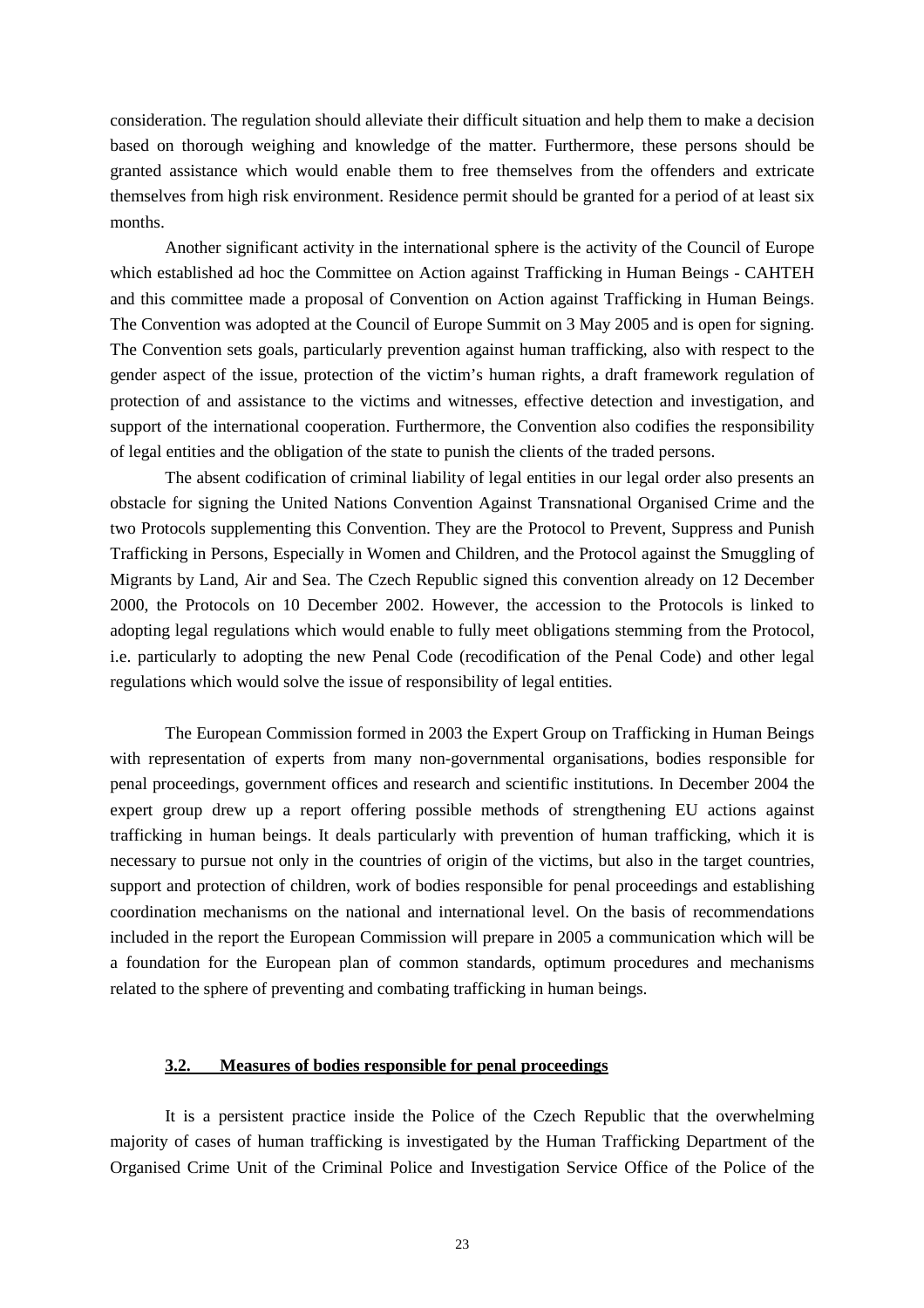Czech Republic (hereinafter "OCU"); outside the OCU the cases of human trafficking are investigated only sporadically. This unit is also the party responsible for the issue of human trafficking. Most investigated cases have traits of organised crime with international participation involving the necessity for international police cooperation.

Human trafficking is characterised by a high rate of latency, and it is unusual for the victims to report the commission of crime. Therefore, the methods of collecting the primary data are specific: it is necessary to know the local criminal environment and to pursue a systematic and long-term monitoring of the criminal situation and spheres of interests and activities of the organised criminal groups. During investigation it is necessary to use the intelligence means and device (informants, interception etc.), although more stress is also laid on the cooperation with victims and witnesses. The OCU is the most important component involved in the *Programme of Support and Protection of the Victims of Trafficking in Human Beings*, the cooperation with the non-governmental organisations having been assessed by both parties as very good. Obviously, it is necessary to closely cooperate with other police departments, particularly with the Foreign and Border Police of the Police of the Czech Republic and the Criminal Police and Investigation Service Office of the Police of the Czech Republic of the individual districts and regions, and with the Ministry of the Interior Inspection. An active cooperation is realised with foreign police services, for example, in Germany, Austria, the Netherlands, France, Great Britain, Italy and the United States, frequently on the basis of direct personal contacts, and also on the level of Interpol and Europol.

A still more important aspect of the police work and an effective weapon in the fight against organised crime, of which human trafficking is one of the most lucrative forms, is seizing the illegal profits. Draining illegal profits from criminal activities offers the possibility of eliminating the key reasons for which organised crime is committed, and also eliminating the safety risk that this "dirty money" would be invested by the organised crime into further activities. Therefore, the OCU already from the initial stages of documenting criminal activities frequently cooperates with the Illegal Profits and Tax Crime Unit of the Criminal Police and Investigation Service Office of the Police of the Czech Republic<sup>15</sup>.

*The National Strategy* marked the number of scheduled posts of policemen, placed in the specialised OCU, as insufficient.<sup>16</sup> The scheduled number of employees in this post remains unchanged, and is 14 +1 policeman. In the individual regional branch offices of the OCU there are 2 policemen assigned to this post.

This persistent drawback counters the necessity to dedicate more resources to combating human trafficking. Human trafficking is a highly latent criminal activity and this latency will be reduced by increasing resources, dedicated by the Police of the Czech Republic to this problem. The human resources of the specialised OCU are insufficient also in relation to the new tasks, challenges and duties which the Police of the Czech Republic has to face in this regard: including broadening the

<sup>&</sup>lt;sup>15</sup> The Illegal Profits and Tax Crime Unit of the Criminal Police and Investigation Service Office of the Police of the Czech Republic was formed on 1 July 2004. This unit operates within the whole Czech Republic, having regional branch offices. This unit specialises in discovering profits from the most serious forms of criminal activity with the emphasis in tax crimes and money laundering.

<sup>&</sup>lt;sup>16</sup> The number was increased for the last time on 1 February 2003.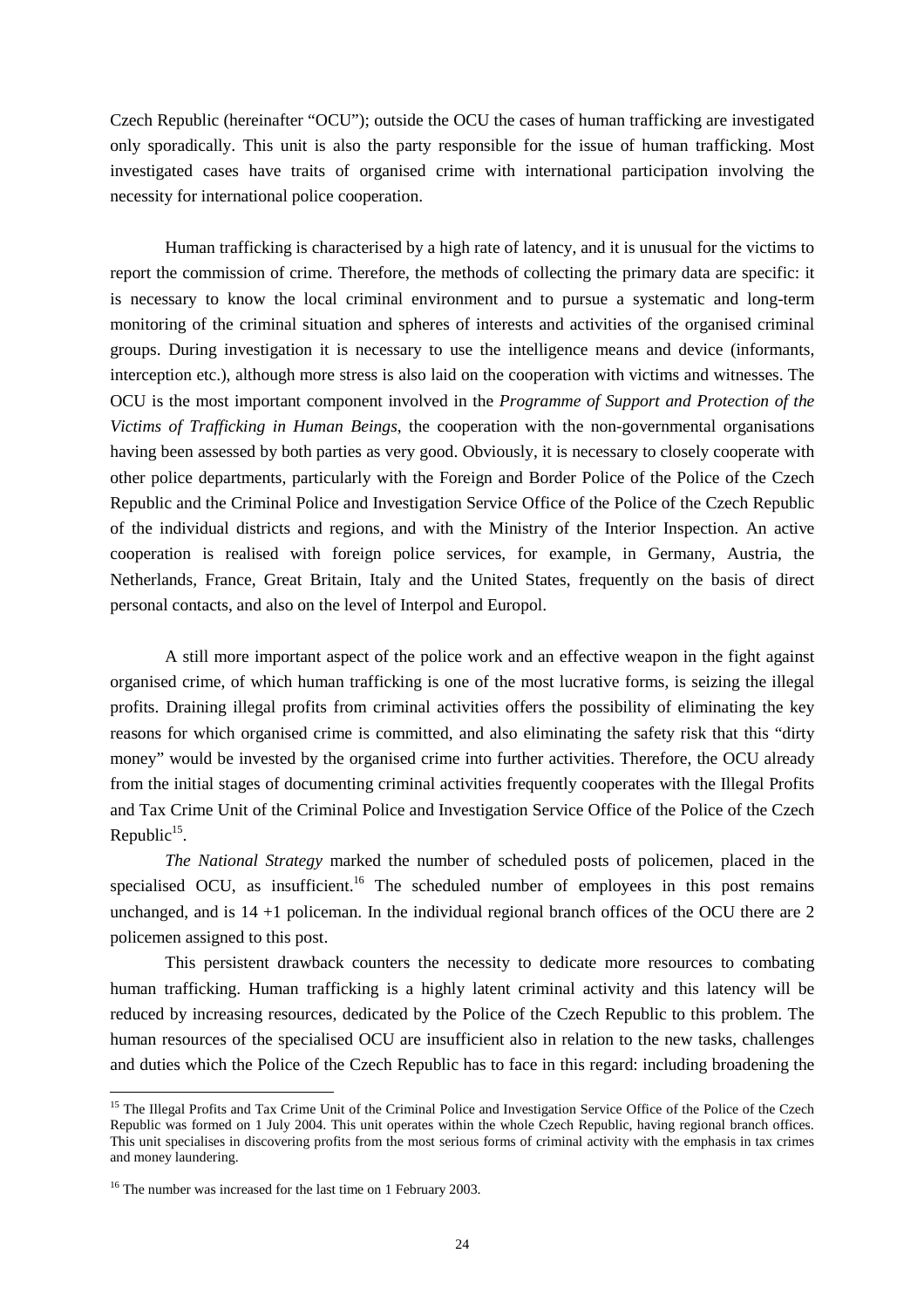facts of trafficking in human beings, the still more frequent necessity of cooperation with the police forces of European and other countries, lecturing, running the information system "Victim" ("Oběť"), the increase in number of cases handed over by the other departments of the Police of the Czech Republic and non-governmental organisations, the necessity of proactive detection of cases and the indispensable and demanding role in the *Programme of Support and Protection of the Victims of Trafficking in Human Beings.* Precisely thanks to the increasing quantity of operative information obtained from the police forces of other European countries and from the victims, who decided to cooperate with the Police of the Czech Republic due to the *Programme*, there has been an increase of findings which could lead directly to commencement of criminal prosecution; these, however, call for further thorough analysis, for which there are insufficient human resources.<sup>17</sup> There is, therefore, a proposal to reinforce the Human Trafficking Department of the OCU from the current  $14 + 1$  to  $26 + 2$ persons.

Besides the support of the specialised OCU another important task for the Police of the Czech Republic is to systematically involve other police departments in the intense work in relation to human trafficking, in particular with regard to identification of victims, establishing cooperation with them, and possible negotiating further help, improving the operational exchange of information and involving other departments of the Criminal Police and Investigation Service Office of the Police of the Czech Republic in investigating the cases of human trafficking which are not characteristic for organised crime. To attain these goals it is undoubtedly necessary to strengthen the knowledge of policemen from all relevant departments about human trafficking and determine clear competence of the individual departments of the Police of the Czech Republic.

At present the issue of human trafficking is covered in the Binding Instruction of the Police President no. 127/2002 regulating the activities of the members of the Police of the Czech Republic in the sphere of criminality against morality, which, however, appears to be unsatisfactory at present, in particular due to the fact that human trafficking ceased to be a form of crime against morality after amending the Penal Code. Pursuant to this Binding Instruction each police department is also obliged to inform the OCU of incidence of human trafficking or suspicion of it, with the aim of involving regional police departments into penal proceedings. As regional specialists on human trafficking within the Police of the Czech Republic were formally appointed the specialists on criminality against morality from the Criminal Police Service of the Police of the Czech Republic, however, due to the said reasons it will be necessary to redefine the competence of the individual police departments and units in a new internal regulation.

To carry out the *Programme of Support and Protection of the Victims of Trafficking in Human Beings* the Ministry of the Interior has drawn up the *Instruction of the Minister of the Interior to Establish a National Coordination Mechanism in the Field of Support and Protection of Victims of Human Trafficking*. This instruction will regulate the duties of the individual departments of the Police of the Czech Republic within the *Programme* which will also regulate, in their turn, the general activities of these departments in relation to human trafficking (for example, ensuring the safety of the victims and witnesses, supervisory activity, detection and investigation of crimes). Prepared to be

 $17$  Only on the basis of thorough elaboration of foreign findings the sufficient human resources would help to increase the number of penal proceedings and conclusions by at least 50%.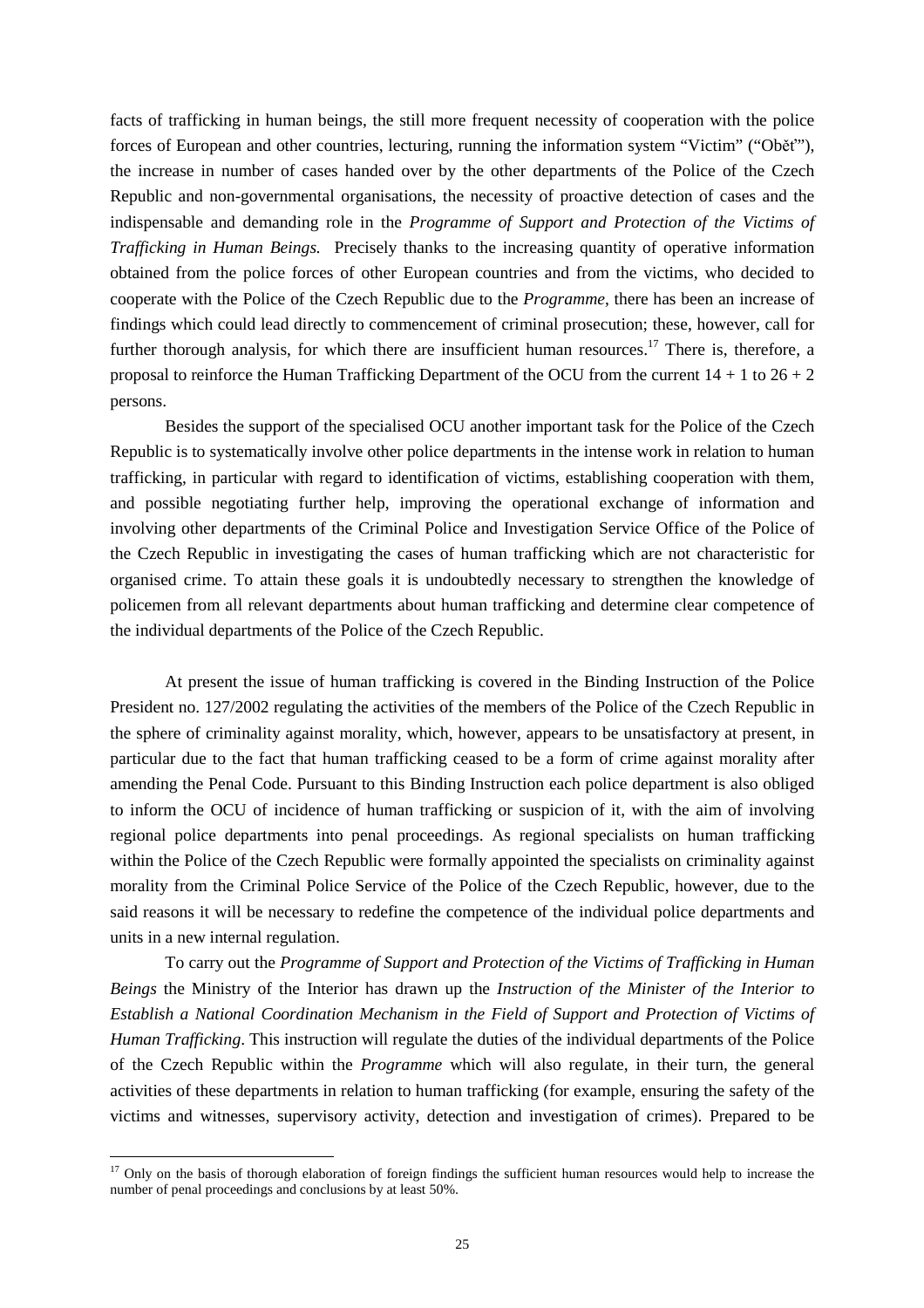issued are also guidance notes of the First Deputy Minister of the Interior for the execution of the *Programme*. After adopting the Instruction of the Minister of the Interior it is necessary to elaborate in a new regulation act of the Police Presidium of the Czech Republic.

In relation to the *Instruction of the Minister of the Interior to Establish a National Coordination Mechanism in the Field of Support and Protection of Victims of Human Trafficking* the Ministry of the Interior drew up the "Police Performance Manual for Trafficking in Human Beings". Besides the criteria for identification of cases and victims of human trafficking it also includes a concise introduction to the issue and broader aspects of the definition, and in particular the principles of work with a victim of this criminal activity and the possibilities of assistance and protection of the victims and witnesses.

The Manual is not designed primarily for specialists who are involved in investigating the cases of human trafficking, but for ordinary policemen from all the police departments who can meet a potential victim of human trafficking while on duty; these are in particular the uniformed policemen from the Public Order Police of the Police of the Czech Republic and from the Foreign and Border Police of the Police of the Czech Republic, and also policemen from other departments including the Criminal Police and Investigation Service Office of the Police of the Czech Republic. Experience shows that the level of knowledge about human trafficking among the policemen (with the exception of specialised units) is, despite the improving situation, insufficient: due to ignorance of the basic approaches towards human trafficking, existence of many prejudices towards the victims of human trafficking, towards prostitution, towards foreigners and also towards women, ignorance of the role of non-governmental organisations, incapacity and unwillingness to recognise the basic identification marks of a victim of human trafficking etc. Yet the role of the ordinary uniformed policemen may be crucial for detecting the cases of human trafficking, since in various situations (for example, the residence checks, inspection of night clubs, road prostitution checks, checkpoints) precisely these policemen are the first to come into contact with the potential victims of human trafficking, to have a chance of identifying them as victims of human trafficking, to establish a relationship of trust and to offer help in accordance with the *Programme of Support and Protection of the Victims of Trafficking in Human Beings.*

The Manual is - apart from the educational activities - one of the instruments which should help to increase the level of knowledge of the members of the Police of the Czech Republic about human trafficking, improve their abilities in recognising the cases and the victims of human trafficking, and provide a lead in communication with them and information for further investigation of the crime. The Manual is in accordance with and a necessary complement to the prepared changes in the curriculum of police education. At present there is a search for funds for its printing and distribution.

 Soon to be put into service is the new police information system "Victim" operated by the OCU. All the police departments will enter into this information system data on persons, objects and other facts which occurred in relation to human trafficking, or possibly the suspicion of it (for example, on offenders and victims of criminal activities, residence checks, inspections of night clubs, road prostitution checks, checkpoints). These data will be collected and centrally analysed with the purpose of a more effective collection of information and its use for monitoring, proactive detection and investigation of cases of human trafficking.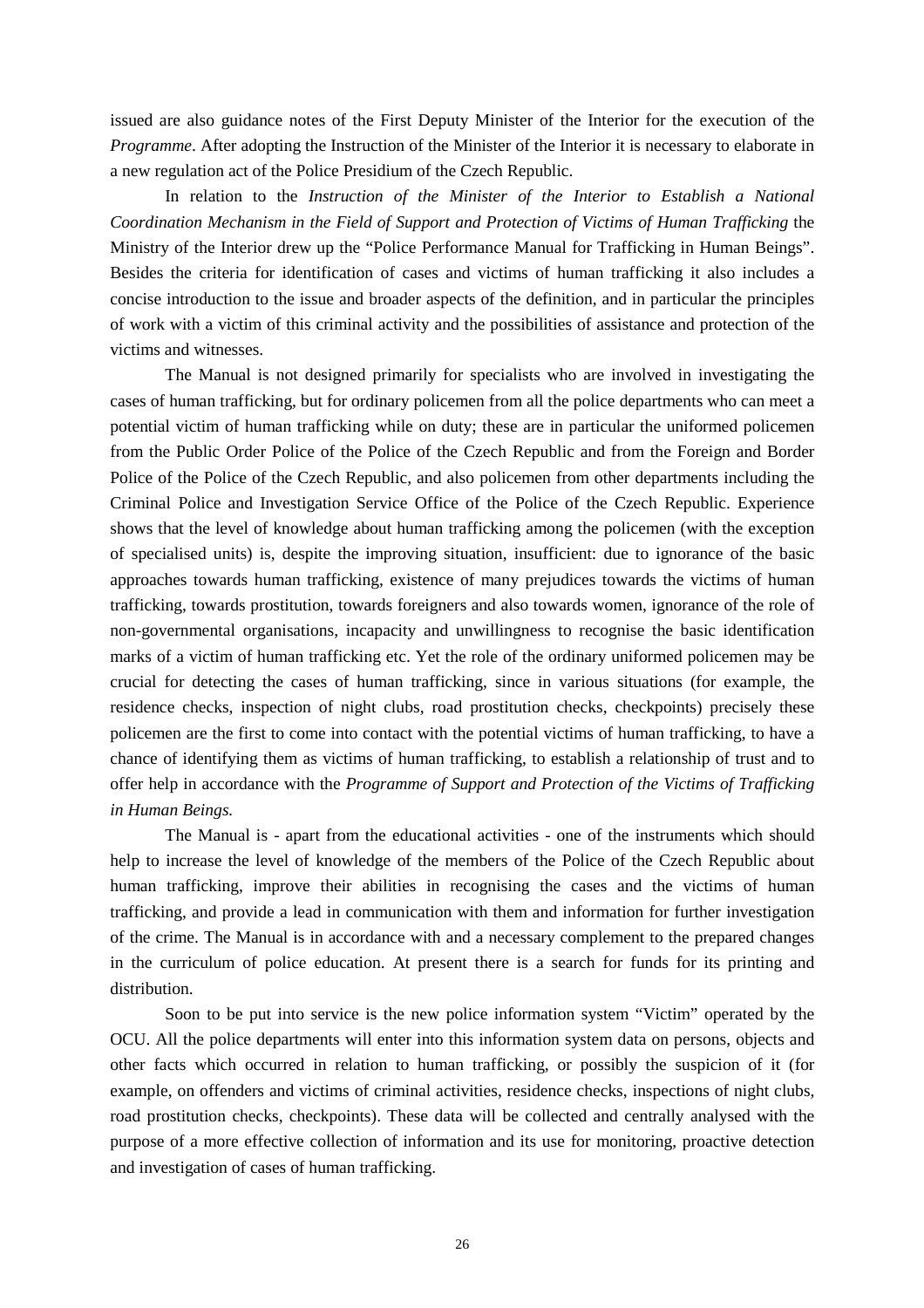In terms of education of the members of the Police of the Czech Republic the Ministry of the Interior prepares an innovation of the curriculum of police education: preliminary, ongoing (lifetime), specialising. This curriculum will also be complemented by adequate education handbooks, in particular by the aforementioned Police Performance Manual for Trafficking in Human Beings. The new curriculum will be finished during the second half of 2005, since it is based on internal regulation acts of the Ministry of the Interior which have not been adopted yet.

 Preliminary and ongoing education should help the policemen to form an adequate approach to the issue of human trafficking, which includes in particular understanding the victim-oriented approach, the ability to use indicators which can be of help at the identification of potential victims, and also the possibilities and obligations stemming from the *Programme of Support and Protection of the Victims of Trafficking in Human Beings*, the role of non-governmental organisations and the collection and use of information obtained from persons involved in the given community. Used will be, among others, data outputs of the ICMPD<sup>18</sup> project which is aimed at creating a standard of police education in the sphere of combating human trafficking for unspecialised police forces in European countries. The project is financed by the programme AGIS and the Ministry of the Interior is one of the project partners.

 In preparation is also specialising police education in human trafficking for the members of the Criminal Police and Investigation Service Office of the Police of the Czech Republic (this course should be obligatory for the incoming members of the OCU). The content of this specialising course will be more comprehensive (development of investigative skills, thorough knowledge of relevant legislation and international standards, knowledge of the tried and tested practice used at the investigation stage, psychology of the victim etc.) The Ministry of the Interior also prepares for the specialists in human trafficking a translation of the investigation manual issued by Interpol in 2001. This handbook contains investigation techniques for criminalists in all the 181 countries of the Interpol's sphere of action; it is necessary to adapt it to the Czech conditions, however, the advice contained in it is clear, beneficial and serviceable<sup>19</sup>.

 Apart from the said long-term activities, the Ministry of the Interior organises for the policemen many other individual educational projects, conferences and seminars dedicated to the issue of human trafficking. These are focused generally at the increase of knowledge about this issue and improvement of the abilities of ordinary policemen to identify victims of human trafficking; other seminars are organised as round tables with the participation of the parties involved in the *Programme of Support and Protection of the Victims of Trafficking in Human Beings*, i.e. policemen, representatives of the Ministry of the Interior, non-governmental organisations, and possibly also of state prosecutors and representatives of local administration bodies. Precisely these round tables appear to be of great importance, in particular when organised at the local level. These methods strengthen the immediate knowledge of the policemen about human trafficking and about the possibilities offered by the *Programme of Support and Protection of the Victims of Trafficking in Human Beings*, and at the same time provide a suitable platform for personal acquaintance of the representatives of the organisations involved in the *Programme* in the individual regions, and for

<sup>&</sup>lt;sup>18</sup> International Centre for Migration Policy Development

<sup>&</sup>lt;sup>19</sup> The publication of the manual is one of the activities of the Phare projects and is scheduled for the second half of 2005.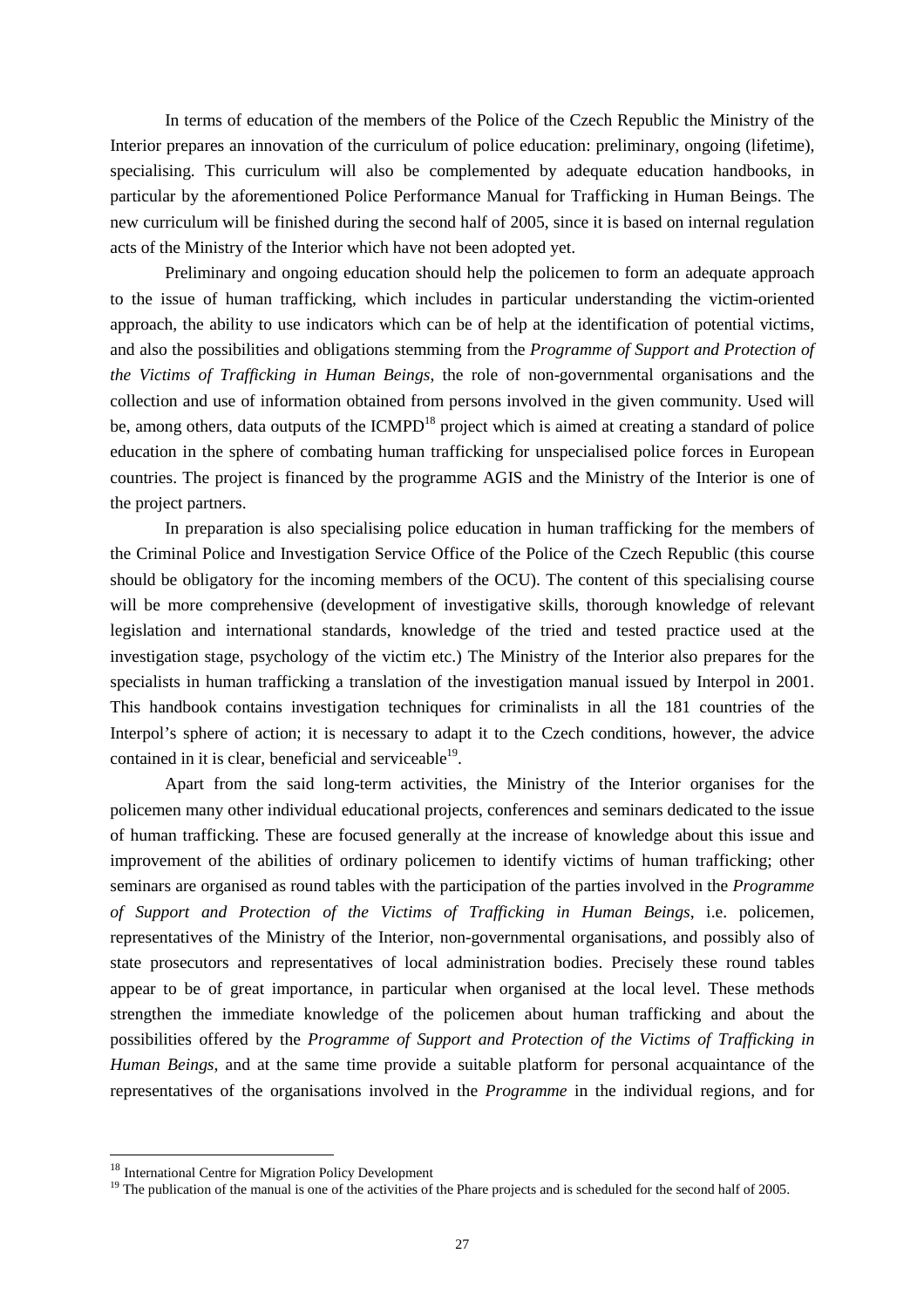establishing concrete forms of cooperation or clarification of possible uncertainties at the coordination of measures.

 Another educational activity prepared for implementation includes lectures specialising on trafficking in human beings for students of Secondary Police Schools. One-day seminars will be given by specialists from OCU informing about the specifics of revelation and investigation of human trafficking and a representative of the Crime Prevention Section of the Ministry of the Interior informing about victim problems, *Programme of Support and Protection of the Victims of Trafficking in Human Beings* and cooperation with non-governmental organisations. These will be one-day seminars, the first of them being planned for the winter semester. For November 2005 a course in Prevention of Human Trafficking and Victims Support has been prepared by the Police Academy of the Czech Republic for selected workers of the Criminal Police and Investigation Service Office of the Police of the Czech Republic; the lectors being recruited from among workers of the Ministry of the Interior, OCU and non-governmental organisations.

 The Ministry of the Interior has been systematically providing educational activities in the individual projects concentrating on different target groups, e.g. consular workers, students of Police Academies and a wide professional and non-professional public in regions. Cooperation with the Embassy of Sweden in Prague assisting in projection of the film Lilya 4-ever for the given target groups has played an important role.

 Project Phare 2003 "Assistance in the Fight Against Human Trafficking" focuses on education. The project was launched on 9 June 2004, it is financed by the European Commission in the total amount of 950,000 euro and will last for 18 months (the Czech party will cofinance the project with 200,000 euro). The partners of the Ministry of the Interior in relation to this project are the British Home Office and the Dutch National Centre for International Police Cooperation.

The twinning project includes in particular an 18-month activity of the British consultant on the issue of human trafficking in the Czech Republic and activities of other "short-term" experts on the issue from Great Britain and the Netherlands and is divided in five components: Policy and Strategy (focusing on the evaluation of the current situation in the Czech Republic, current policy relating to human trafficking and practical implementation of the approved government strategy of fight against human trafficking), Investigation and Prosecution of the Offences of Human Trafficking (creation of model education programmes for policemen of different sections in the field of human trafficking, special investigation techniques), Prevention Activities, Human Rights and Protection of Victims ("multi-agency" access to support and care for victims) and Preparation of Documents (creation of educational materials and manuals for the performance of police work focusing on increasing the knowledge about human trafficking, victims and all aspects of investigation and prevention in this field).

As such, twinning focuses in particular on training of specialists from different sections of the Police of the Czech Republic, Ministry of the Interior, Ministry of Justice and other state institutions in vice and immigration problems and organised crime, use of new technologies in police investigation and prosecution, European standards of rules of evidence in this field, strategies of the Member States of fight against human trafficking, police and judicial cooperation in international cases to improve the effectiveness of the organisations systems aimed at protection and care for victims and witnesses of human trafficking (including the role of non-governmental organisations) etc.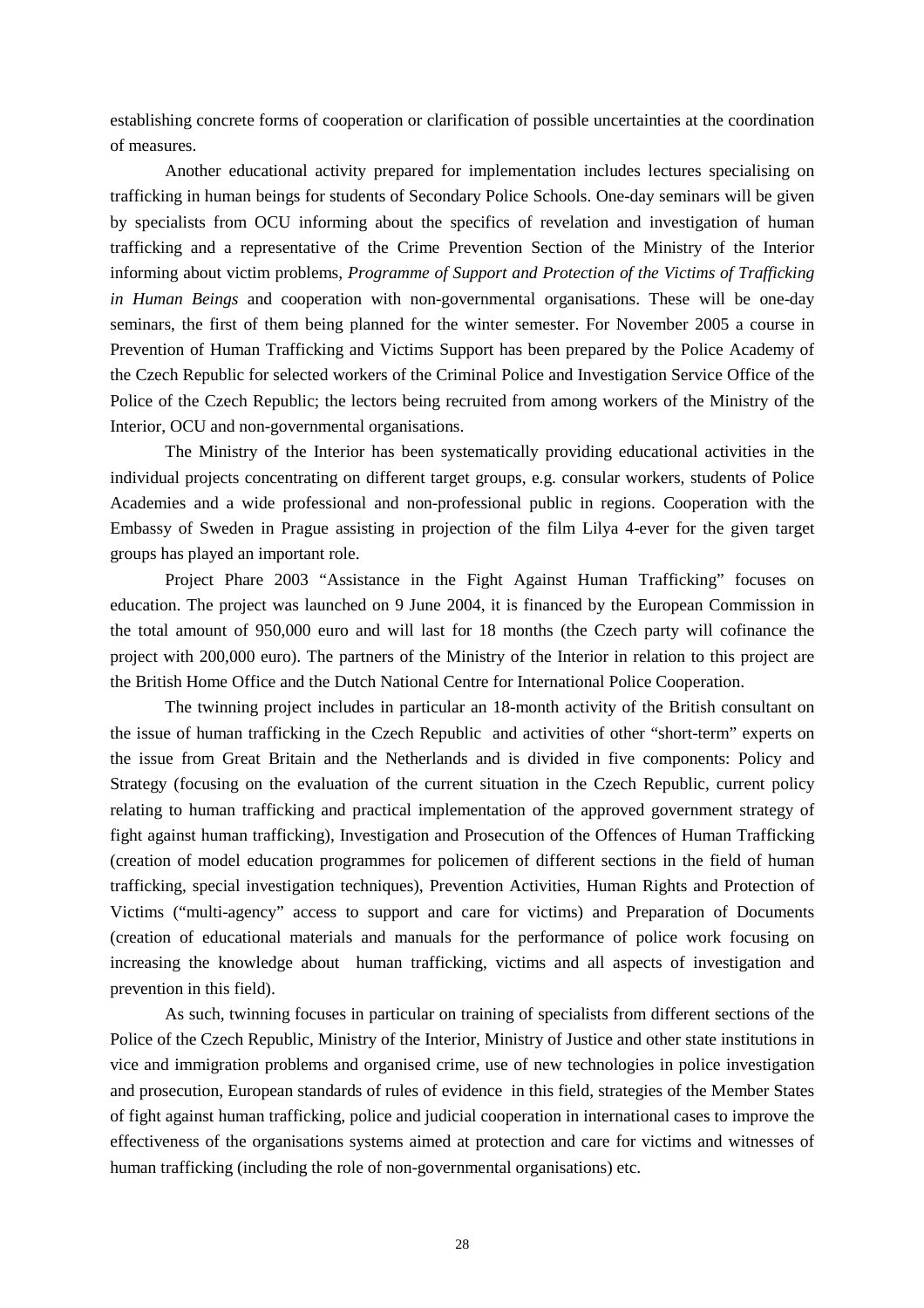Up to the present, a whole range of seminars was held within this project aimed directly at training of policemen in the issue of human trafficking and identification of its victims (about 150 trained policemen), round-table discussions on human trafficking and *Programme* in 4 regions in the Czech Republic and many other seminars for specialists in human trafficking from the Criminal Police and Investigation Service Office of the Police of the Czech Republic on specific problems (use of informers, pursuit of persons and things, examination of victims etc.). Three evaluation missions of foreign experts were held within the project together with seminars in innovation of the curriculum of police training in the issues of human trafficking.

 As for the Ministry of Justice, the *National Strategy* assigned it a task to support specialisation of state prosecutors and judges in the issues of human trafficking. The aim of such measure was in particular to establish sections with the Supreme State Prosecutors´ Offices (SSPO) specialised on organised crimes, including human trafficking (they would be similar to for example special sections of SSPO the jurisdiction of which includes serious financial and corruption crimes). Organised crime cases tend to be very complicated, in particular in relation to the bodies of evidence, and establishment of special workplaces with SSPO would generate a partner for CPO as a highly specialised unit of the Police of the Czech Republic with nation-wide activities. The draft that would implement such measure and that is also connected with the need to increase the number of state prosecutors has been currently discussed by the Government of the Czech Republic.

 The Ministry of Justice has been trying to comply with the above task by a creation of training programmes for state prosecutors and judges which arouse much interest. That's why a seminar focusing on vice crimes, pimping and human trafficking will be included in the programme of continuous training of the Justice Academy from September 2005. By the end of 2005 about 200 state prosecutors and judges will be trained in this issue. During the implementation of these training programmes, the cooperation between the Justice Academy and non-governmental organisations proved useful.

 Training of state prosecutors and judges has to continually stress the gravity of human trafficking and, as such, the need to impose proportionate prison sentences and property sentences for such offences. Czech Republic has been often criticised on the international ground for the low number of convicted persons and low punishments imposed in connection with human trafficking<sup>20</sup>. Training of state prosecutors and judges has to emphasize as well the role of the victim and possible protection and assistance provided by the Czech Republic to victims of human trafficking.

### **Measures proposed ad part 3.2.**

Develop internal acts of the Ministry of the Interior for the operation of the national coordinating mechanism in the area of support and protection of the victims of trafficking in human beings in the new internal regulation act of the Police Presidium of the Czech Republic.

Responsible: MI

Deadline: 30/10/2005

 $\overline{a}$  $^{20}$  E.g. in the important "Trafficking in Persons Report 2005" of the US Department of State.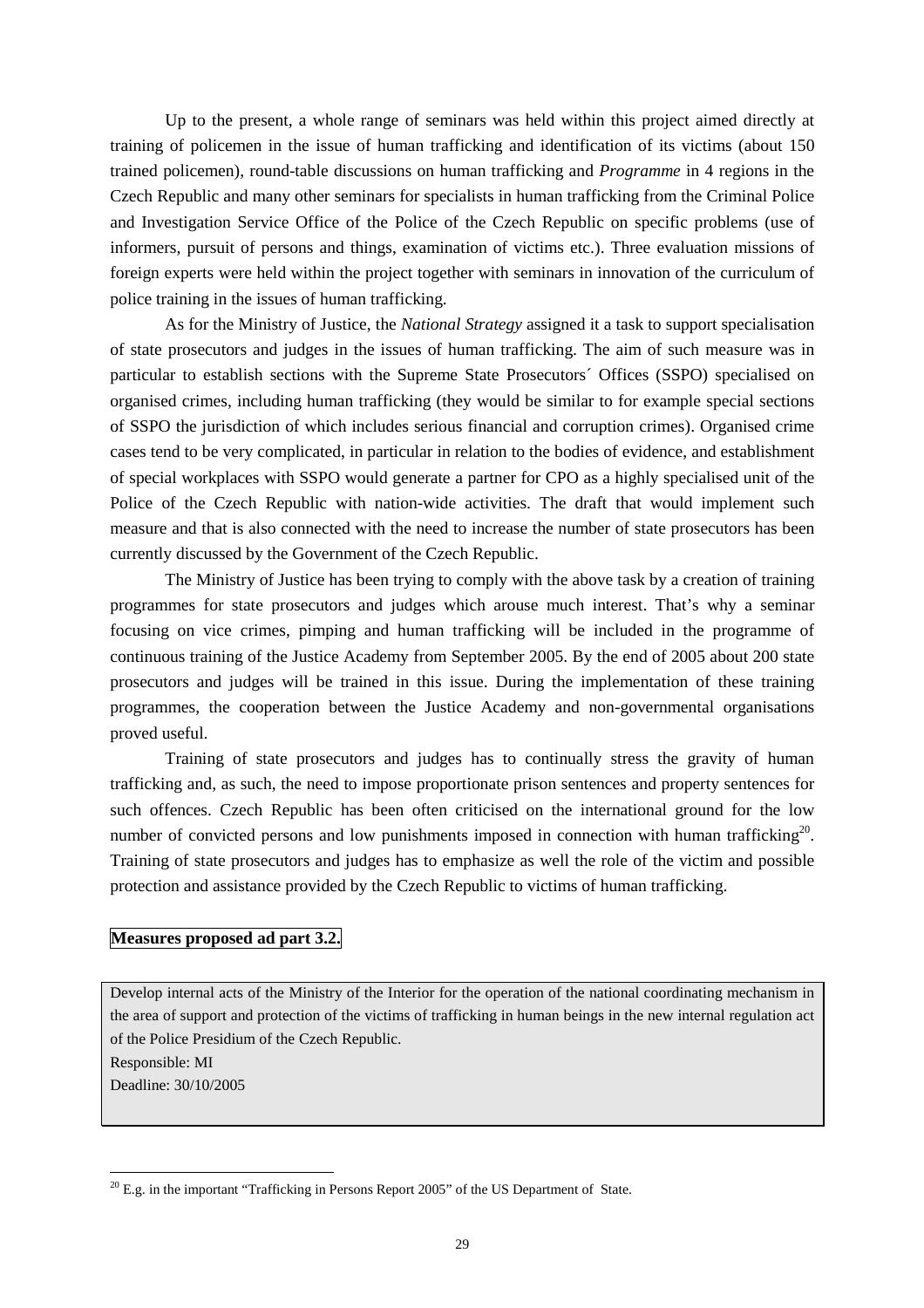Update the "Police Performance Manual for Trafficking in Human Beings" and ensure its printed and electronic distribution within the Police of the Czech Republic. Responsible: MI Deadline: 30/04/2007

Innovate the curriculum of the police education programmes (preliminary, ongoing and specialising) in accordance with the new internal operational acts of the Ministry of the Interior. Responsible: MI

Deadline: 31/12/2005

Increase the number of the systematised posts in the Human Trafficking Department of the Organised Crime Unit of the Criminal Police and Investigation Service Office of the Police of the Czech Republic. Responsible: MI Deadline: 30/11/2005

Organise round tables with the participation of the parties involved in the Programme of Support and Protection of the Victims of Trafficking in Human Beings in the regions of the Czech Republic according to the current need.

Responsible: MI

Deadline: on an ongoing basis (RD: 30/06/2006)

Implement a system of long-term education of state prosecutors and judges in the area of human trafficking, with the emphasis on the need to impose adequate punishments and the cooperation with non-governmental organisations.

Responsible: MJ Deadline: 31/12/2006

 $\overline{a}$ 

#### **3.3. Research**

 Criminology and Social Prevention Institute ("CSPI) organised a research in "Trafficking in Women from the View of the Czech Republic" published in August  $2004<sup>21</sup>$ , within the United Nations project against human trafficking in the Czech Republic carried on as a part of similar global activities of the United Nations guaranteed internationally by IODCCP/CICP<sup>22</sup> and methodically by UNICRI<sup>23</sup>.

 The solvers team of CSPI included in the research the analysis of media presentation of the issue of women trafficking in selected press during the second half of 2003, survey of development of penal law regulation of human trafficking in the Czech Republic, including the relevant international legal documents and analysis of the current penal law, survey of criminal and court statistics, analysis of 15 files from 1996 – 2001, 19 standardised interviews with state bodies experts s (policemen, state prosecutors, judges etc.) and 8 standardised interviews with non-governmental bodies experts, 10 depth interviews with victims of women trafficking and investigation via questionnaires with the embassies of the Czech Republic in 8 countries.

<sup>&</sup>lt;sup>21</sup> Ivana Trávníčková a kol.: Trafficking in Persons from the view of the Czech Republic. CSPI, Prague 2004.

<sup>&</sup>lt;sup>22</sup> UN Office for Drug Control and Crime Prevention a UN Centre for International Crime Prevention.

 $^{23}$  United Nations Interregional Crime & Justice Research Institute.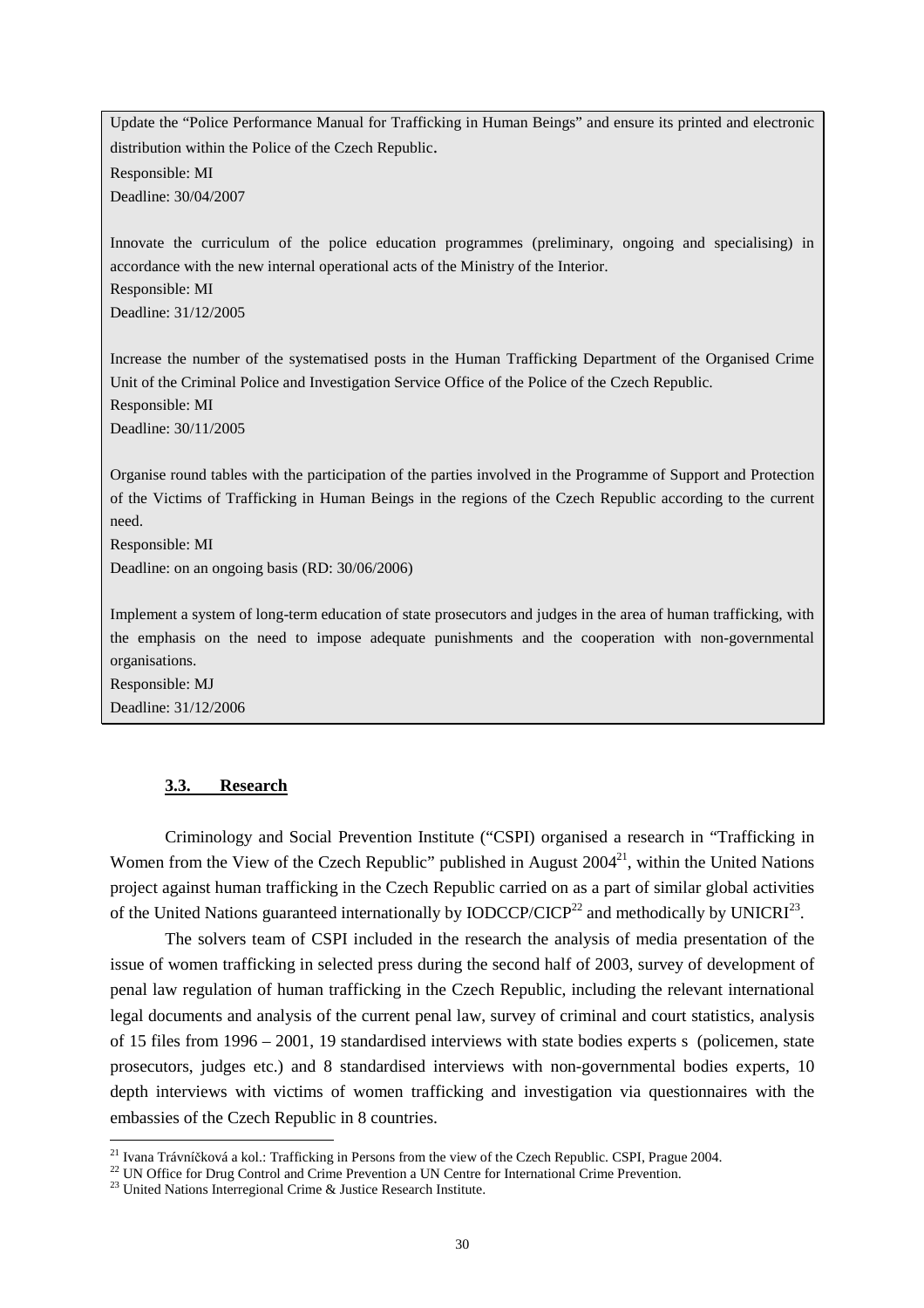CSPI research was originally scheduled within the said international programme in a way that its conclusions could be used for the preparation of the *National Strategy* in 2003. Unfortunately, due to the delay in implementation of the whole project caused by ODCCP and delays in cooperation with UNICRI, the research results were published only in summer 2004. However, thanks to a close cooperation between the Ministry of the Interior of the Czech Republic and CSPI most conclusions and recommendations arising out of the research were taken into account in the *National Strategy* and form an integral part of the measures aimed at fight against human trafficking.

In accordance with the *National* Strategy, two more researches were assigned by the Ministry of the Interior focusing at a new issue: trafficking in people for other purpose than sexual exploitation $24$ .

The first research was performed by the International Organisation for Migration (IOM) under the tile of: Pilot Research on Environment of Trafficking in Human Beings on the Territory of the Czech Republic<sup>"25</sup> for the period from December 2004 to February 2005. The research was carried on in the form of questionnaires for the employees of state institutions and non-governmental organisations, structured interviews with migrants – possible victims of human trafficking (20 interviews) and collective casusistics of La Strada (12 casuistics). The field data were complemented by a theoretical study titled "What is the Meaning of Organised Crime in the Environment of Labour Migration in the Czech Republic" describing history and basic principles of organised crime in the Ex-Soviet Union countries, basic terminological concepts (e.g. protection / reket, "*kryša"* concept) and creation and development of the so-called *"client"* system in the Czech Republic, including a description of the individual actors, institutional practice and legislative background.

The analysis of the causistics is mostly focusing on the problem of general functioning of labour exploitation of foreigners on the territory of the Czech Republic, description of the basic development trends in the field of such exploitation, in particular among foreigners from the former Soviet Union, Bulgaria and Mongolia, less among foreigners from some other Asian countries (Vietnam, China) whose communities could not be penetrated by the researches.

The research as a pilot project of a scope unseen so far in the Czech Republic brings about primarily a huge amount of data, further analysis of which may help to apply the definition of human trafficking newly introduced by the Penal Code to the police practice and penal proceedings. Although the research has been mapping mostly the environment of illegal employment of foreigners in the Czech Republic, such environment is connected with the issue of human trafficking, in particular in the field of forced labour. The research has uniquely clarified creation, existence and impact of "client" practices in a way which has no parallel in professional research.

The second research was carried on by the agency Intermundia, o.p.s., from February to April  $2005^{26}$ . The research focused on description of the mechanism of trafficking in human beings for the purpose of forced labour. Specifically, it dealt with the existing forms of recruitment of workers,

<sup>&</sup>lt;sup>24</sup> Both research reports are available at the web pages of the Ministry of the Interior at www.mvcr.czor or the web pages of the processing organisations: www.iom.cz and www.migrace.cz.

<sup>&</sup>lt;sup>25</sup> Jan Černík, Tereza Hulíková, Roman Krištof, Vlastimil Vintr: Pilot Research on Environment of Trafficking in Human Beings on the Territory of the Czech Republic. IOM, Prague 2005.

<sup>&</sup>lt;sup>26</sup> Daniel Topinka: Research on Human Trafficking Particularly for the Purpose of Forced Labour. Intermundia, Havířov 2005.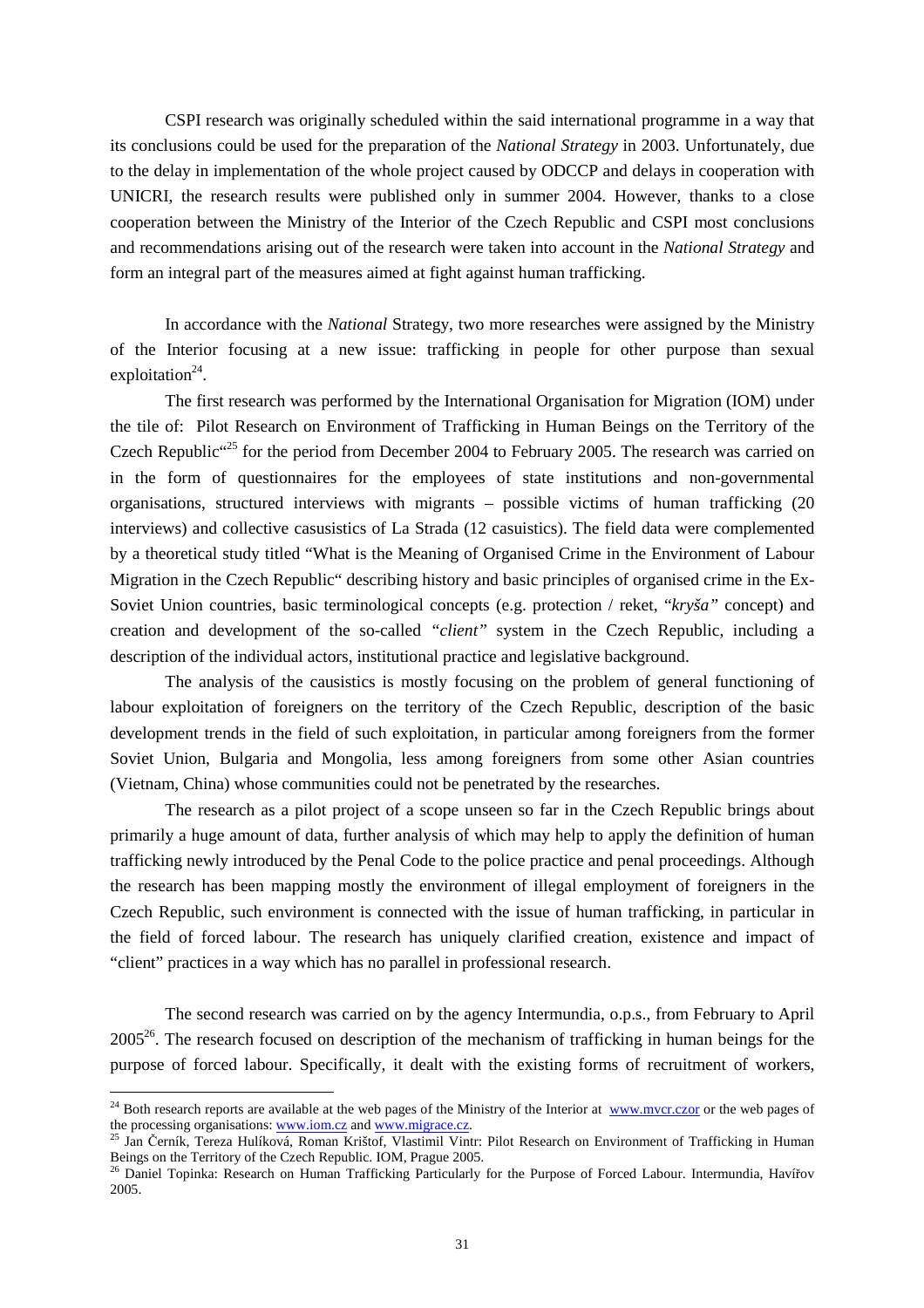manners and circumstances of mediation of work, transportation of persons to the place of work, performance of the work itself and manner of termination of the "contracting" relationship, describing as well the consequences and potential risk moments in relation to human trafficking, inclusive of the individual cases.

The research was based on 20 interviews with migrants who had direct experience with illegal work on the territory of the Czech Republic and 7 experts familiar with the issue of human trafficking due to their direct working relationship to the migrants. Several other sources were used, for example wording of advertisements or internet discussions.

Apart from the theoretical and methodological part, the research report includes a thorough analysis of the results dealing in detail with the mechanism of labour mediation, living conditions of the clients (illegally employed foreigners), other forms of human trafficking, client strategies and typology of strategies and risks. The research describes the environment of illegitimate behaviour of job agents to migrants in the sphere of transnational informal economy reflecting specific institutional conditions of mutual relationship (the institution of clientelism) and material and social deprivation of the clients. The research scientifically describes the whole issue and offers a whole range of possible approaches and possible actions.

Both researches on human trafficking for the purpose of forced labour were drafted as pilot projects and though they provide valuable and unique information, the resulting picture of the actual situation should be perceived rather provisional due to time and financial restrictions. It is desirable that sociological researches on human trafficking environment be repeated in the future since they are a unique source of information necessary for revision of the adopted measures and continual evaluation of the situation.

#### **Measures proposed ad part 3.3.**

Ensure an ongoing sociological research on human trafficking environment in the Czech Republic. Responsible: MI Deadline: 28/02/2007

#### **3.4 Prevention of human trafficking**

 The activities aimed at prevention of human trafficking were carried on in compliance with the intentions specified in the *National Strategy* in 2003. They are mostly based on systematic activity of non-governmental organisations and measures introduced by the Ministry of Education, Youth and Physical Training and rather partial measures of other departments.

 The most active non-governmental in the field of prevention of human trafficking is La Strada the preventive activities of which focus both on wide public and its sensibility to the problem (in particular with the assistance of media and Internet) and specific target groups potentially endangered by human trafficking (young women and girls, foreigners working in the Czech Republic etc.) or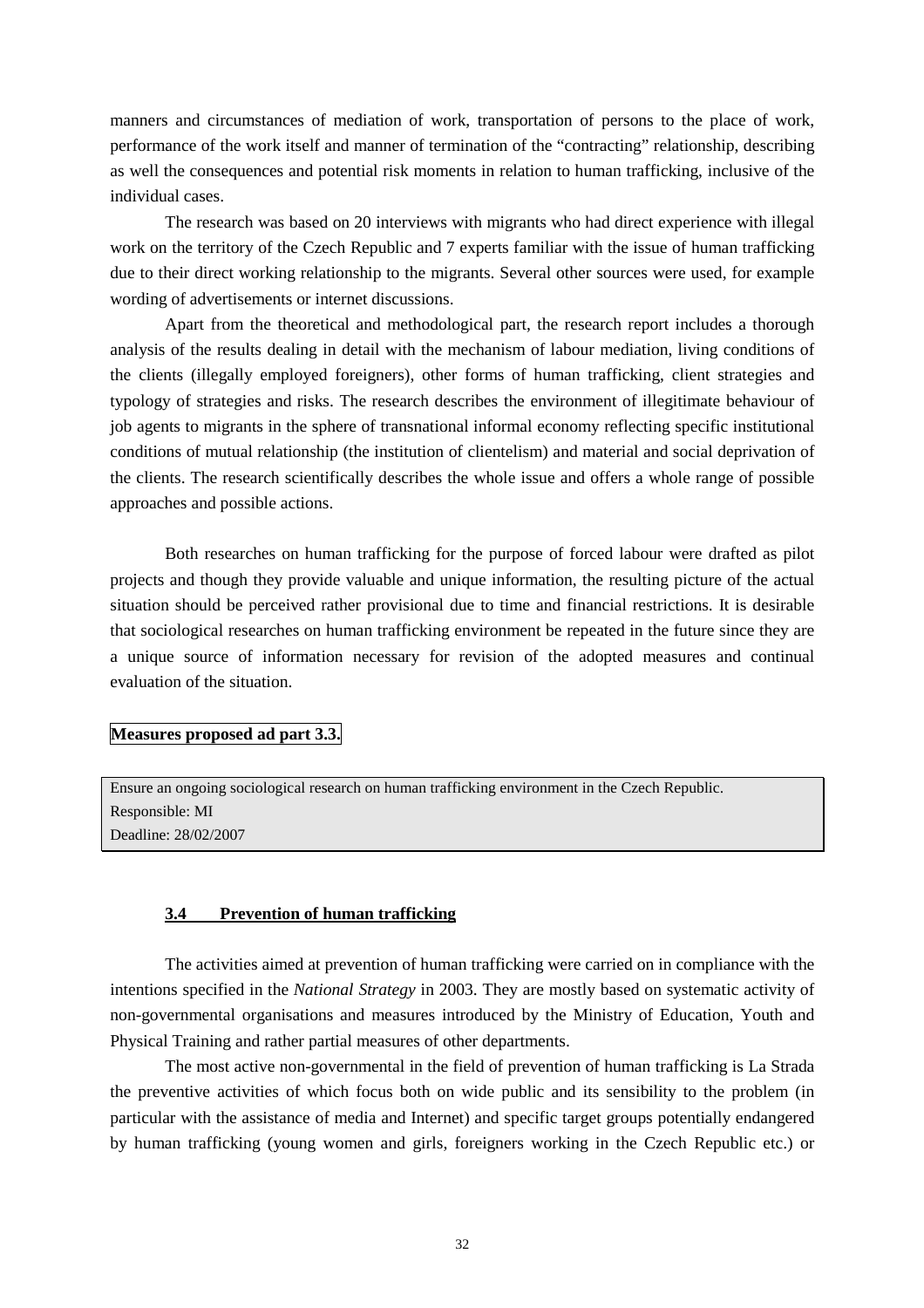already living in the environment of human trafficking. It uses a whole range of leaflets and information materials, a telephone line and lectures as methods of prevention.

 The Ministry of Education, Youth and Physical Training pays attention to the issue of human trafficking within prevention of socially pathological signs in the process of education. The issue of sexual exploitation has been dealt with in the General Programme of Education at Basic Schools and is also included in the prepared General Programme of Education at Grammar Schools and Secondary Vocational Schools. A number of other manuals and information materials for teachers is published at the web pages of the Ministry of Education, Youth and Physical Training.

 The Ministry of the Interior has prepared the implementation of the pilot project on prevention of human trafficking focusing on sexual services clients. The clients have stayed aside many system measures, though human trafficking is de facto dependant on the demand for such services. The information campaign was carried on in the South-Moravian and West-Bohemian regions<sup>27</sup> with the aim to ask Czech and foreign sexual services clients for cooperation with non-governmental organisations (or the police) in search for victims of human trafficking using web pages, telephone lines and promotion objects. Detailed scheduling of the specific form of the campaign will be preceded by a pilot research in this field. The campaign will be financed by the Embassy of Great Britain in Prague, Embassy of Sweden in Prague and Phare funds and its launch is scheduled for the second half of 2005.

In 1999 – 2000 an extensive preventive campaign was carried on by the International Organisation for Migration in cooperation with La Strada, Ministry of the Interior, Ministry of Labour and Social Affairs and Ministry of Education, Youth and Physical Training<sup>28</sup>. The effect of the campaign (sensibilitation of the public) has already faded away, other generations of children reached the risk age and, last but not least, the situation in the field of human trafficking has changed, including the occurrence of new groups of population endangered by human trafficking and new forms of human trafficking. Therefore, a similar campaign should be launched and funds of its implementation found.

 At the same time, it is necessary to support a long-term awareness of the most endangered target groups in relation to human trafficking, the most endangered target groups including lower social classes, socially excluded communities and the unemployed. A leaflet has to be drafted in order to reach this goal informing in a simple and effective way about the risks of human trafficking, in particular when travelling to work abroad, and distributed in the relevant institutions of state and local administration which come into contact with the endangered social groups. These should include at least employment offices, social sections of local administration bodies, secondary schools and training institutions, departments of Foreign and Border Police of the Czech Republic and embassies of foreign countries in Prague. At the same time, it is proposed that the issue of human trafficking, including the forms of its effective prevention, is integrated in the educational systems of such institutions.

 $27$  They are "new regions", higher territorial autonomous units.

<sup>&</sup>lt;sup>28</sup> The accomplished aim of the campaign was to inform both the professional and non-professional public, including people interested in work abroad, about the possible risks and results connected with human trafficking. The project consisted in research, preparatory phase and phase of distribution of information to selected target groups through media and other communication channels (information materials, leaflets, billboards etc.).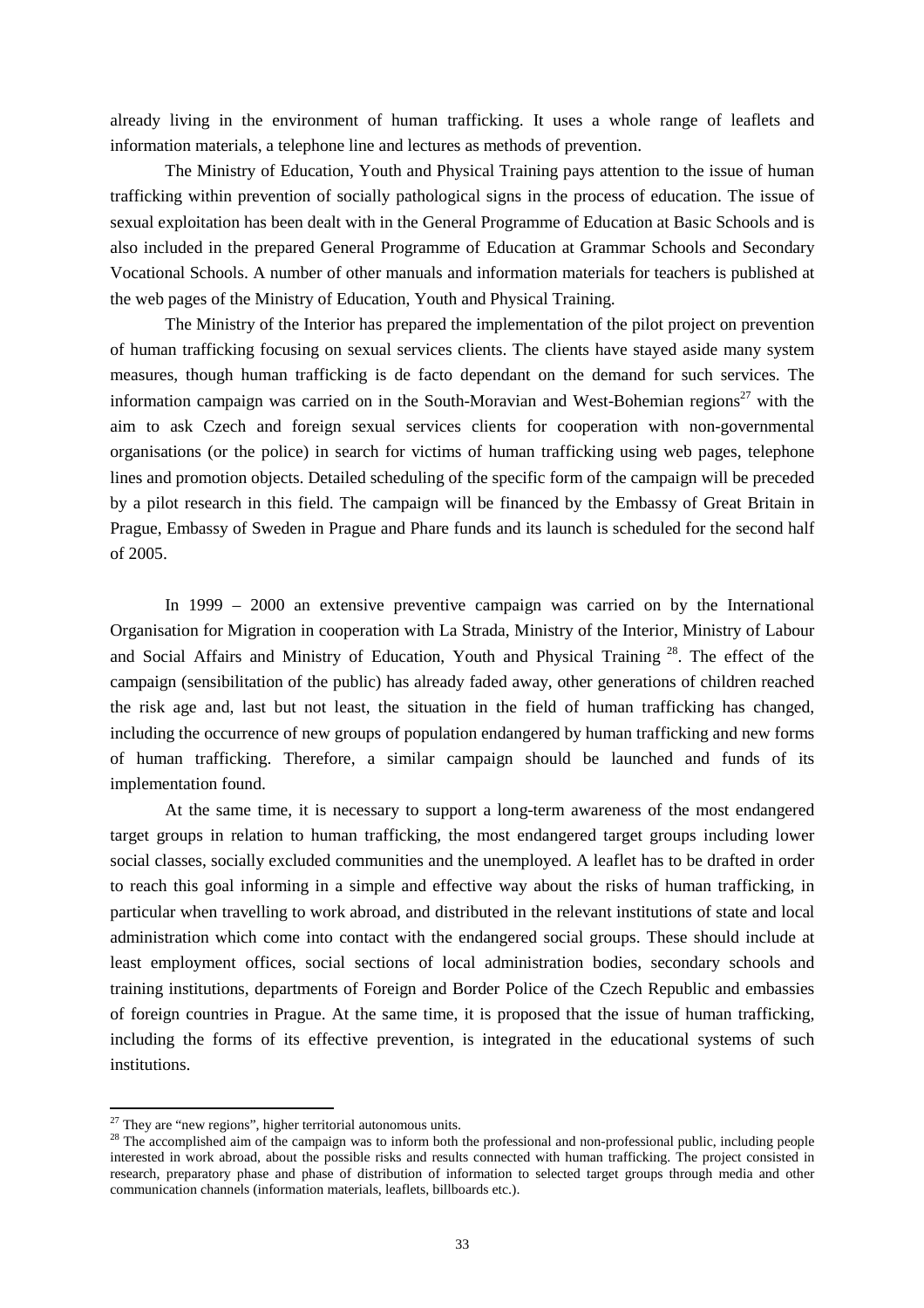The most important activity in the field of prevention of human trafficking in the source countries were the projects launched within the Foreign Development Assistance<sup>29</sup>. Foreign Development Assistance in the competence of the Ministry of the Interior focuses in particular on the prevention of illegal migration, stabilisation of refugees in the critical areas, reintegration of unsuccessful and potential asylum seekers and assistance in creation of asylum infrastructure.

 In 2004, for example, the Ministry of the Interior assigned tasks to execute such projects in the Ukraine, Moldova, Georgia and Armenia. The projects were implemented by IOM, Czech Catholic Charity Association and People in Need and their aim was to reduce illegal migration from such countries to the Czech Republic in the form of improving the awareness about migration reality in the Czech Republic, risks of illegal migration and assistance in improving the standards of living of the target groups (potential illegal migrants) and in stabilisation of economic and social situation in these regions (e.g. requalification and training courses, assistance in search for jobs and support).

 The principle aim of Foreign Development Assistance projects controlled by the Ministry of the Interior was prevention of illegal migration. Though prevention of human trafficking was included in such project to a certain level, it was not its dominating topic. Nowadays, it is clear, that these issues are closely connected and that prevention of human trafficking (as a highly risky form of migration) should become an integral part and an important component of such project which should include preventative-informational elements on the risks of human trafficking.

 Although the Czech Republic has not launched its own project aimed at prevention of human trafficking in the source countries, many other countries has done so (e.g. Sweden, the Netherlands, USA have been very active in this field) and there is a whole range of opportunities for the Czech Republic to join these international projects (e.g. on the EU level). This would be beneficial in the way that the Czech Republic would not have to bear the costs of such project by itself and the preventive effect could be comparable.

 Czech Republic participates in the project under the patronage of the UN with Sweden as the major controller that should be aimed at prevention of human trafficking in Moldova. Though the preparation of the project started already in 2003, only two preliminary missions have been carried out so far; the project's delay has been caused by administrative problems on the side of the UN.

 However, it has to be noted in relation to the preventive projects aimed at foreigners in source countries that the environment of labour exploitation and the connected organised crime activities, though illegal, react flexibly and promptly, do not lay any obstacles and offer complex service systems, whilst legal environment often excludes migrants with its practices and actions. As such, the fight against illegal employment of foreigners has to consider the existence of client systems of job mediation and the risk of organised crime and measures have to be proposed which could function as prevention in the form of elimination of the space for the activities of illegal job mediation.

<sup>&</sup>lt;sup>29</sup> The scope of foreign development assistance (FDA) is specified by the *Concept of foreign development assistance of the Czech Republic for 2002 to 2007* acknowledged by the Government in its decision no. 91 dated 23 January 2002. The supreme coordination body is the Ministry of Health. FDC is further governed by the Principles of foreign development assistance after the Czech Republic's entry in the EU approved by the Government decision no. 302 dated 31 March 2004.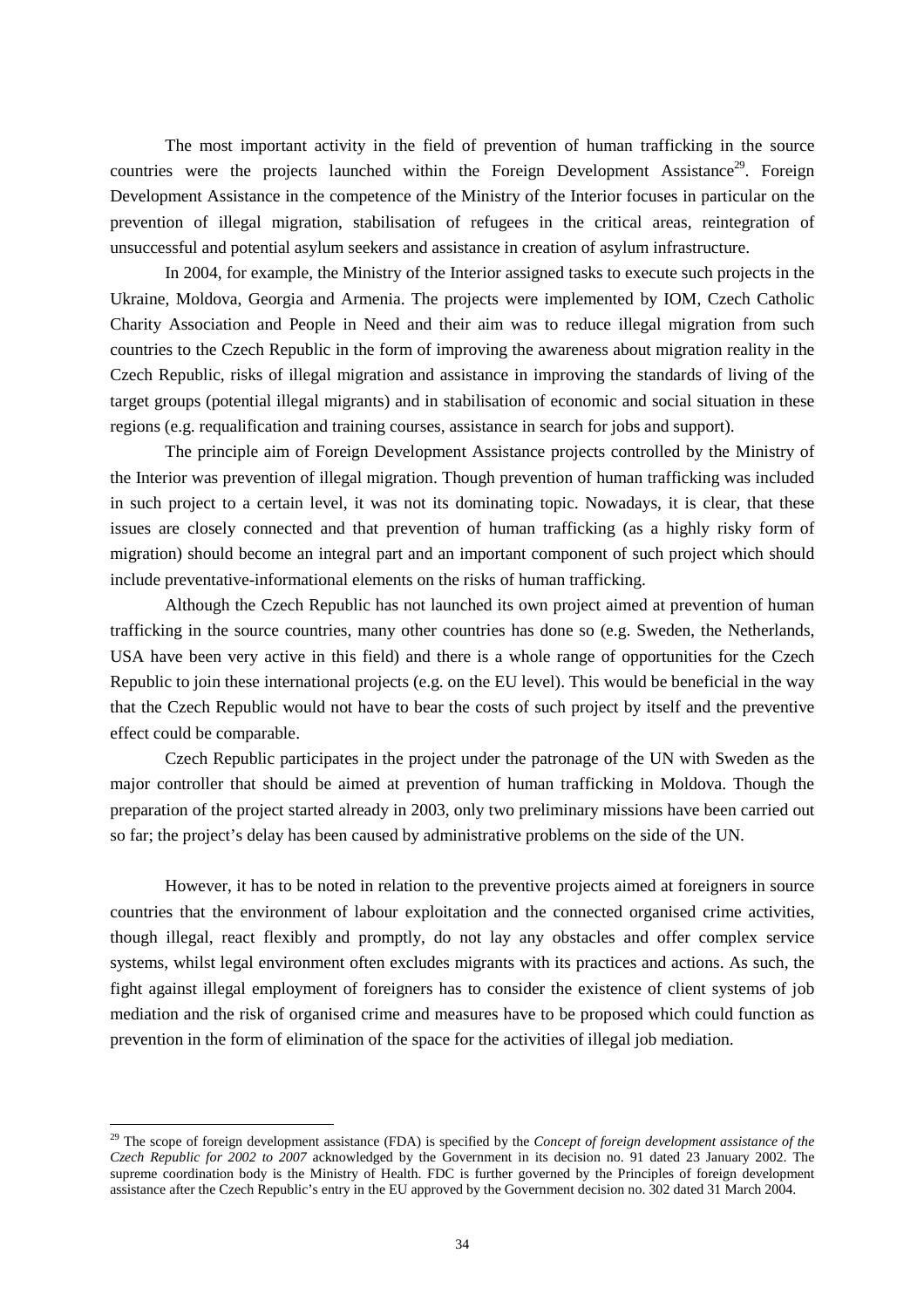#### **Measures proposed ad part 3.4.**

Initiate preventative-informational campaigns in relation to human trafficking focused on the endangered population and the public.

Responsible: MI

Deadline: on an ongoing basis (RD: 31/05/2006)

Continue in the preventive influencing the endangered population by means of producing leaflets and their distribution in the relevant institutions of the state and local administration (employment offices, social sections of local administration bodies, secondary schools, training schools, Foreign Police Department of the Police of the Czech Republic, embassies of foreign countries in the Czech Republic etc.)

Responsible: MI, MLSA, MEYS

Deadline: on an ongoing basis (RD: 31/12/2005)

Carry out the pilot project of the information campaign in relation to human trafficking directed at its demand side.

Responsible: MI Deadline: 31/12/2005

Include in the projects of the Foreign Development Assistance aimed at the migration also the element of human trafficking.

Responsible: MI, MFA

Deadline: on an ongoing basis (RD: 30/06/2006)

Initiate an active involvement of the Czech Republic in the international projects of human trafficking prevention in the source countries.

Responsible: MI

Deadline: on an ongoing basis (RD: 30/06/2006)

Use the results of the research of the environment of labour exploitation of migrants and human trafficking for a proposal of an action aimed at eliminating the activities of organised crime operating in the sphere of illegal employment.

Responsible: MLSA, MI Deadline: 31/12/2006

#### **3.5. Care for human trafficking victims**

One of the most important aspects of the *National Strategy* was creation and institutionalisation of systematic care for victims of human trafficking. The aim of such measures was to provide the victims with support and guarantee protection of their human rights and dignity, motivate the victims to testify and thus help the bodies responsible for penal proceedings to identify, prosecute, convict and punish the offenders.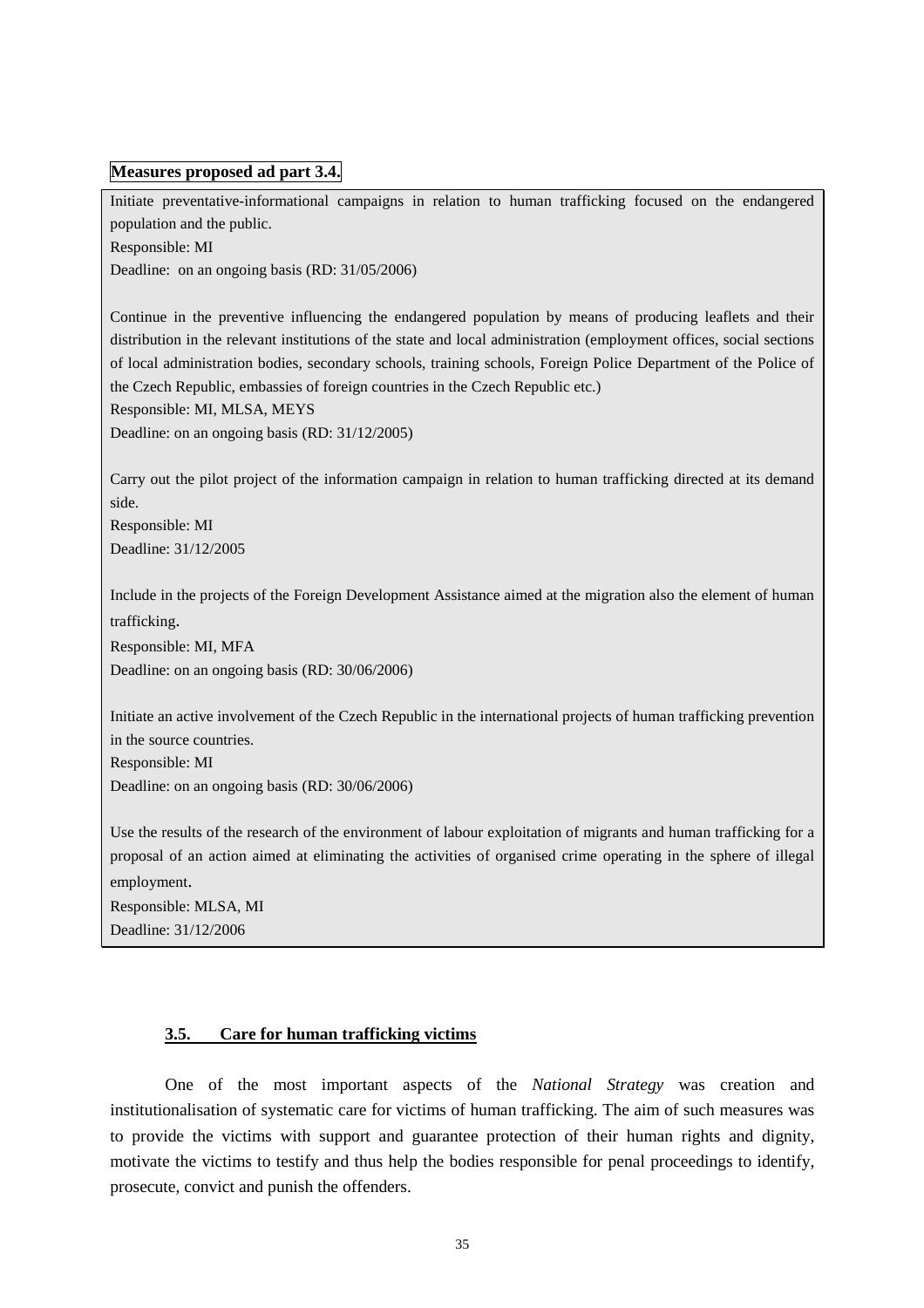"The model of support and protection of victims of Human Trafficking" was originally prepared within the UN project to "Prevent, suppress and punish trafficking in persons, in particular in women and children" and was tested from March 2003 to April 2004 when it was financed from the UN budget. From April 2004 it continued to be financed from the grants of the Ministry of the Interior determined for specific programmes of crime prevention officially called *Programme of Support and Protection of the Victims of Trafficking in Human Beings* (*Programme*).

From April 2004 its institutionalisation and formalisation were prepared in the form of internal acts of the Ministry of the Interior, agreements between the Ministry of the Interior and nongovernmental organisations participating in the *Programme* and legislative background of the whole *Programme*.

 In relation to the institutionalisation of the *Programme*, the Ministry of the Interior prepared a draft of the "Instruction of the Minister of the Interior to Establish a National Coordination Mechanism in the Field of Support and Protection of Victims of Human Trafficking" specifying the following three tasks:

- to create an interdisciplinary group that will coordinate functioning of the *Programme* and create the conceptual background for the whole issue (however, it will not deal with the individual cases),
- to appoint the national coordinator of the *Programme*<sup>30</sup>

 $\overline{a}$ 

• it imposes the obligation on the relevant sections of the Ministry of the Interior, including the Police of the Czech Republic, to secure functioning of the *Programme*.

The above Instruction is followed by the guidance notes of the First Deputy Minister of the Interior including a detailed description, relationships and organisation of the individual subjects of the *Programme*.

 Prepared for execution are agreements between the Ministry of the Interior and nongovernmental organisations participating in the *Programme* which received grants from the programme of crime prevention (La Strada, Czech Catholic Charity Association, Pleasure without Risk). Amendment to the "Protocol between the Ministry of the Interior and the International Organisation for Migration on implementation of programmes of assistance in voluntary return of unsuccessful asylum seekers in the Czech Republic and foreigners obliged to leave the Czech Republic" of 2001 has been prepared to include the activity which the IOM performs within the *Programme*, i.e. repatriation of victims of human trafficking.

 The Ministry of the Interior further prepared draft amendment to the Act on Residence of Foreigners which provided the legislative background to certain particulars of the *Programme* (legalisation of residence of foreign victims, study, self-employment or employment, health care, financial contribution facility<sup>31</sup>). Act on Employment enables the victims of human trafficking placed in the *Programme*, to access the labour market in the Czech Republic<sup>32</sup>.

 $30$  In the draft it is the First Deputy Minister of the Interior, its secretary being the Crime Prevention Section of the Ministry of the Interior.

<sup>31</sup> The Ministry of the Interior thus complied with the task originally assigned by the *National Strategy* to the Ministry of Labour and Social Affairs. The tasks consisted in provision of adequate social care and social benefits for victims of human trafficking in the relevant legislation relating to social security, material poverty and social exclusion. The Ministry of Labour and Social Affairs continues to be involved in the preparation of the Act on assistance in material poverty (expected effectiveness from 1 June 2006) specifying the scope of persons entitled to assistance; persons who will not comply with the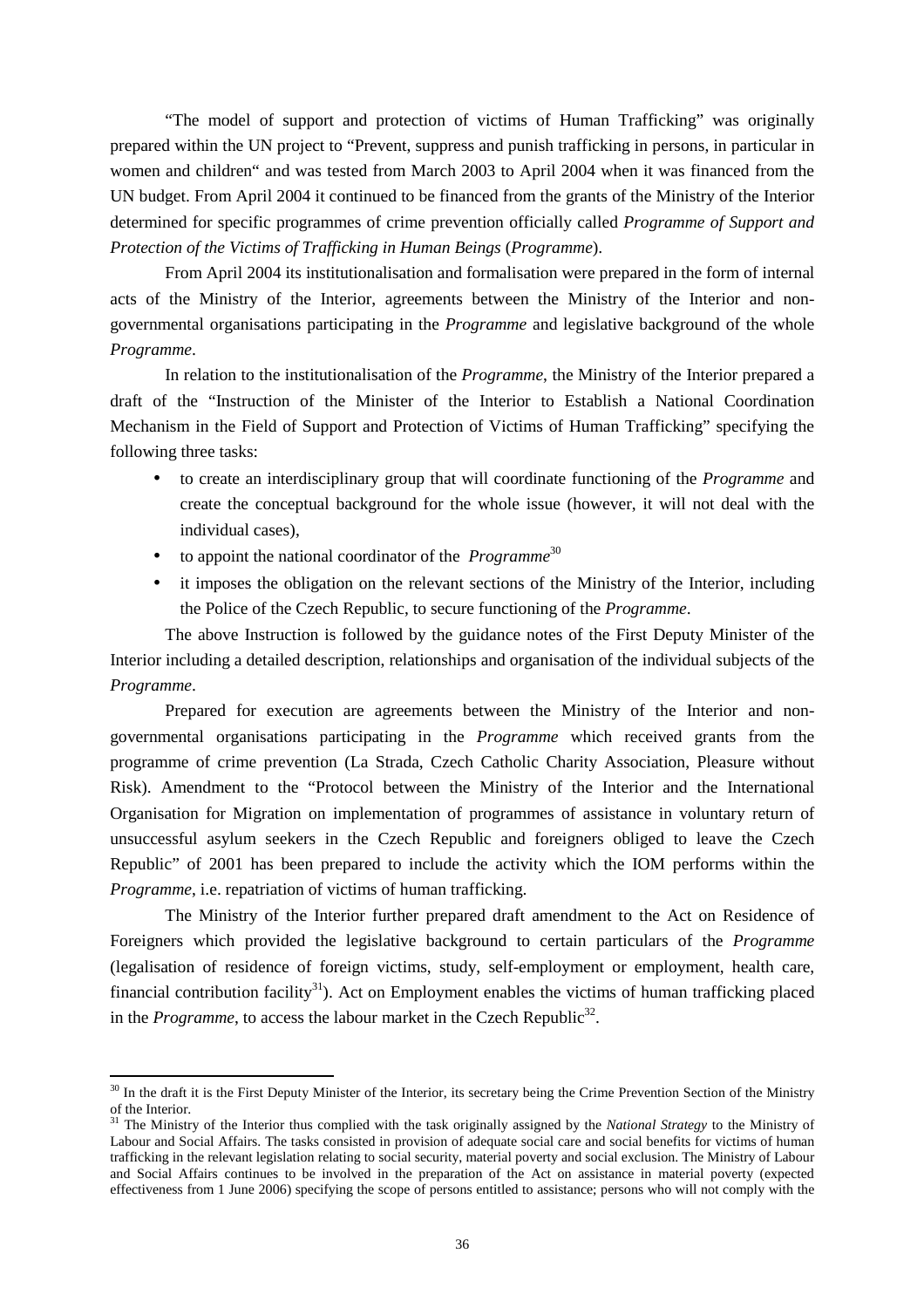The *Programme* has been functioning so far in the form proposed by the *National Strategy*.

The application for placement of a victim in the *Programme* is filed by the organisation making the initial identification of the victim (police or non-governmental organisation) and such application must be subsequently approved by the national coordinator, now represented by the First Deputy Minister of the Interior (if the application is filed by a non-governmental organisation, the national coordinator will further request an opinion of the Police of the Czech Republic that will confirm on the basis of the available information whether the suspicion that the given person is a victim of human trafficking is relevant and creditworthy). The victim is placed in the *Programme* if it represents it is voluntarily interested (fills in the entry form), cuts off contacts with the criminal environment and agrees to accommodation in an asylum flat of the non-governmental organisation for at least one month of critical intervention.

The *Programme* itself is composed of three phases:

• deliberation period/critical intervention

It is the first 30 days from the identification of the victim (in exceptional cases may be extended). The victim has to decide in this term whether it will cooperate with the bodies responsible for penal proceedings<sup>33</sup>. At the same time, it is provided basic critical intervention and psychological and social assistance. Entry in the *Programme* of a foreign victim, illegally resident in the Czech Republic, is accompanied by an application for granting of exit permit for 40 days. In case of foreign victims who chose cooperation, after the expiry of the first 30 days, the Police of the Czech Republic has another 10 days to verify whether the victim complies with the conditions for granting of visa for the purpose of toleration of residence pursuant to the Act on Residence of Foreigners. If the victim does not cooperate, after 30 days it is offered a programme of voluntary return. If the victim refuses it, it shall be expatriated after the expiry of its exit visa.

• Preparation for social reintegration

After termination of the first phase, the cooperating foreign victim will apply for visa for the purpose of toleration of residence under the Act on Residence of Foreigners and it will continue to receive social services. This procedure may be repeated during the term of penal proceedings and after its termination the victim will be offered a voluntary and safe return to its home country.

• Permanent residence granted on humanitarian grounds

In cases worthy of special consideration (e.g. when the victim faces significant risk in the country of its origin) and at the application of such victim, such person may be granted permanent residence on humanitarian grounds.

Thanks to the *Programme*, the victims of human trafficking (both the citizens of the Czech Republic and foreigners) may be offered a whole range of benefits which may help the victim to decide in the 30-day period for cooperation with the bodies responsible for penal proceedings. It is in

conditions of classification of a person in material poverty (e.g. permanent residence) but who will be endangered by a serious damage to health due to lack of funds will be entitled to immediate financial assistance.

 $32$  For details on these legislative measures see the relevant Article.

<sup>&</sup>lt;sup>33</sup> Placement in phase I of the *Programme* depends on willingness of the victim to cooperate with bodies responsible for penal proceedings. However, the Police of the Czech Republic ČR verifies on the basis of anonymous data whether such person could really be a victim of human trafficking. The purpose of such verification is to prevent possible misuse of the *Programme* by foreigners trying to use the opportunity to legalise their residence. However, cases were registered in practice when such deliberation period was not consistently applied and such victims were placed in the first phase with whom it could have been reasonably expected that they would cooperate with bodies responsible for penal proceedings.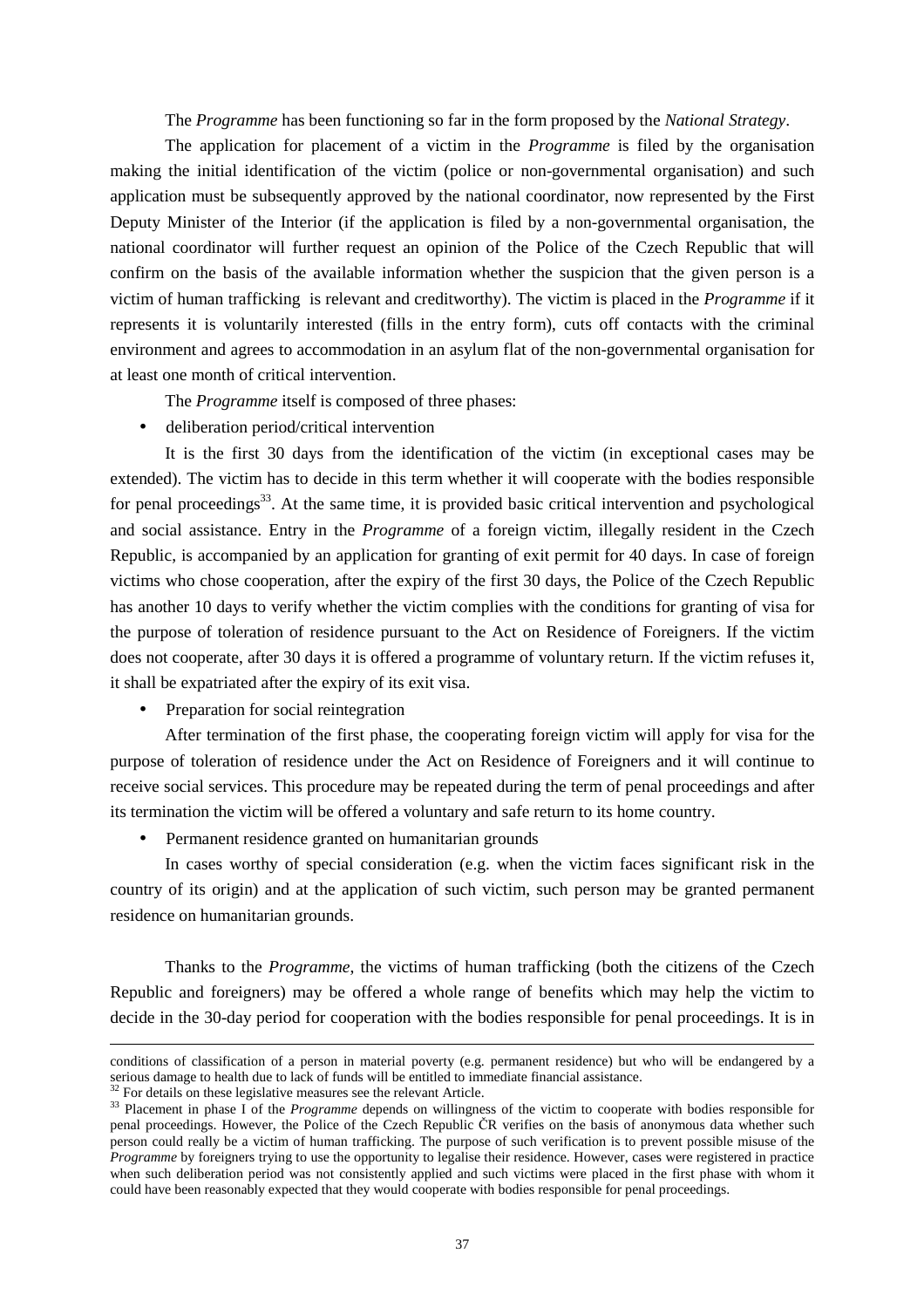particular immediate withdrawal from the criminal environment, critical intervention during one month, asylum accommodation and financial support, legal and psychological and social consultancy, medical care, requalification courses, long-term social intervention, placement in the programme of victims protection in accordance with Act 137/2001 Coll. Moreover, foreign victims may be offered legalisation of their stay in the Czech Republic, interpreting, assistance in voluntary return to the country of their origin, visa for the purpose of toleration of residence and, in cases worthy of special consideration, the possibility to be granted permanent residence on humanitarian grounds.

Victim's participation in the *Programme* may be terminated at any time at the request of the victim on the basis of a lawful termination of penal proceedings conducted against the offender and, in case of foreigners, whenever they decide to return to the country of their origin. Apart from termination, obligatory exclusion from the *Programme* may occur under any of the following circumstances: the person continues to carry on prostitution, voluntarily returns to the environment in which he/she was exploited or contacts a person from the criminal environment, commits an intentional crime, breaches a rule of the asylum accommodation (e.g. leaves it wantonly), refuses cooperation with the bodies responsible for penal proceedings or his/her cooperation is fraudulent.

Coordination of the individual entities of the *Programme* may be summarised in the following table:

#### **Organisation Tasks**

National Coordinator (First Deputy Minister of the Interior) Secretary of the National Coordinator (Crime Prevention Section of the Ministry of the Interior)

Organised Crime Unit of CPO of the Police of the Czech Republic

Foreign and Border Police of the Police of the Czech Republic

- Decides on placement and exclusion of victims to/from the individual phases of the *Programme* on the basis of the proposal raised by the Police of the Czech Republic or nongovernmental organisation
- generally coordinates the progress of cooperation with the victim
- keeps the register of cases placed in the *Programme*
- performs regular evaluation of functioning of the *Programme* and its effectiveness
- CPO of the Czech Republic informs each potential victim of the possibility to be placed in the *Programme*
	- informs a non-governmental organisation about the victim as soon as possible
	- presents the national coordinator with proposals for placement and exclusion of victims to/from the *Programme*
	- guarantees functioning of the information system "Victim"
	- in cases of material and local competence performs the tasks of CPO
	- informs the relevant CPO unit of each suspicion relating to human trafficking
	- on the basis of applications of the victims filed through a non-governmental organisation and opinions of the National Coordinator and the relevant unit of the Police of the Czech Republic secures the residence particulars for an identified victim in accordance with the specific phase of the *Programme*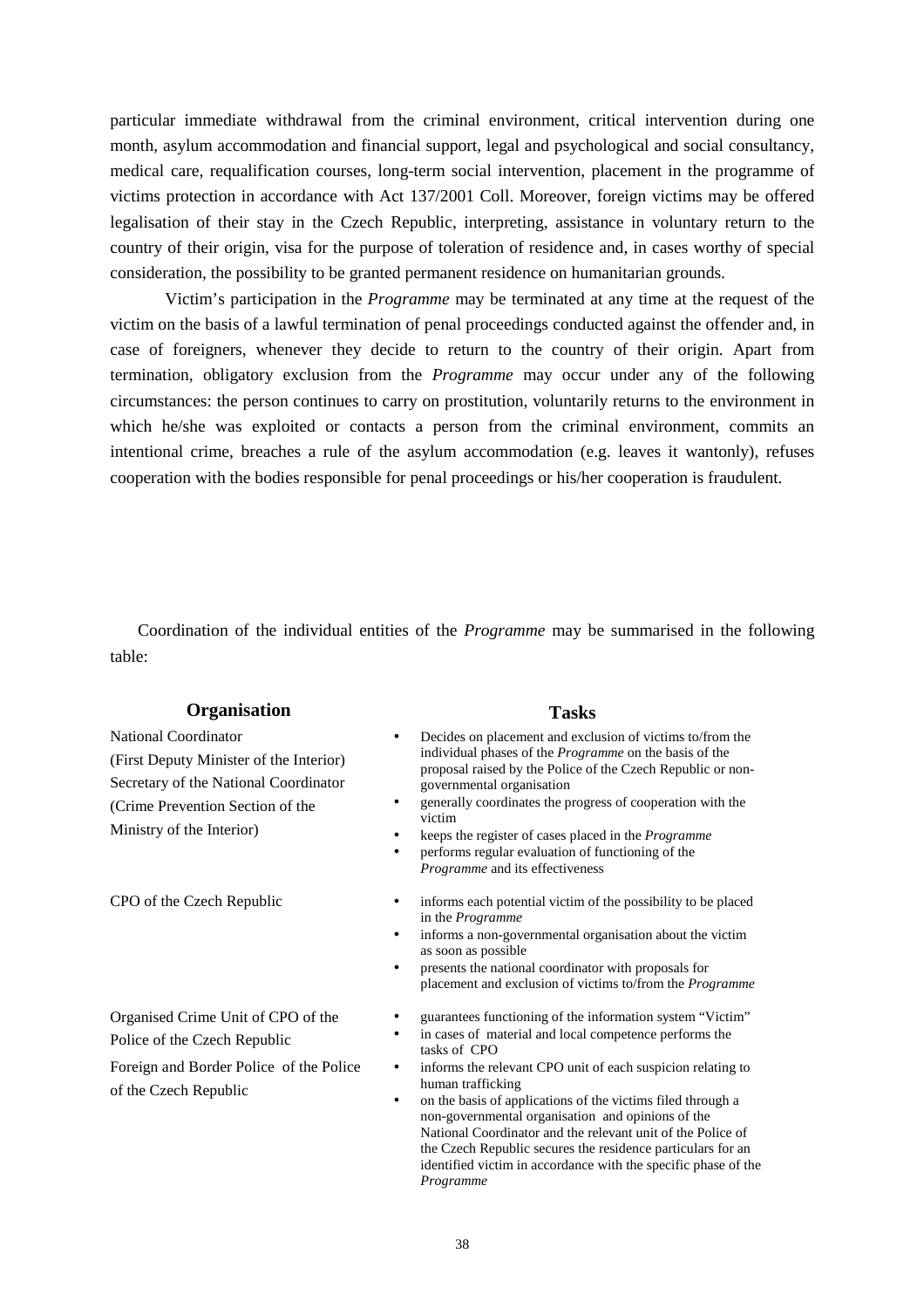Public Order Police of the Czech Republic

District Directorates of the Police of the Czech Republic

Non-governmental organisations:

- o La Strada
- o Czech Catholic Charity Association
- o Pleasure without Risk
- informs each potential victim of the possible assistance of non-governmental organisations
- immediately informs the relevant OCU unit of possible suspicion of human trafficking
- in case of need provides a short-term protection to the victim or workers of non-governmental organisations taking care for such victims; OCU applies for such protection on the basis of the decision of the District Directorate of the Police of the Czech Republic
- Informs the victim of its authorisation, offers the victim to join the *Programme*, informs it of the right and obligations arising out of its placement in the *Programme* and staying in it
- Accepts in the *Programme* the victims identified by the police with the help of the telephone line or on the basis of cooperation with other non-governmental organisations
- Presents the National Coordinator with proposals for placement and exclusion of victims to/from the *Programme*
- Mediates contact with the police as soon as the victim decides to cooperate with bodies responsible for penal proceedings (within 30 days at the latest)
- Provides an attorney for the victim in case of court proceedings
- Provides services for the victim in accordance with the specific phase of the *Programme*

International Organisation for Migration • prepares and carries out voluntary return of the victims to the country of their origin; sees to their subsequent reintegration through its missions in abroad

 After two years of its operation, the *Programme* proved to be a useful and viable mechanism. However, it has continually developing in reaction to the actual conditions and situation, in particular in case of ad hoc solutions of certain cases.

 34 victims of human trafficking both for the purpose of sexual exploitation and forced labour have joined the *Programme* so far. All these victims were women, which was caused by the fact that human trafficking keeps to be perceived as a problem relating mostly to women. It is women at whom the information activities promoting the *Programme* and the activities of non-governmental organisations participating in the *Programme* which were originally profiled to provide help to women in need have been aimed.

It is difficult to sum up the effectiveness of the *Programme* due to the relatively short term of its functioning and a relatively low number of victims which were placed in it. However, the *Programme* proved beneficial for the Police of the Czech Republic in specific cases of human trafficking because all the registered victims cooperated with it and for the victims themselves because it helped to at least partially ease their harms and solve the difficult situation which they had to face. In spite of a good cooperation with the Police of the Czech Republic and increasing trust between the police and non-governmental organisations, the overall contribution of the *Programme* for the criminal prosecution of offenders can not be judged as only one unappealable judgement has been given (among the cases of human trafficking whose victims were placed in the *Programme*).

Due to a high latency specific for human trafficking, the amount of victims placed in the *Programme* can not be considered satisfactory. However, the amount of such victims depends not only on the capacity of the *Programme* but in particular on the ability of the Police of the Czech Republic,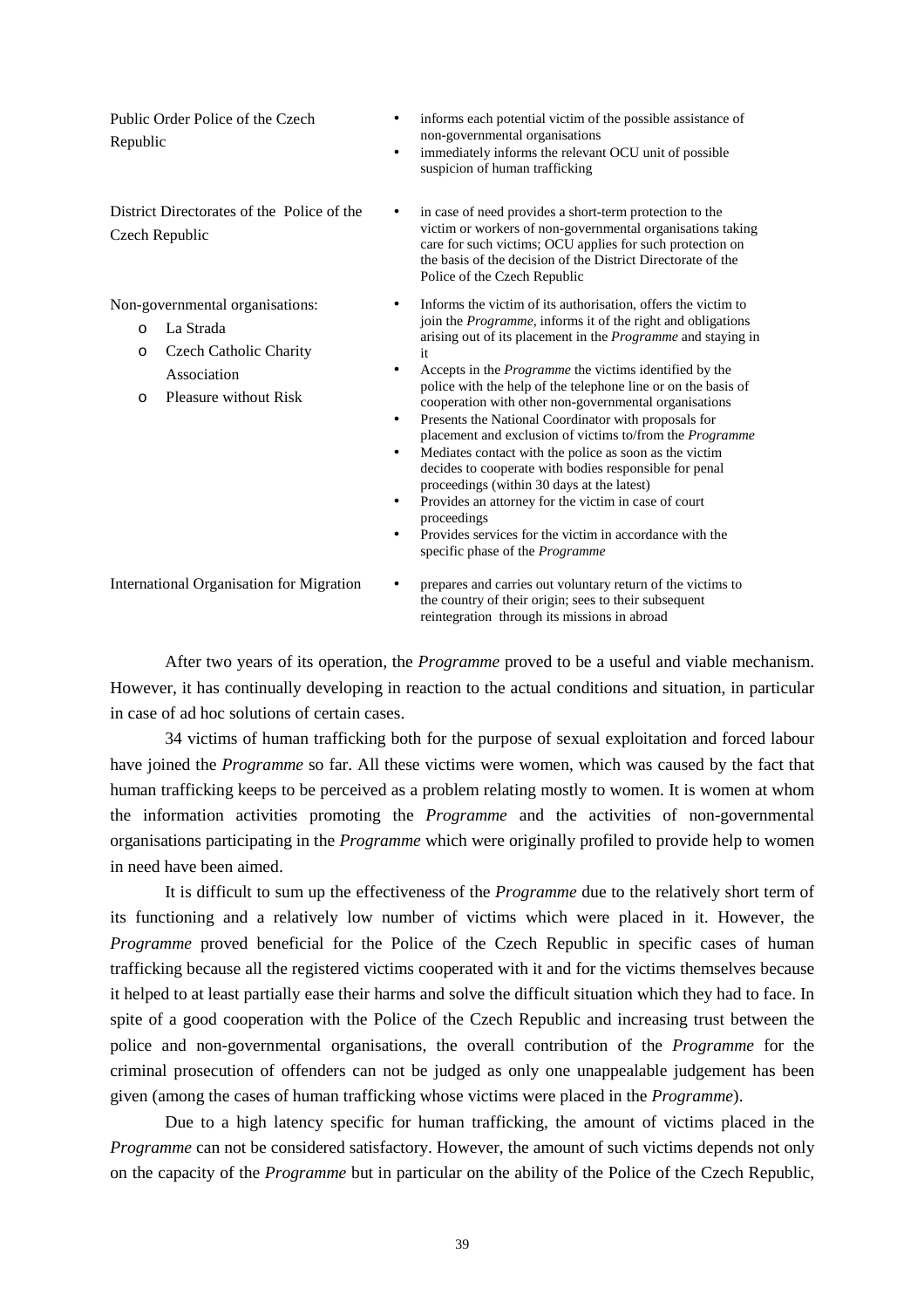other bodies of state and local administration, including the public, to identify victims of human trafficking and offer them a corresponding assistance, i.e. placement in the *Programme*. As such, increasing awareness of human trafficking among the mentioned subjects and of the *Programme* is one of the vital measures complementing the *Programme*<sup>34</sup> .

The Ministry of the Interior in cooperation with the International Organisation for Migration, Charity and La Strada prepared a leaflet intended for the victims of human trafficking that gives them concise information in 16 different languages about what human trafficking is and in case they identify themselves as victims, it asks them to contact non-governmental organisations or the Police of the Czech Republic and offers them placement in the *Programme*. The leaflet was distributed, among others, to the relevant units of the Police of the Czech Republic which use it in case of dealing with potential victims. It will be necessary to arrange for continuous distribution of a sufficient amount the leaflets to all units of the Police of the Czech Republic and other bodies which may get in contact with the victims (in particular employment offices) and, possibly, an updating of such leaflets.

The methodology of how to proceed in case of getting in contact with a potential victim of human trafficking was also prepared for medicine doctors. The manual<sup>35</sup> was prepared and issued in May 2005 by the Czech Society for Protection of Children on the basis of the project of Medical Prevention of Crime assigned by the Ministry of Health. The doctor's manual informs about the issue of human trafficking, lists the signs on the basis of which the victim may be identified (including symptoms) and instructs them how to act in such cases. The manual, including a short leaflet, will be distributed among doctors and published in other internal materials of the Ministry of Health.

The Ministry of the Interior has also prepared a manual pursuing the issue of human trafficking for the employees of the embassies of the Czech Republic in the target and source countries<sup>36</sup>. Embassies of the Czech Republic in target countries have several times engaged themselves in the *Programme* in the form of assistance to victims from the Czech Republic in their return home. Information materials of La Strada were distributed at consular meetings of the Ministry of Foreign Affairs to representatives of embassies of the Czech Republic, however, it is necessary to arrange for a larger distribution of such materials in the future.

Leaflets similar to those which were prepared for the needs of policemen and doctors have to be used by other institutions as well which may get in first contact with the victim (employment offices, social departments of municipal offices in municipalities with extended competence). At the same time, it is necessary to reflect the issue of human trafficking in the training systems of these institutions.

One of the facts which might negatively affect the motivation of victims to join the *Programme* could be its relative "unfavourableness" compared to the entry in the asylum procedure. An application for asylum filed in the Czech Republic secures not only legalisation of the stay (though only temporary) but also a right to social care and financial contribution<sup>37</sup>. That is why the victims of human trafficking (as well as other foreigners) abused the asylum procedure (it is considered an abuse due to the fact that the institute of asylum is primarily destined for other situation

 $34$  For educational activities of the Ministry of the Interior and the Ministry of Justice see the relevant Article.

<sup>&</sup>lt;sup>35</sup> Eva Vaníčková a kol.: Trafficking in Human Beings for the Purpose of Sexual Exploitation. Manual for Doctors. ČSOD, Prague 2005.

<sup>&</sup>lt;sup>36</sup> Negotiations between the Ministry of the Interior and the Ministry of Health have been conducted on the form of distribution of this material which should be carried out in the second half of 2005.

 $37$  Pursuant to Act 325/1999 Coll., on asylum, as amended.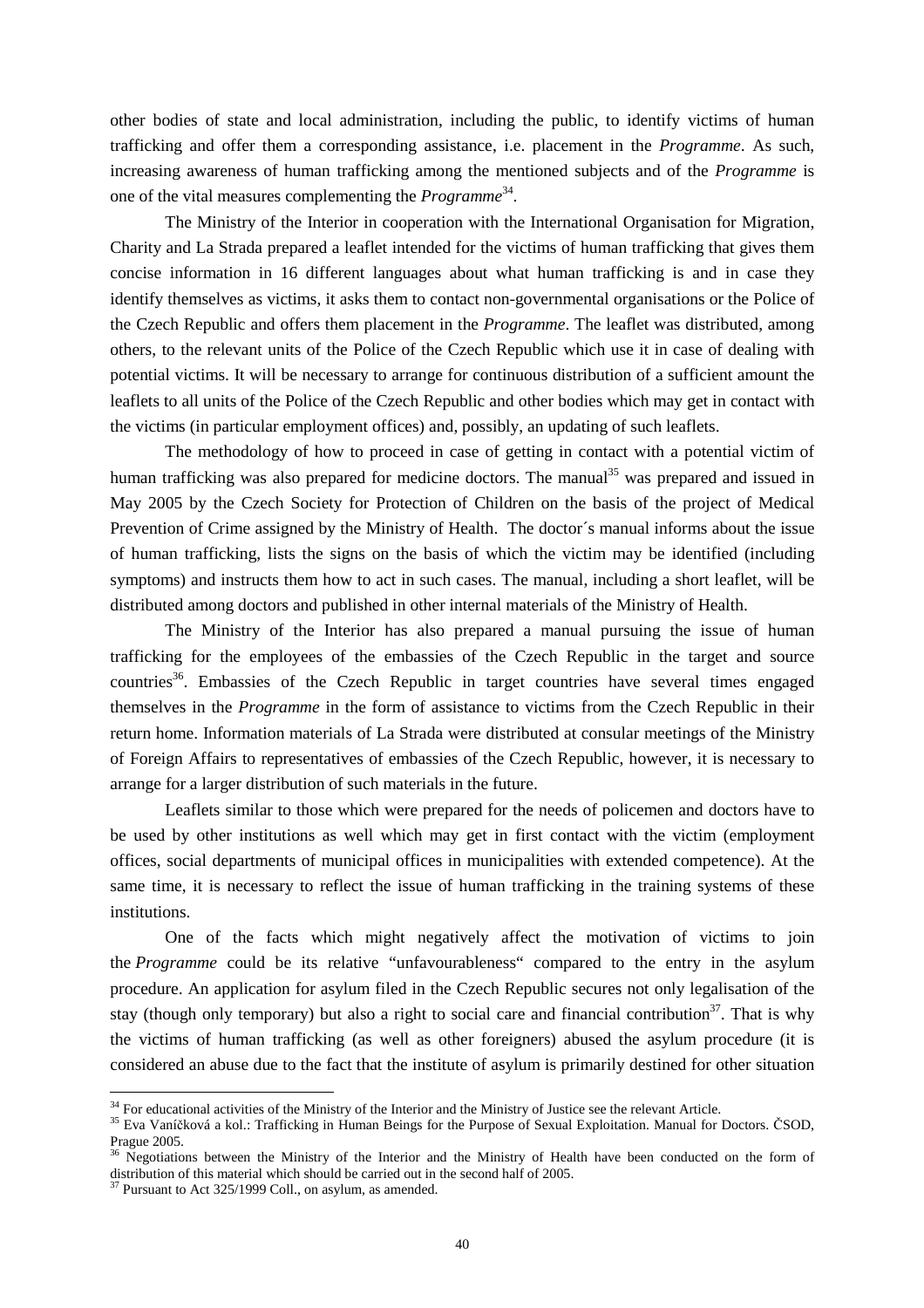than help to victims of criminal activity<sup>38</sup>). In case of adoption of an amendment to the Act on Residence of Foreigners that is to stipulate the rights of the victims of human trafficking, including the possibility to apply for a financial contribution<sup>39</sup>, the reason for the given form of abuse of the asylum procedure will expire.

With the gradual execution of the proposed measures ("promotion" of the *Programme*, identification of victims, involvement of other police units, increasing trust between the Police of the Czech Republic and non-governmental organisations, other forms of human trafficking etc.) and increase of their practical effectiveness, it may be expected that the number of victims interested to enter the *Programme* will increase. The importance of the *Programme* increases also for the conduct of penal proceedings as after the amendment to the Penal Code, the Police of the Czech Republic must prove to the offender that commitment of the offence of human trafficking was based on compulsion, misleading, deceit, pressure etc., which requires testimonies of the victims who have to be actively motivated to such cooperation.

In relation to this expected development, the progress of the individual cases placed in the *Programme* has to be monitored and its effectiveness systematically evaluated<sup>40</sup>. For the purpose of the above, it seems suitable to assign preparation of a study of the motivation factors on the basis of which the victims of human trafficking decide to enter in the *Programme* whilst the other victims prefer to stay outside the *Programme* or withdraw from it. The products of such study should include an assessment of the number of potential victims which could enter the *Programme* in the nearest future.

It is also necessary to make preparations for possible partial changes to functioning of the *Programme* in particular in connection with the probable significant increase of the number of victims when the current institutional and financial background and capacity of the *Programme* conforming to the current relatively low amount of victims proves insufficient of non-flexible within  $1 - 2$  years<sup>41</sup>. As such, we have to try to achieve an extension of the institutional and financial background to strengthen the capacity of the *Programme*.

In order to find sufficient ways to guarantee corresponding social services for the victims, it is important to continually engage other non-governmental organisations in the *Programme*, including their financing for such purpose, in particular in the individual regions of the Czech Republic. From a long-term view, it is also necessary to look for better ways of financing of the *Programme* since currently the non-governmental organisations receive a grant once a year under the crime prevention programme and, as such, the number of victims which may be placed in the *Programme* for the given year is known in advance, which may prove to be inconvenient in the future for the needs of bodies responsible for penal proceedings.

Criminal organisations use a threat to family members which they know as a form of pressure on the victims of human trafficking. This form of influencing is very serious and may often spoil the

<sup>&</sup>lt;sup>38</sup> However, the asylum procedure does not stipulate any covenants and obligations which could objectively prove the fact that the potential victim or foreigner abuses the asylum procedure just and only to legalise his residence in the Czech Republic.

 $39 \text{ F}$  For details see the Article titled Legislative measures.

<sup>&</sup>lt;sup>40</sup> After approval of the draft Instruction of the Minister of the Interior this obligation will be assumed by the National Coordinator.

 $41$  It is for instance the capacity of non-governmental organisations which secure accommodation, social and other services, including their financing, for the *Programme*.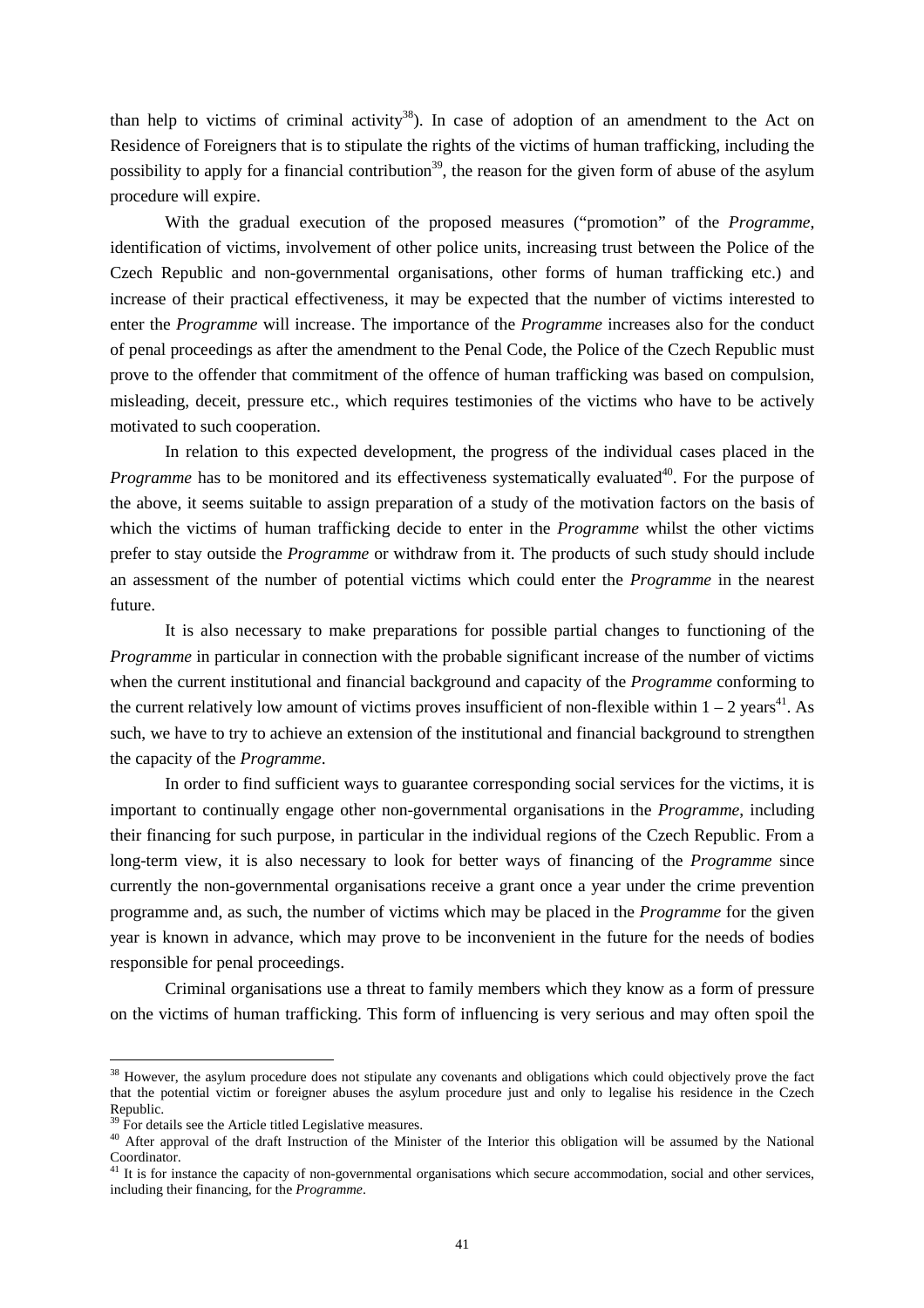prosecution of offender since the victims are afraid to testify for fear for their relatives. In order to negate such pressure, the possibility and the conditions for provision of protection to family members of the victims of human trafficking, e.g. by granting residence permits to such foreigners, has to be considered.

## **Measures proposed ad part 3.5.**

Ensure on an ongoing basis sufficient distribution of information materials for the victims in the offices of the Police of the Czech Republic and employment offices. Responsible: MI, MLSA Deadline: on an ongoing basis (RD: 30/06/2006) Include the human trafficking themes in the educational systems of the employees of the social sections of local administration bodies and employment offices. Responsible: MI, MLSA Deadline: 31/01/2006 Assess yearly the Programme of Support and Protection of the Victims of Trafficking in Human Beings and propose relevant amendments. Responsible: MI Deadline: on an ongoing basis (RD: 31/01/2006) Ensure the execution of the study on motivating and demotivating factors on the basis of which the victims of human trafficking decide to join or not to join the Programme of Support and Protection of the Victims of Trafficking in Human Beings. Responsible: MI Deadline: 30/06/2006 Increase the capacity of the Programme of Support and Protection of the Victims of Trafficking in Human Beings. Responsible: MI Deadline: on an ongoing basis (RD: 30/06/2006) Develop an analysis of the system of financial coverage of the Programme of Support and Protection of the Victims of Trafficking in Human Beings and propose relevant measures. Responsible: MI Deadline: 30/05/2006

Analyse the possibilities of protection of the relatives of the victims of human trafficking - the foreigners in the Czech Republic and propose relevant measures. Responsible: MI Deadline: 28/02/2006

## **3.6. Financial measures**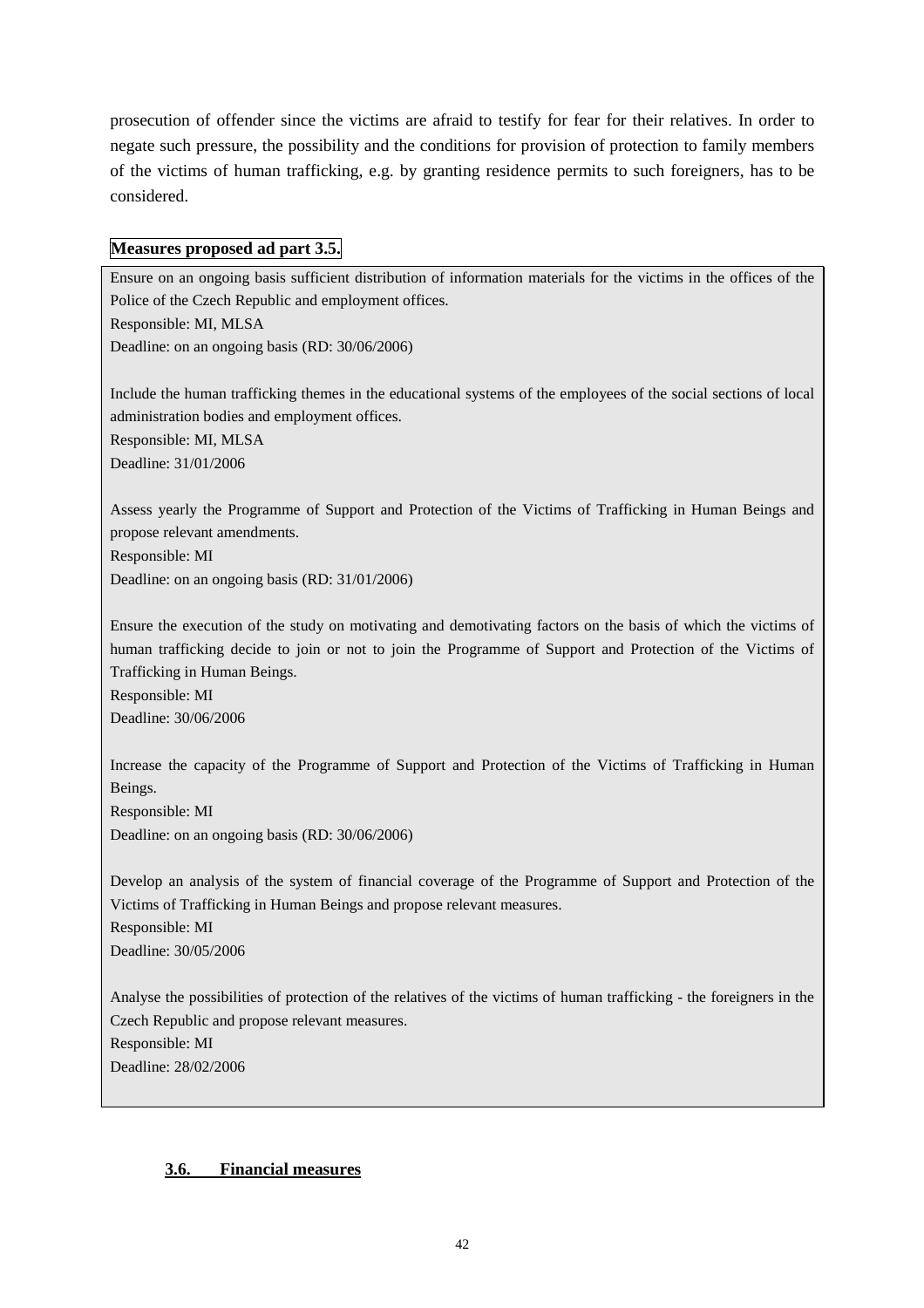Execution of the measures proposed in this material requires reservation of reasonable funds.

 A whole range of similar tasks was proposed already by the *National Strategy* in 2003, however, serious problems often appeared during their performance to find the corresponding funds for their implementation (e.g. preventive campaign, printing of the manual for the police and for the embassies). For a successful implementation of the proposed tasks and their effectiveness and, for a successful fight against human trafficking in general, it is necessary to reserve certain funds.

 A very good opportunity to execute a part of the measures is provided by various funds, projects and grants on the EU level for which fight against human trafficking is one of the priorities. These opportunities should be made use in particular for implementation of all sorts of training activities (e.g. AGIS projects). EU´s priorities include various social programmes focusing on integration of foreign communities, socially excluded communities or help to the unemployed, i.e. groups endangered by human trafficking (e.g. European Social Fund). An important field in which international cooperation has to be used are projects specialising on human trafficking prevention in source countries.

 The managers of the individual tasks proposed by this material must be aware of the financial potential offered by the EU funds, search for them actively and try to use them preferentially, including securing of the funds necessary for financial participation of the Czech Republic.

 Several measures which have to be executed exclusively in the Czech Republic and the purpose of which is not included in the purposes for which the EU funds have been determined have to be financed from the state budget of the Czech Republic under the chapter General Cash Administration (items "Strategy of Prevention of Crime on Local Level" and "Foreign Development Assistance"), from the funding of the programme of social prevention and crime prevention of the budget of the Ministry of the Interior and from the internal budgets of the managers of the individual tasks.

|   | <b>Measures</b>                                                                                                                                                                                                                                                                                                                                                                                                                        | <b>Responsible</b>               | <b>Deadline</b> | Costs in 2006      | Costs in<br>2007      |
|---|----------------------------------------------------------------------------------------------------------------------------------------------------------------------------------------------------------------------------------------------------------------------------------------------------------------------------------------------------------------------------------------------------------------------------------------|----------------------------------|-----------------|--------------------|-----------------------|
| 2 | Update the "Police Performance Manual for Trafficking in<br>Human Beings" and ensure its printed and electronic<br>distribution within the Police of the Czech Republic.                                                                                                                                                                                                                                                               | MI                               | 30/04/2007      |                    | <b>CZK</b><br>250,000 |
|   | Carry out preventative-informational campaigns in relation to<br>human trafficking focused on the endangered population and<br>the public.                                                                                                                                                                                                                                                                                             | MI                               | 31/05/2006      | <b>CZK 800,000</b> |                       |
| 8 | Produce an informational leaflet for the prevention of human<br>trafficking for an ongoing distribution and use in the relevant<br>institutions of the state and local administration (employment)<br>offices, social sections of local administration bodies, secondary<br>schools, training schools, Foreign Police Department of the<br>Police of the Czech Republic, embassies of foreign countries in<br>the Czech Republic etc.) | MI<br><b>MLSA</b><br><b>MEYS</b> | 31/12/2005      | <b>CZK 250,000</b> | <b>CZK</b><br>200,000 |

The measures (under the Schedule of Measures) are the following: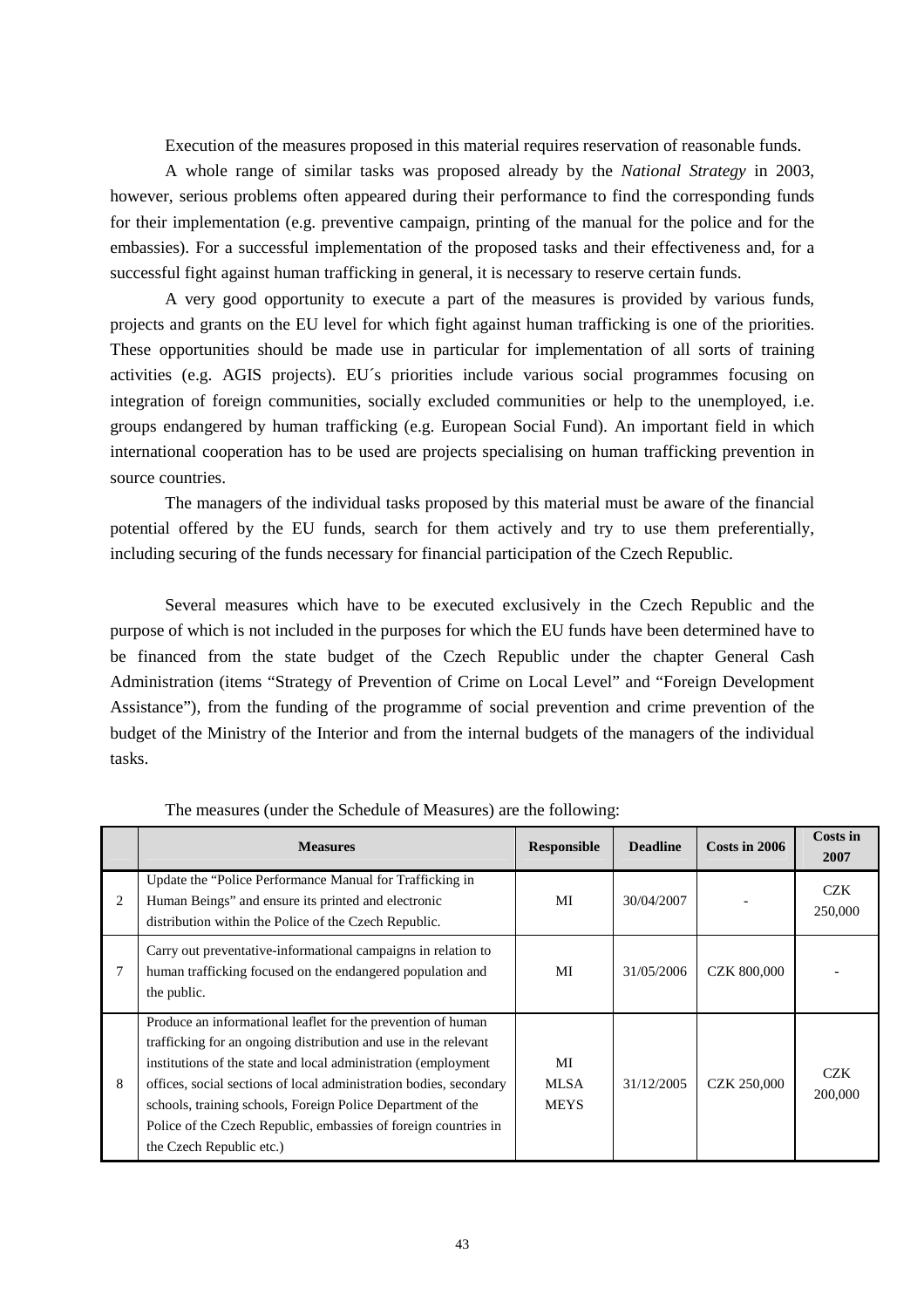| 12 | Ensure an ongoing sociological research of the human                                                                                                                                                                                                   | MI       | 28/02/2007 |                    | <b>CZK</b> |
|----|--------------------------------------------------------------------------------------------------------------------------------------------------------------------------------------------------------------------------------------------------------|----------|------------|--------------------|------------|
|    | trafficking environment in the Czech Republic.                                                                                                                                                                                                         |          |            |                    | 800,000    |
|    | Ensure on an ongoing basis sufficient distribution of                                                                                                                                                                                                  |          | Ongoing    |                    | <b>CZK</b> |
| 13 | information materials for the victims in the offices of the Police                                                                                                                                                                                     | MI, MLSA | RD:        | <b>CZK 150,000</b> | 100,000    |
|    | of the Czech Republic and employment offices.                                                                                                                                                                                                          |          | 30/06/2006 |                    |            |
| 19 | Ensure the execution of the study on motivating and<br>demotivating factors on the basis of which the victims of human<br>trafficking join or do not to join the Programme of Support and<br>Protection of the Victims of Trafficking in Human Beings. | MI       | 28/02/2006 | <b>CZK 150,000</b> |            |

 Therefore, in total the execution of tasks of the National Strategy of Fight against Trafficking in Human Beings (for the period of 2005 - 2007) will require CZK 1.35 million in 2006 and CZK 1.35 million in 2007.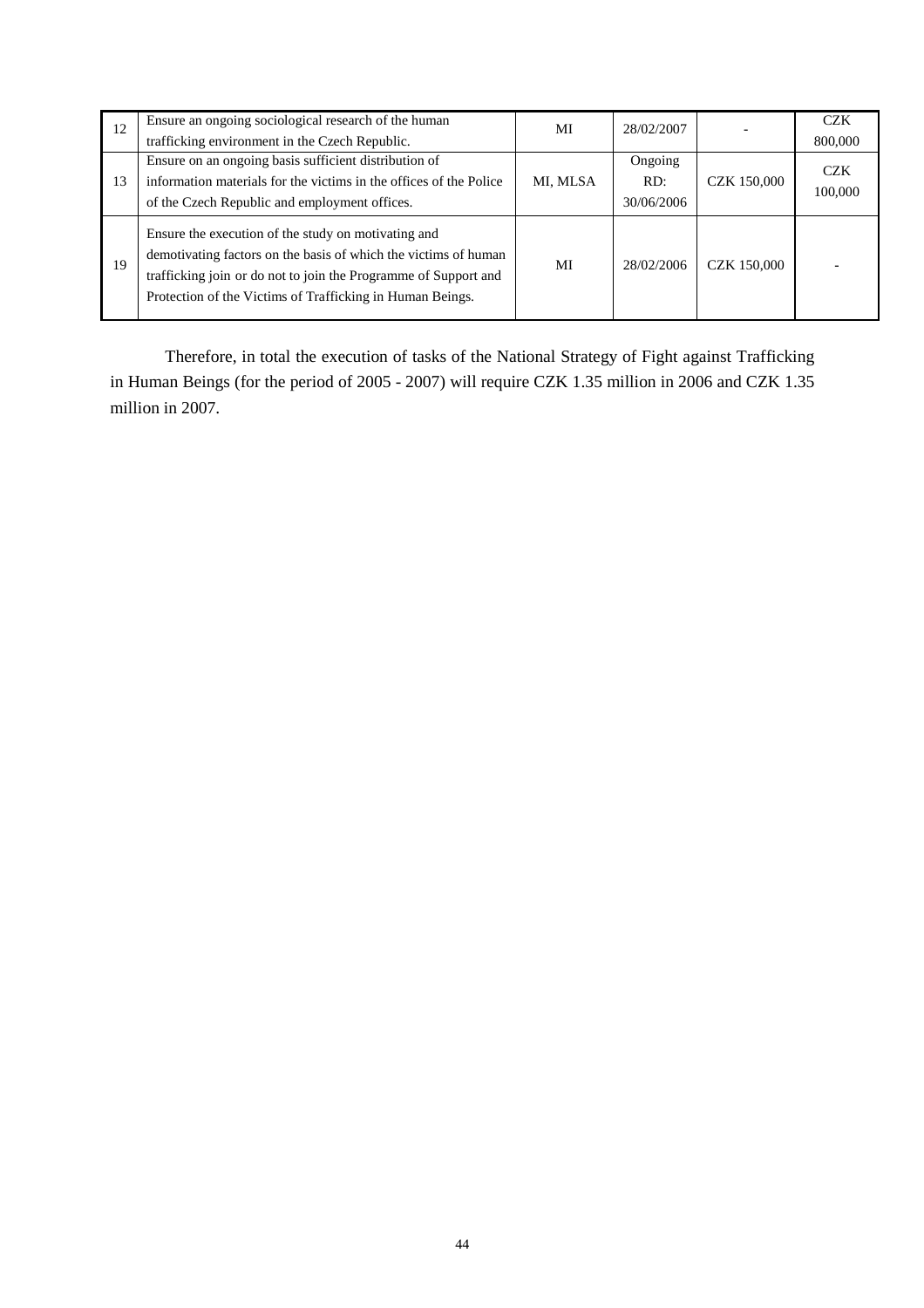### **4. Conclusion**

The analysis of the measures stipulated by the Action Plan to Implement the *National Strategy of the Fight against Trafficking in Human Beings in the Czech Republic* reveals that the responsible bodies of state administration paid extraordinary attention to this issue and a significant progress has been made.

Human trafficking in the Czech Republic remains a problem worthy of special consideration. The situation is serious both in the field of human trafficking for the purpose of sexual exploitation and the other forms of human trafficking, in particular for the purpose of forced labour, which have been newly introduced to the Czech legislation.

 A priority for the future is to reserve enough capacity with the Police of the Czech Republic and other bodies for the issue of human trafficking considering high latency of such criminal activity identically confirmed by all information sources describing the situation in the Czech Republic. This priority is connected to the need of further education and training of policemen, state prosecutors, judges, medicine doctors, employees of employment offices, embassies of the Czech Republic in abroad and social sections of local administration in the field of human trafficking to develop their ability to identify a victim of human trafficking and provide it with the corresponding assistance, possibly reflecting the criminal prosecution of the offenders, the aim being to make this issue a standard part of educational systems of the relevant institutions.

 Prevention of human trafficking both in the Czech Republic and in the countries which are source countries for the Czech Republic in the field of human trafficking remains a priority. In the Czech Republic prevention activities have to focus on populations endangered by human trafficking (socially excluded communities, economically weaker regions, etc.) but also on sensitization of wide public. Long-term preventive activities of the relevant state and local institutions (employment offices, schools, social departments of local administration bodies) have to be supported, however, it is also essential to repeat a more extensive preventative-informational campaign focusing on both the endangered population and the public (six years have passed from the last campaign of this kind). A new, very important subject of preventive activities is the demand side, the clients using the services of persons who are victims of human trafficking. It would also be suitable if the prevention of human trafficking in the source countries followed up the projects which the Czech Republic has been carrying out in the field of prevention of illegal migration. It is necessary to complement these activities by taking larger advantage of the common procedures of other EU countries and international organisations having the same objectives as the Czech Republic.

 An important component of the nation-wide approach to suppression of human trafficking is formed by the measures aimed at assistance to and protection of the victims. In 2003 the *Programme of Support and Protection of the Victims of Trafficking in Human Beings* was launched under the supervision of the Ministry of the Interior and indispensable cooperation with non-governmental organisation. The *Programme* established itself successfully and it has been gradually formalised and institutionalised. In 2005 – 2007 the benefits of the *Programme* have to be "promoted", i.e. the awareness about the *Programme* and its benefits increased among potential victims and employees of state and local administration. In connection to the above, the opportunities to increase the capacity of the *Programme* in relation to the expected increase of the amount of victims which will join the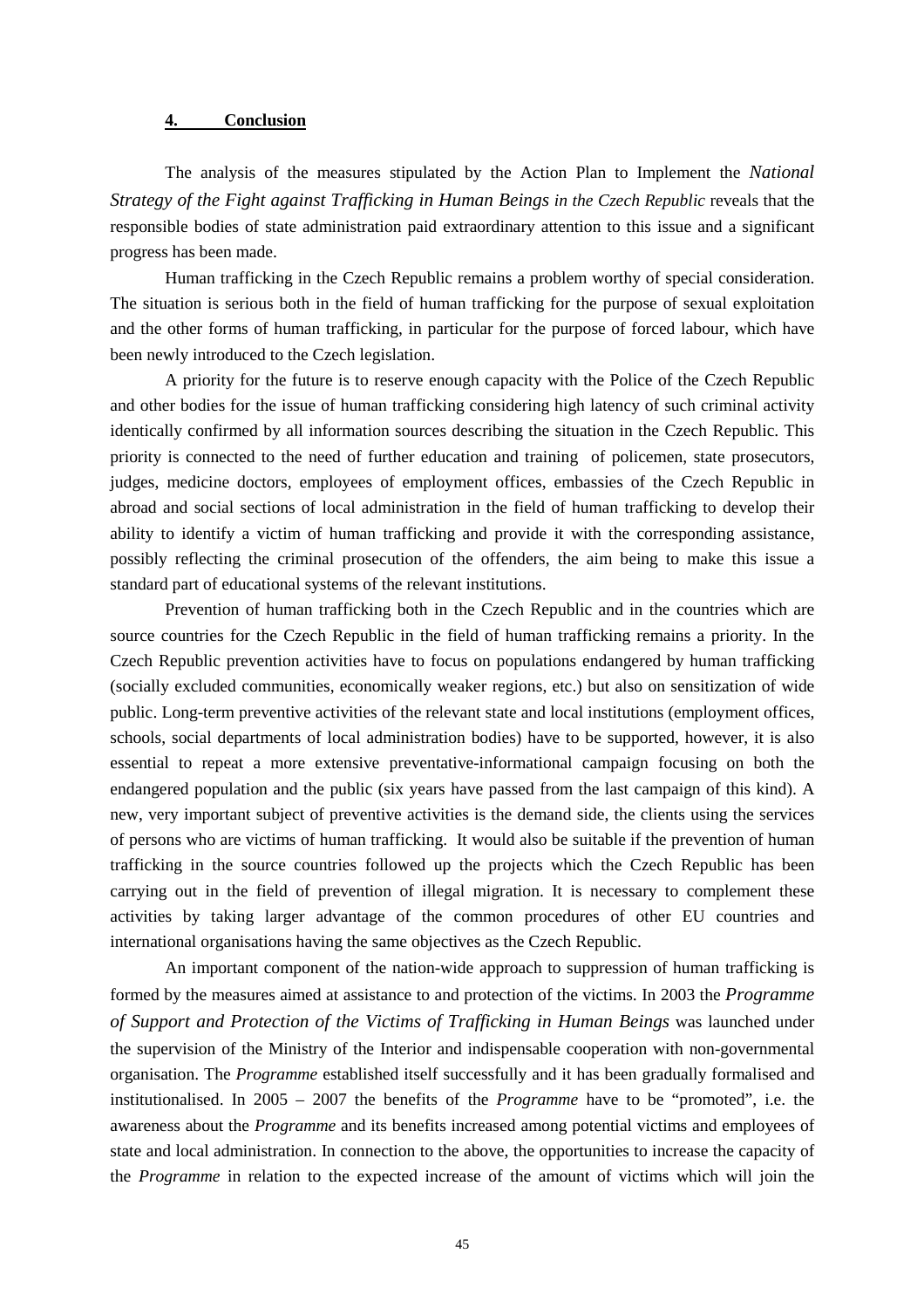*Programme* will have to be analysed and enforced, capacity meaning in particular long-term financing of the *Programme* from the state budget and increase in the number of non-governmental organisations engaged in the *Programme*.

 A new field which has been analysed only recently are other forms of human trafficking than sexual exploitation, in particular forced labour. The research carried on so far mapped the environment of illegal labour migration in the Czech Republic, its organised intermediation and labour exploitation which form the background for and a potential risk from the view of human trafficking. Research and analysis conclusions have to be included in the measures which the Czech Republic has been introducing in the fight against illegal employment, provided that such measures should not be only restrictive but their pro-active nature should be aimed at narrowing the space for organised crime activities in this field through an offer of legal opportunities for labour migration.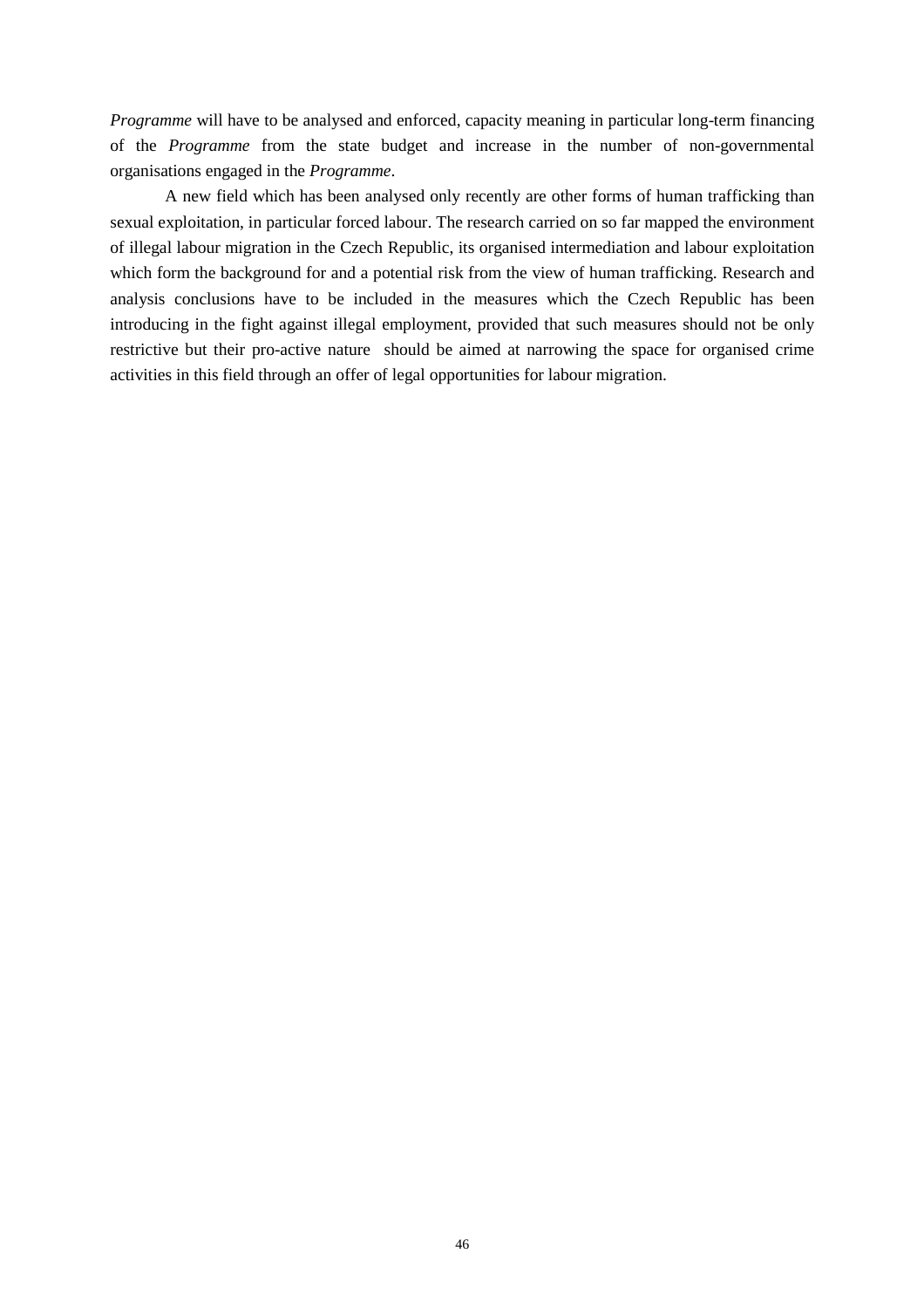#### **5. Appraisal of the execution of the Action Plan to Implement the National Strategy of Combating Trafficking in Human Beings for the Purpose of Sexual Exploitation in the Czech Republic (GR no. 849/2003)**

|                | <b>Measure</b>                                                                                                                                                                                              | <b>Responsi</b><br>ble | $Co-$<br>responsible | <b>Deadline</b> | Evaluation                      |
|----------------|-------------------------------------------------------------------------------------------------------------------------------------------------------------------------------------------------------------|------------------------|----------------------|-----------------|---------------------------------|
| $\mathbf{1}$   | To determine the facility to assume responsibility for<br>coordination of activities to combat trafficking in human<br>beings for the purpose of sexual exploitation and to become<br>the national reporter | MI                     |                      | 31/10/<br>2003  | Done.                           |
| $\overline{2}$ | To make trafficking in human beings for the purpose of<br>sexual exploitation one of the priorities of the Crime<br>Prevention Strategy for 2004-2007                                                       | MI                     | <b>NCPC</b>          | 31/03/<br>2004  | Done.                           |
| 3              | To implement the research part of the UN project focused<br>on the current situation in the field of trafficking in human<br>beings or the purpose of sexual exploitation in the Czech                      | MJ<br>(ICSP)           | MI                   | 30/04/<br>2004  | Done.                           |
| 4              | Republic<br>To analyze other forms of trafficking in human beings for<br>the purpose of exploitation (for example forced labour etc.)<br>and to propose, in the regular report, necessary measures.         | MI                     | MJ (ICSP)            | 30/06<br>2005   | Doneo.                          |
| 5              | To prepare an information campaign focused on the issue of<br>trafficking in human beings for the purpose of sexual<br>exploitation                                                                         | MI                     | MLSA,<br><b>MEYS</b> | 31/12/<br>2004  | <b>Partially</b><br>done.       |
| 6              | To prepare information materials on trafficking in human<br>beings for the purpose of sexual exploitation to be used by<br>the Czech embassies and consulates in the source countries                       | MI                     | <b>MFA</b>           | 31/12/<br>2004  | Done.                           |
| $\tau$         | To initiate prevention projects in the source countries                                                                                                                                                     | MI                     | <b>MFA</b>           | Ongoing         | Done on an<br>ongoing<br>basis. |
| 8              | To analyse the human resources available to the Organised<br>Crime Unit and to consider modification of the number of<br>scheduled posts of the relevant departments of the OCU                             | MI                     |                      | 31/12/<br>2003  | Not done.                       |
| 9              | To create, at the level of the Regional Headquarters of the<br>Police of the Czech Republic, one position of a specialist on<br>human trafficking.                                                          | MI                     | Police of the<br>CR  | 31/12/<br>2004  | Not done.                       |
| 10             | During investigation of cases of trafficking in human beings<br>to simultaneously detect, document, and seize proceeds<br>from crimes of trafficking in human beings                                        | MI                     | Police of the<br>CR  | Ongoing         | Done on an<br>ongoing<br>basis. |
| 11             | To create Police Performance Manual to determine criteria<br>for identification of cases of trafficking in human beings for<br>the purpose of sexual exploitation                                           | MI                     |                      | 30/06/<br>2004  | Done.                           |
| 12             | To support state prosecutors and judges specialized in<br>prosecuting crimes of trafficking in human beings.                                                                                                | MJ                     | <b>SPO</b>           | Ongoing         | Done on an<br>ongoing<br>basis. |
| 13             | To provide further expert training to state prosecutors,<br>judges, and policemen responsible for combating trafficking<br>in human beings                                                                  | MJ                     | MI                   | Ongoing         | Done on an<br>ongoing<br>basis. |
| 14             | To develop long-term financing of the Model.                                                                                                                                                                | MI                     |                      | 30/06/<br>2004  | <b>Partially</b><br>done.       |
| 15             | To implement, in cooperation with selected NGOs and<br>international organizations, the Model of Victim Support<br>and Protection.                                                                          | MI                     | Police of the<br>CR. | Ongoing         | Done on an<br>ongoing<br>basis. |
| 16             | To draft a package on human rights for the victims of<br>trafficking in human beings for the purpose of sexual<br>exploitation.                                                                             | MI                     | Police of the<br>CR  | 30/06/<br>2004  | Done.                           |
| 17             | To propose measures to provide adequate social care and<br>welfare to the foreign victims of trafficking in human<br>beings for the purpose of sexual exploitation.                                         | <b>MLSA</b>            |                      | 31/12/<br>2003  | Done.                           |
| 18             | To include support to the victims of trafficking in human<br>beings for the purpose of sexual exploitation in the law<br>guiding the material need and social exclusion                                     | <b>MLSA</b>            |                      | 01/01/<br>2006  | Done.                           |
| 19             | To support foreign victims of trafficking in human beings<br>for the purpose of sexual exploitation in their efforts to find<br>work                                                                        | <b>MLSA</b>            |                      | 31/12/<br>2004  | Done.                           |